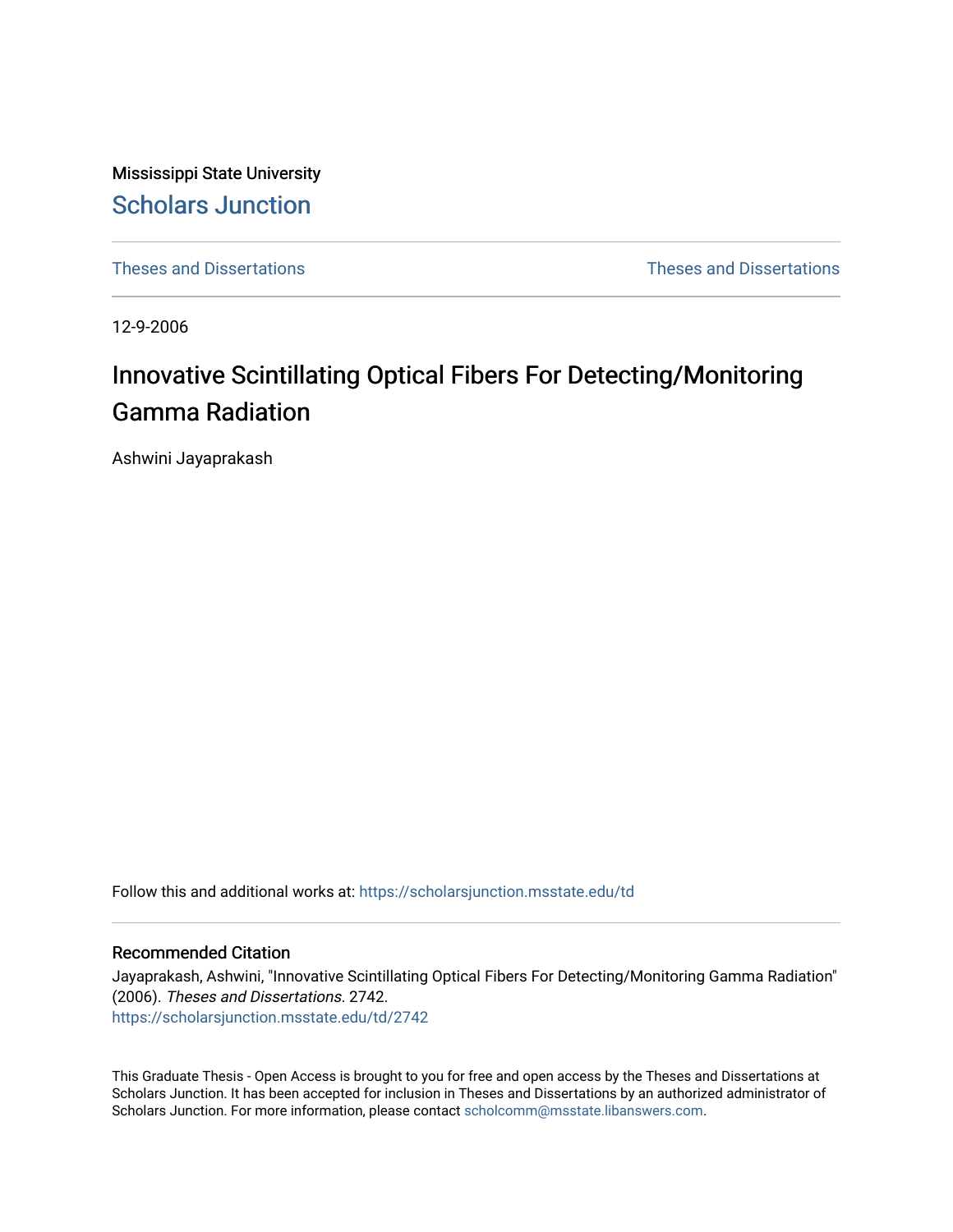# INNOVATIVE SCINTILLATING OPTICAL FIBERS FOR DETECTING/MONITORING GAMMA RADIATION

By

Ashwini Jayaprakash

 A Thesis Submitted to the Faculty of Mississippi State University In Partial Fulfillment of the Requirements For the Degree of Master of Science in Physics in the Department of Physics and Astronomy

Mississippi State, Mississippi

December 2006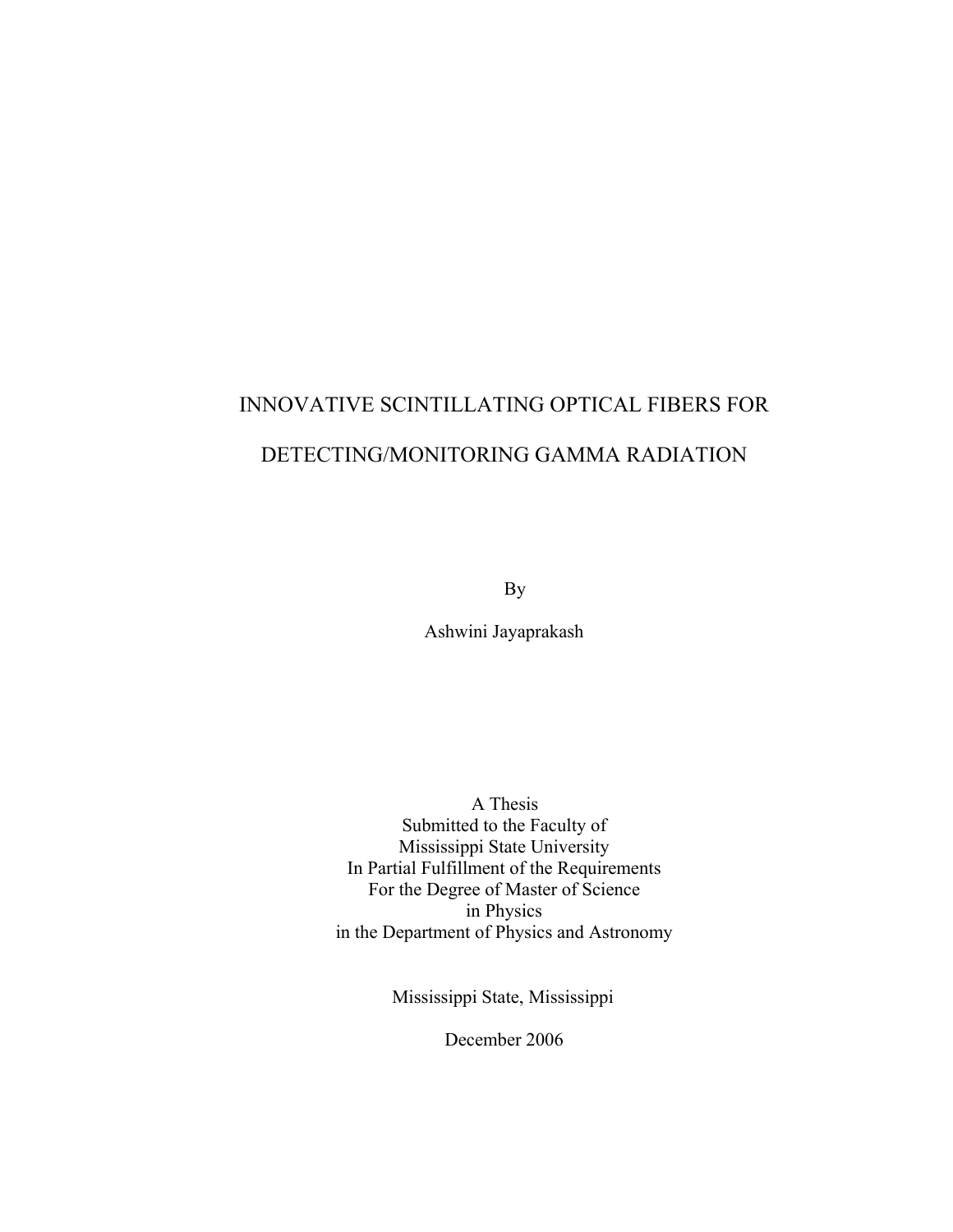# INNOVATIVE SCINTILLATING OPTICAL FIBERS FOR DETECTING/MONITORING GAMMA RADIATION

By

Ashwini Jayaprakash

 $\overline{\phantom{a}}$  , and the contribution of the contribution of the contribution of the contribution of the contribution of the contribution of the contribution of the contribution of the contribution of the contribution of the

Approved:

Shiquan Tao David L Monts Associate Research Professor,<br>
Institute for Clean Energy Technology<br>
and Graduate Coordinator of Departn

Institute for Clean Energy Technology and Graduate Coordinator of Department (Director of Dissertation) of Physics and Astronomy of Physics and Astronomy (Committee Member)

Wenchao Ma **Philip B. Oldham** Professor of Physics Dean of College of Arts and Department of Physics and Astronomy Sciences (Committee Member)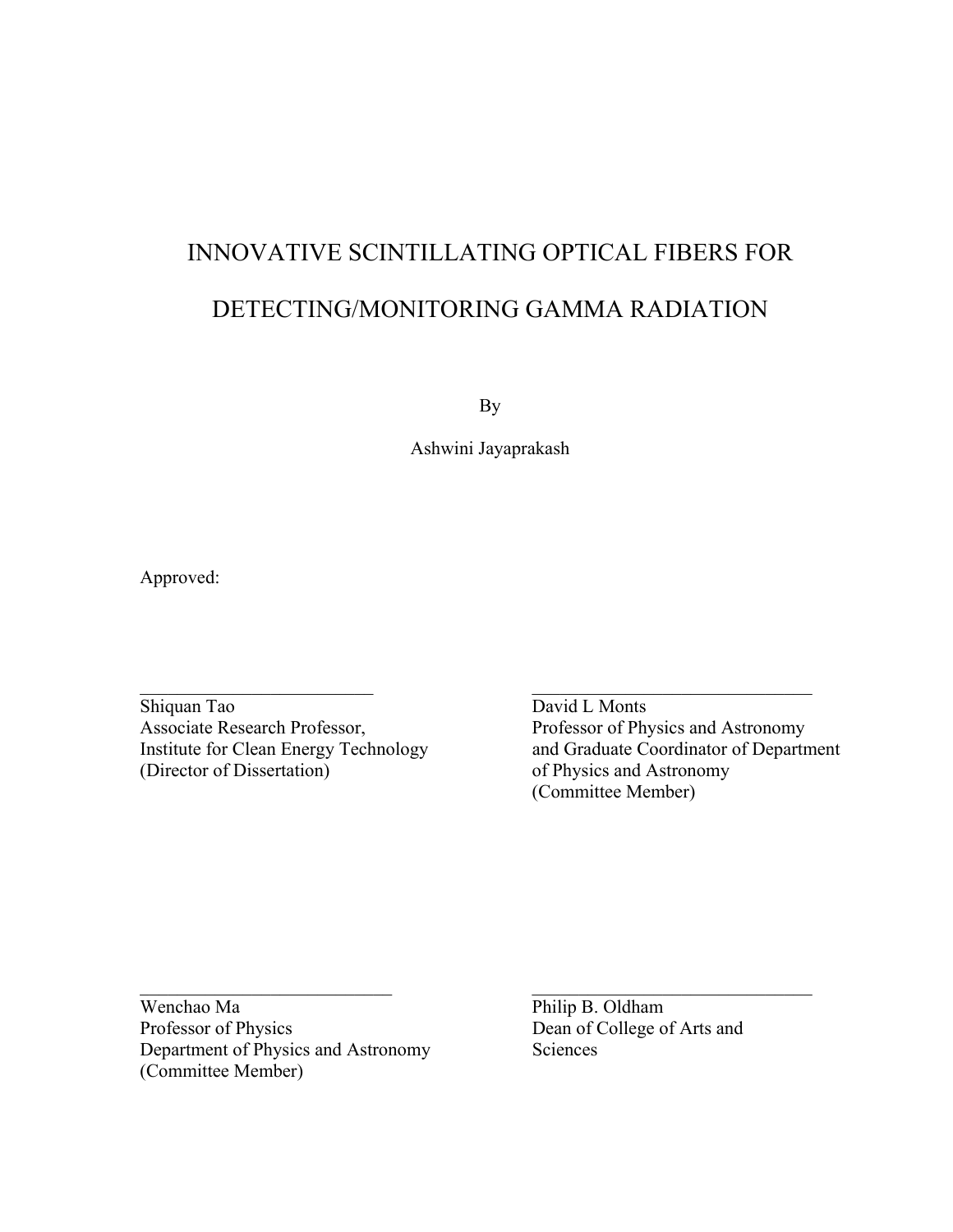Name: Ashwini Jayaprakash

Date of Degree: December 9, 2006

Institution: Mississippi State University

Major Field: Physics

Major Professor: Dr. Shiquan Tao

# Title of Study: INNOVATIVE SCINTILLATING OPTICAL FIBERS FOR DETECTING/MONITORING GAMMA RADIATION

Pages in Study: 58

Candidate for Degree of Master of Science

A scintillating optical fiber sensor of this work consists of a scintillating optical fiber, connected to a photomultiplier tube (PMT) via a conventional silica optical fiber. When a gamma ray impinges on the scintillating optical fiber, photons are generated inside the fiber. The photons are trapped inside the fiber and guided through the PMT. The PMT output signal is acquired by a computer. Two types of scintillating optical fibers sensors were developed for gamma ray detection. The first one is a silica optical fiber doped with an inorganic scintillating agent. The second one is a liquid core waveguide optical fiber filled with a solution of a nanostructured core shell CdSe/ZnS quantum dot.

Test results indicate that the scintillating optical fibers developed in this work are sensitive for detecting gamma radiation. These scintillating fibers offer more flexibility for applications in nuclear energy industry as well as in nuclear medical research.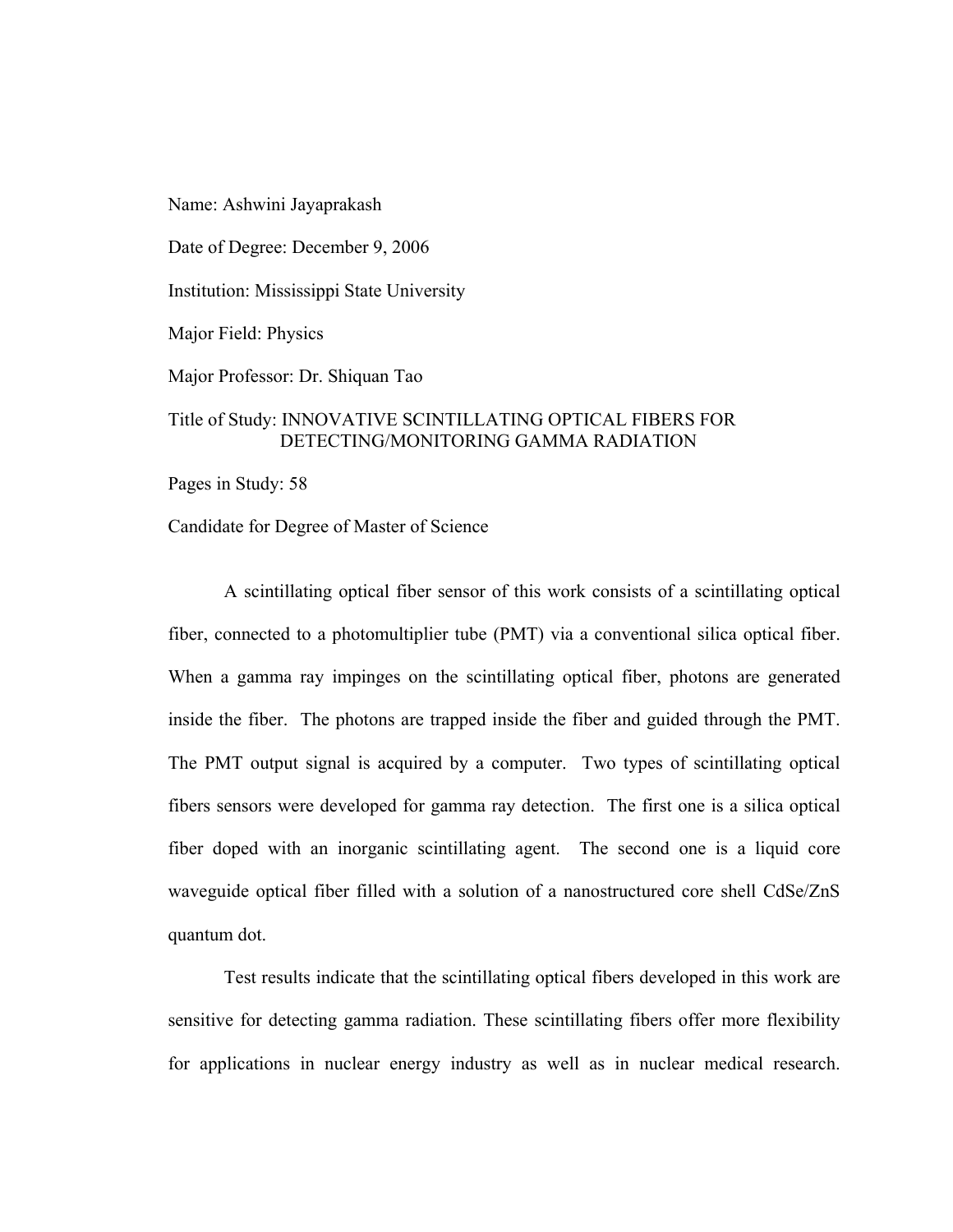# ACKNOWLEDGEMENTS

I would like to take this opportunity to express my sincere thanks to my research advisor, Dr. Shiquan Tao for all his guidance, direction and support during the evolvement of this thesis. I truly want to thank him for hiring me as a research assistant and for all the training he provided.

I am totally indebted to Dr. David L Monts, graduate coordinator and my committee member for all his help and resourceful suggestions. Sincere appreciation is extended to Dr. Wenchao Ma, for serving as my committee member and for all the instructions.

Finally, I would like to acknowledge my parents for always standing by me.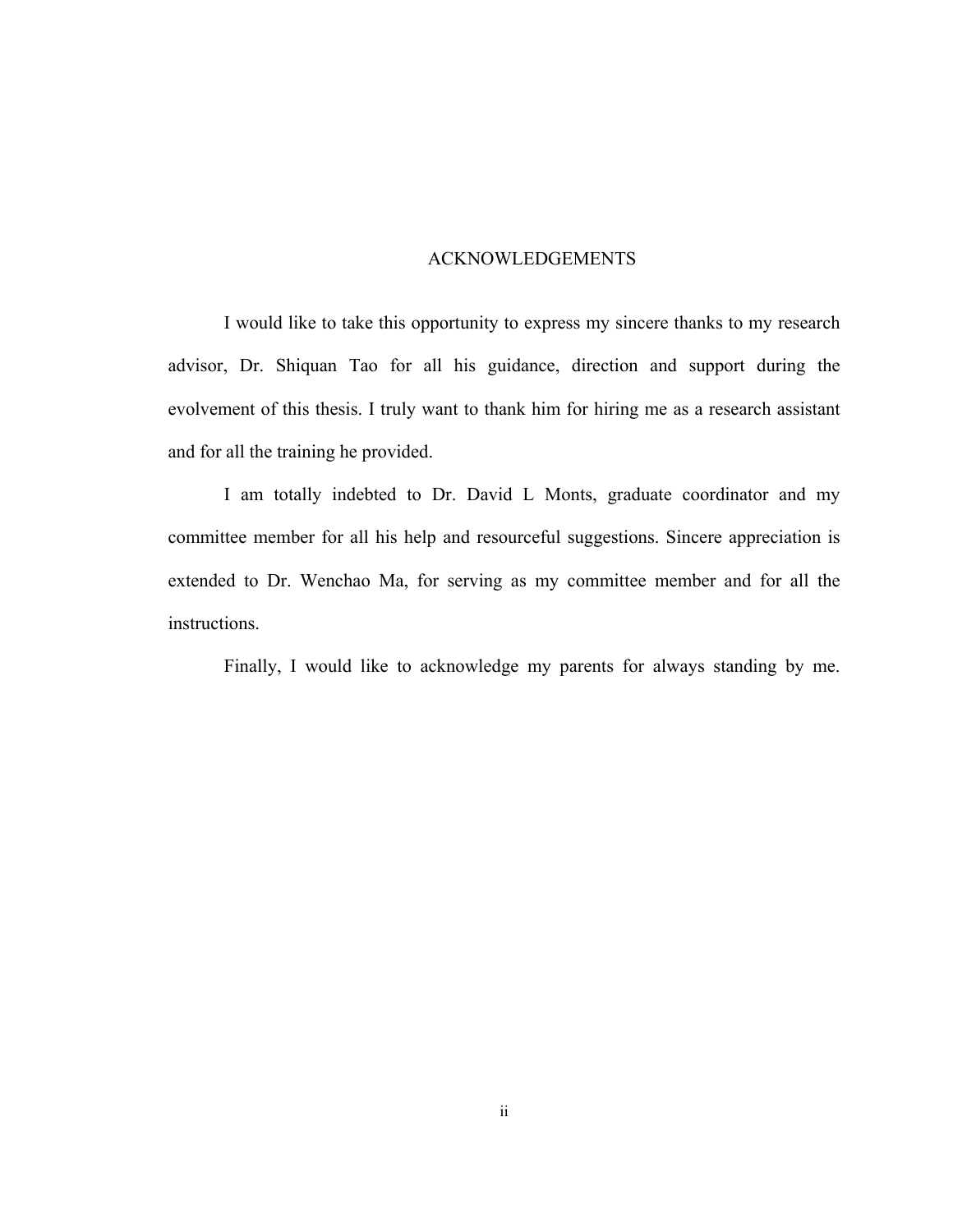# TABLE OF CONTENTS

# Page

|                |                                                    | 11              |
|----------------|----------------------------------------------------|-----------------|
|                |                                                    | V               |
|                |                                                    | $\overline{vi}$ |
| <b>CHAPTER</b> |                                                    |                 |
| I.             |                                                    |                 |
|                |                                                    | $\mathbf{1}$    |
|                |                                                    | $\overline{2}$  |
|                |                                                    | $\overline{3}$  |
|                |                                                    | $\overline{3}$  |
|                |                                                    | 6               |
|                |                                                    | $\overline{7}$  |
| II.            |                                                    | 8               |
|                |                                                    | 8               |
|                |                                                    | 10              |
|                |                                                    | 11              |
|                |                                                    | 18              |
|                | Scintillation Mechanism in Inorganic Scintillators | 21              |
| III.           |                                                    | 25              |
|                |                                                    | 25              |
|                |                                                    | 26              |
|                |                                                    | 26              |
|                |                                                    | 28              |
|                |                                                    | 29              |
|                |                                                    | 30              |
|                |                                                    | 31              |
| IV.            |                                                    | 33              |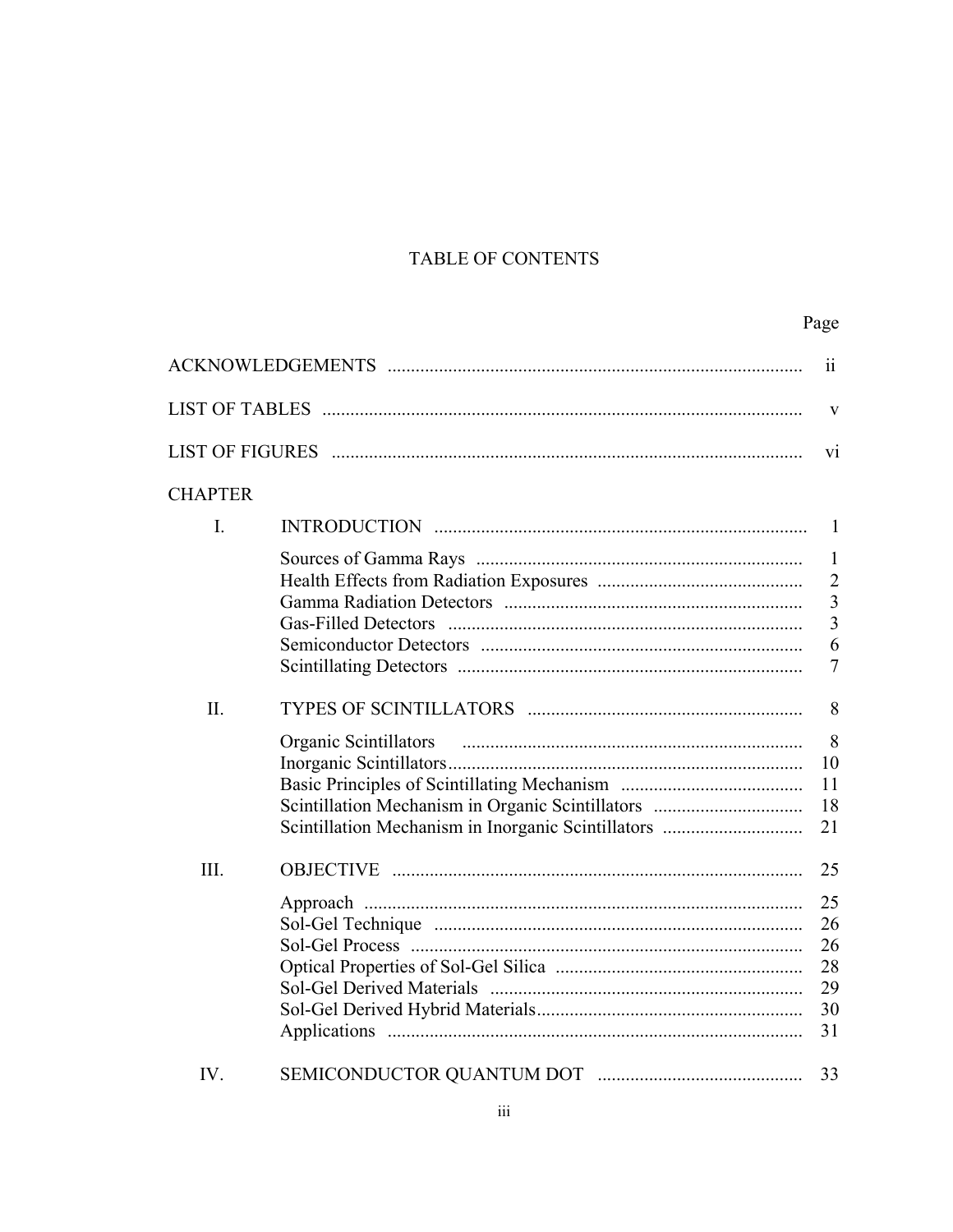| <b>CHAPTER</b>    |                                                                                                                                                                                                                                                                                                                                                                                 | Page                       |
|-------------------|---------------------------------------------------------------------------------------------------------------------------------------------------------------------------------------------------------------------------------------------------------------------------------------------------------------------------------------------------------------------------------|----------------------------|
|                   |                                                                                                                                                                                                                                                                                                                                                                                 | 35<br>36                   |
| V.                |                                                                                                                                                                                                                                                                                                                                                                                 | 37                         |
|                   | Preparation of CsI and NaI Doped Silica Scintillating Fibers<br>Connecting a Scintillating Optical Fiber Sensor Probe to a PMT                                                                                                                                                                                                                                                  | 37<br>37<br>38<br>39<br>39 |
| VI.               |                                                                                                                                                                                                                                                                                                                                                                                 | 41                         |
| VII.              |                                                                                                                                                                                                                                                                                                                                                                                 | 43                         |
|                   |                                                                                                                                                                                                                                                                                                                                                                                 | 51                         |
| VIII.             | POTENTIAL APPLICATIONS OF THE SCINTILLATING                                                                                                                                                                                                                                                                                                                                     | 55                         |
| <b>REFERENCES</b> | $\begin{minipage}{0.5\textwidth} \begin{tabular}{ l l l } \hline \textbf{0.01} & \textbf{0.01} & \textbf{0.01} & \textbf{0.01} & \textbf{0.01} & \textbf{0.01} & \textbf{0.01} & \textbf{0.01} & \textbf{0.01} & \textbf{0.01} & \textbf{0.01} & \textbf{0.01} & \textbf{0.01} & \textbf{0.01} & \textbf{0.01} & \textbf{0.01} & \textbf{0.01} & \textbf{0.01} & \textbf{0.01}$ | 57                         |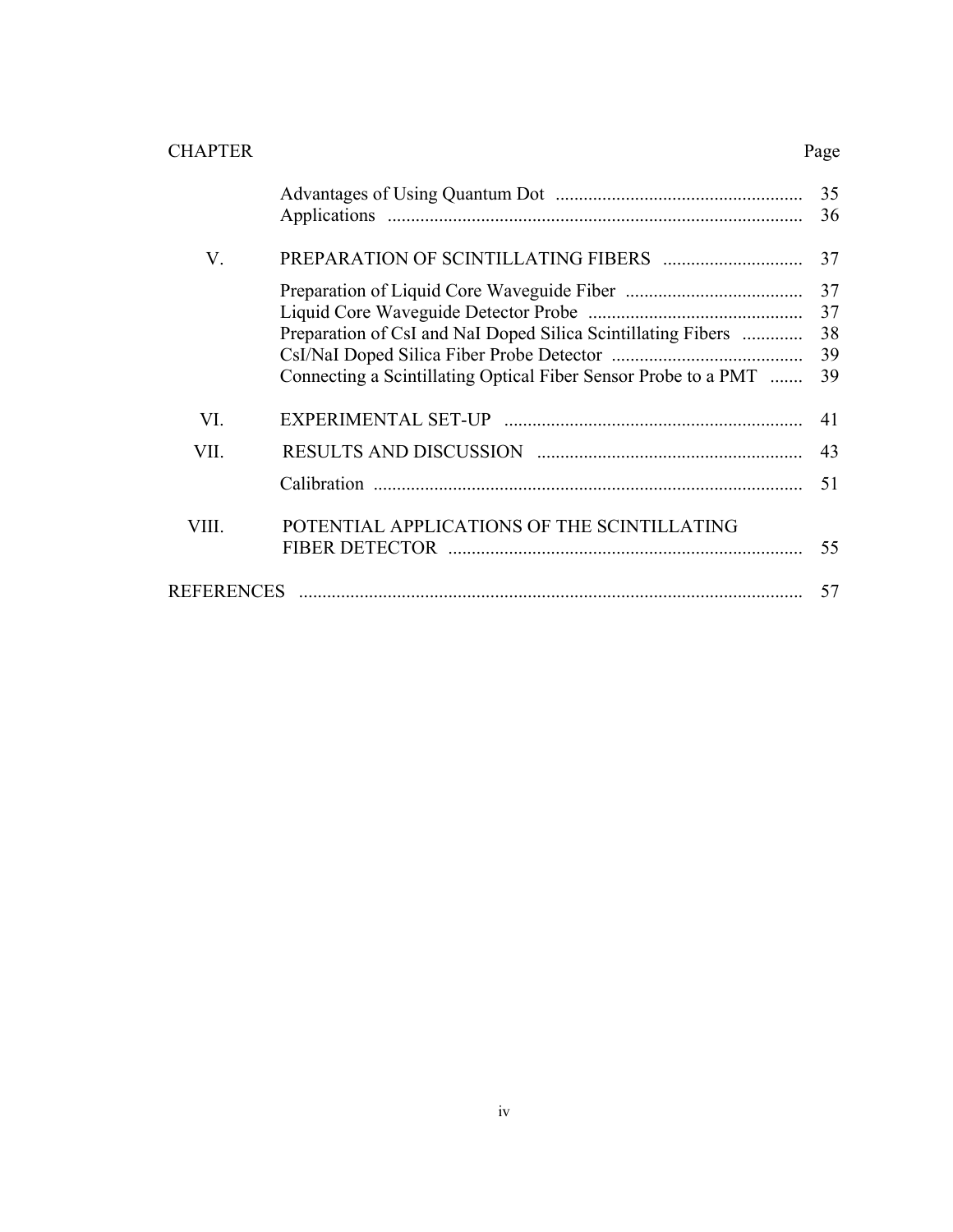# LIST OF TABLES

| TABLE. |                                                                               | Page |
|--------|-------------------------------------------------------------------------------|------|
| 7.1    | Test Results of Scintillating Fibers as Recorded from HC135-11                | 44   |
| 72     | Detection Limits Obtained for the Tested Scintillating Fibers<br>of this Work |      |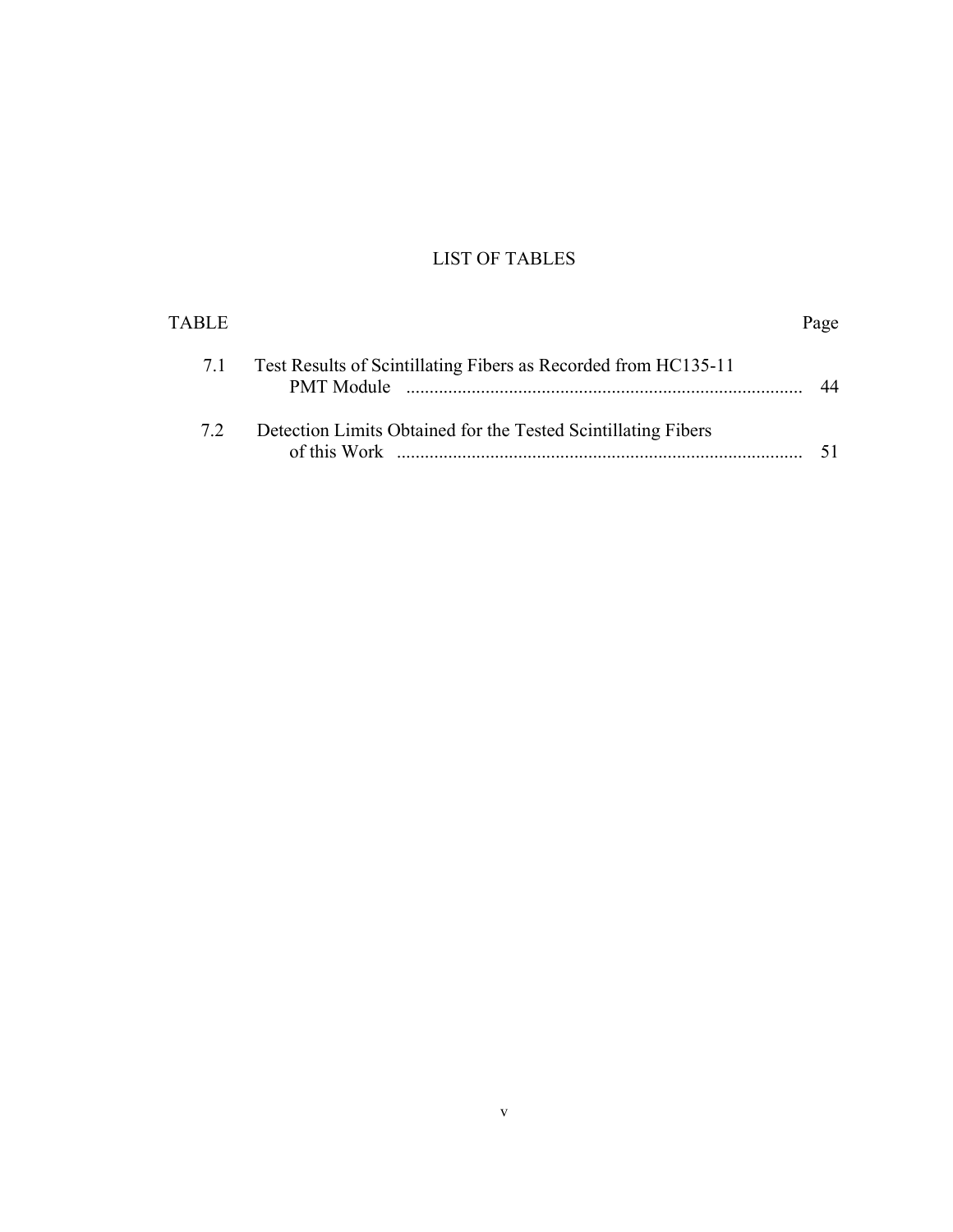# LIST OF FIGURES

| Page           |                                                                                                                                  | FIGURE |
|----------------|----------------------------------------------------------------------------------------------------------------------------------|--------|
| $\overline{4}$ |                                                                                                                                  | 1.1    |
| 12             | A single peak which represents the total electron energy corresponding to                                                        | 2.1    |
| 13             |                                                                                                                                  | 2.2    |
| 14             |                                                                                                                                  | 2.3    |
| 18             | Schematic of photon transit from a scintillating material to PMT                                                                 | 2.4    |
| 20             | The $\pi$ -electron structure of organic scintillators showing the energy                                                        | 2.5    |
| 22             | Energy states showing full valence band and empty conduction                                                                     | 2.6    |
| 24             | Energy band structure of an inorganic crystal scintillator with                                                                  | 2.7    |
| 29             | The light transmission of porous silica. The transmission in the<br>graph is the fraction of light intensity transmitted through | 3.1    |
| 34             | Absorption and photoluminescence spectra of the CdSe and                                                                         | 4.1    |
| 35             | Overview and high resolution transmission electron microscope                                                                    | 4.2    |
| 38             |                                                                                                                                  | 5.1    |
| 39             |                                                                                                                                  | 5.2    |
| 40             | A circuit diagram of PMT module connected to a computer                                                                          | 5.3    |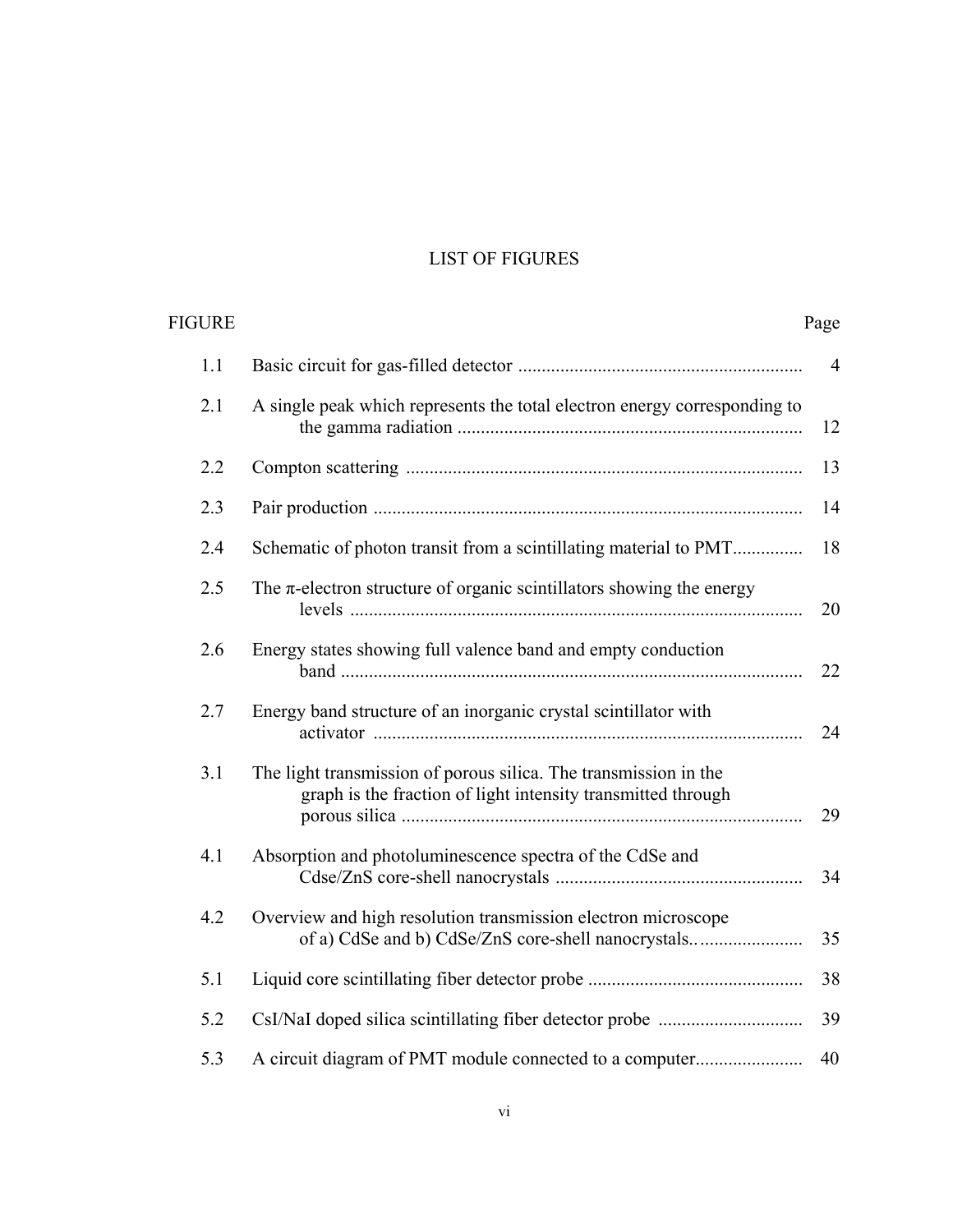# FIGURE Page

|--|

| 6.1  |                                                                                                                        | 42 |
|------|------------------------------------------------------------------------------------------------------------------------|----|
| 7.1  | Radiation counts (Roentgen/Hr) of Fluoranthene liquid core                                                             | 46 |
| 7.2  | Radiation counts (Roentgen/Hr) of Anthracene liquid core                                                               | 46 |
| 7.3  | Radiation counts (Roentgen/Hr) of Quantum Dot liquid                                                                   | 47 |
| 7.4  | Radiation counts (Roentgen/Hr) of Commercial                                                                           | 47 |
| 7.5  | Radiation counts (Roentgen/Hr) of NaI doped silica                                                                     | 49 |
| 7.6  | Radiation counts (Roentgen/Hr) of CsI doped silica                                                                     | 49 |
| 7.7  | Radiation counts (Roentgen/Hr) of CsI(NaI) doped silica                                                                | 50 |
| 7.8  | Radiation counts (Roentgen/Hr) of CsI doped silica scintillating                                                       | 50 |
| 7.9  | A calibration curve of Commercial scintillating fiber for                                                              | 52 |
| 7.10 | A calibration curve of NaI doped silica scintillating fiber for                                                        | 52 |
| 7.11 | A calibration curve of CsI(Na) doped silica scintillating fiber for                                                    |    |
| 7.12 | A calibration curve of CsI doped silica scintillating fiber for                                                        | 53 |
| 7.13 | A calibration curve of Quantum Dot solution filled scintillating fiber<br>for detecting gamma radiation quantitatively | 54 |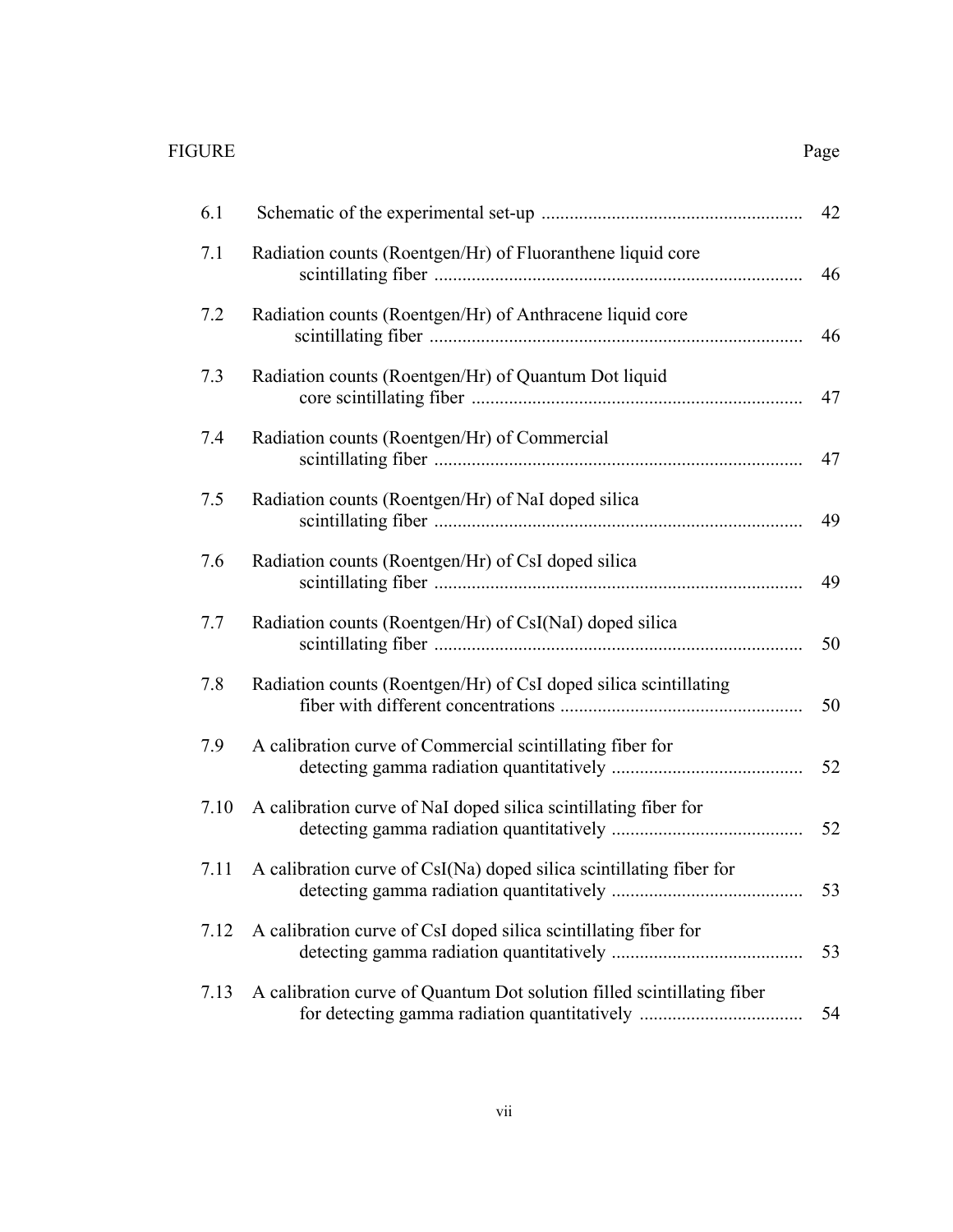# CHAPTER I

# INTRODUCTION

Gamma rays have the smallest wavelengths and the most energy of any other wave in the electromagnetic spectrum. They are often defined to begin at an [energy](http://en.wikipedia.org/wiki/Energy) of 10 [keV](http://en.wikipedia.org/wiki/Electronvolt) upto several hundred MeV. They are emitted from the excited nuclei in their transition to lower lying nuclear levels. They are more penetrating than alpha and beta rays but less ionizing. They are same as X-rays, while X-ray is a term for high-energy electromagnetic radiation produced by energy transitions due to accelerating electrons, gamma rays originate in the nucleus.

# Sources of Gamma Rays

Gamma rays are often produced alongside other forms of radiation such as alpha or beta. When a nucleus emits an  $\alpha$  or  $\beta$  particle, the [daughter nucleus](http://en.wikipedia.org/wiki/Daughter_nucleus) is sometimes left in an excited state. It can then jump down to a lower level by emitting a gamma ray in much the same way that an atomic electron can jump to a lower level by emitting visible light or [ultraviolet](http://en.wikipedia.org/wiki/Ultraviolet) radiation.

Most people's primary source of gamma exposure is naturally occurring radionuclides, particularly potassium-40, which is found in soil and water, as well as eats and high-potassium foods such as bananas. Radium is also a source of gamma exposure.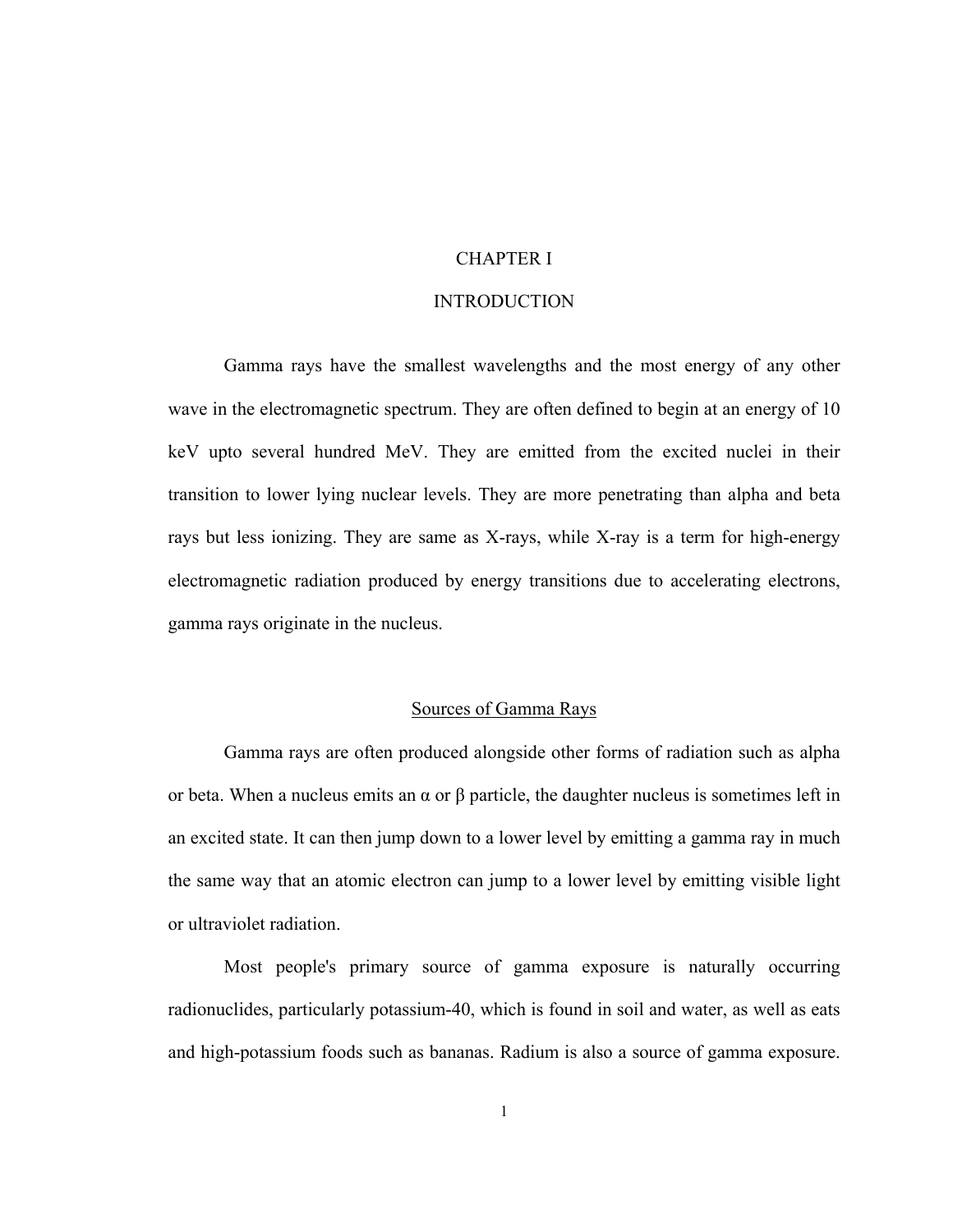However, the increasing use of nuclear medicine (e.g., bone, thyroid, and lung scans) contributes an increasing proportion of the total exposure dose for many people.

 There are many sources of gamma radiation the primary one being naturally occurring radionuclides like uranium, thorium, radium and unstable man-made isotopes like  ${}^{60}Co$ ,  ${}^{22}Na$ ,  ${}^{133}Ba$ ,  ${}^{99}TC$ , etc. The gamma source used in this experimental work is  $137Cs$ . Cesium-137 is a radioactive element with a half-life of thirty years. It decays to  $137$ Ba, which has a very short lifetime. The radioactive decay of  $137$ Cs has two components. First the neutron inside the  $137Cs$  nucleus undergoes beta decay converting the neutron into proton and a beta particle (electron) and a neutrino. The  $^{137}$ Ba nucleus is left in the excited state at an energy of 662KeV above the ground state. When this level decays,  $662$ KeV gamma ray is emitted. The half-life of  $137$ Ba is determined. Finally the  $137$ Ba becomes stable with a mass of 137, consisting of 56 protons and 81 neutrons.

# Health Effects from Radiation Exposures

# a) Acute Effects

 It is a single accidental exposure to a high dose of radiation during a short period of time. Acute radiation overexposure affects all the organs and systems of the body. However not all organs systems will be equally exposed to radiation. These effects may cause nausea and vomiting, malaise and fatigue, increased temperature and blood changes and non-cancerous skin damage.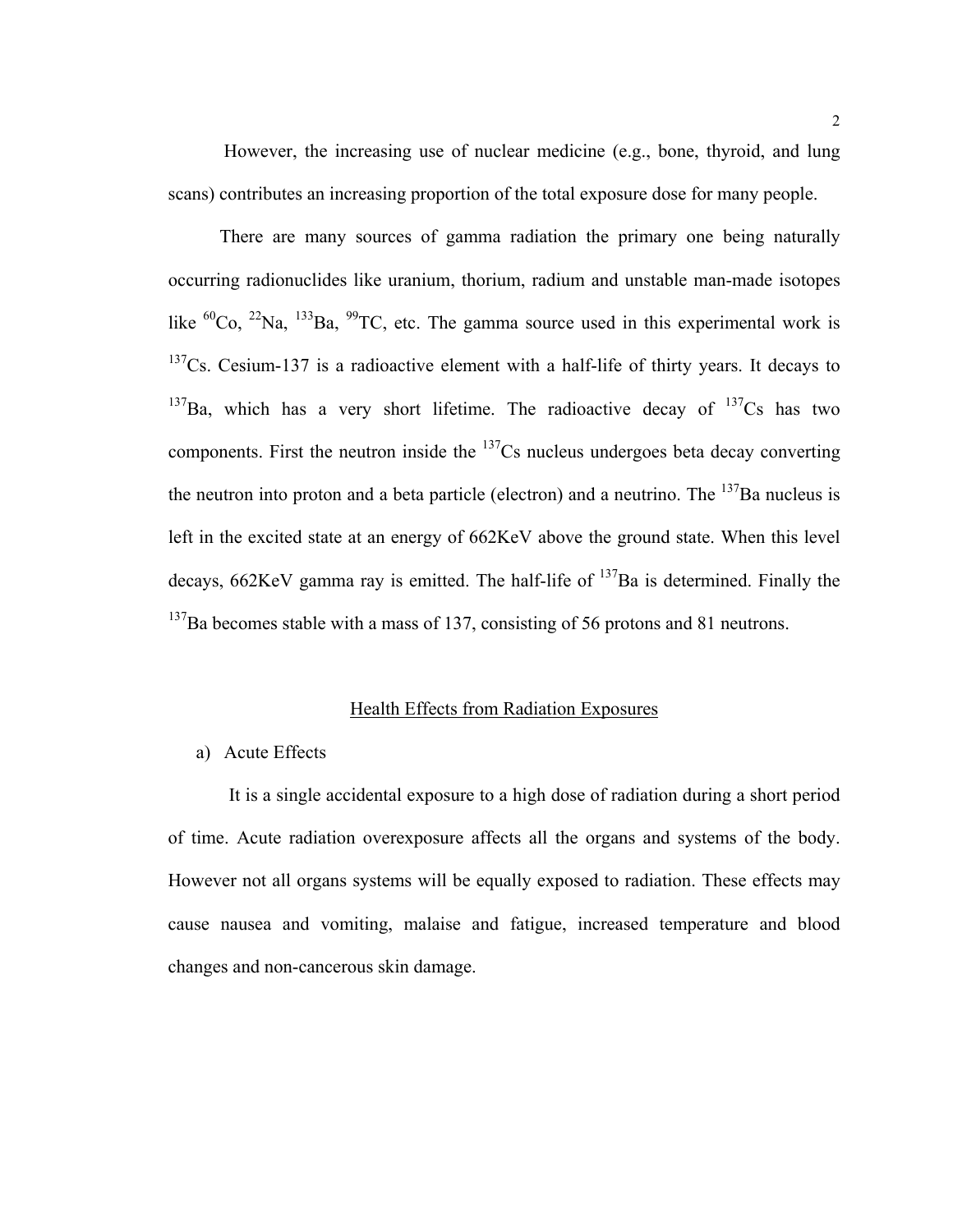#### b) Chronic Effects

 These are long term, low level overexposure of radiation exposure. These effects can be caused due to exposure to external radiation fields, or can result from inhalation or ingestion of a radioisotope. Chronic effects can cause radiation induced cancer in the skin, the hemopoietic system, the bone, and the thyroid gland. In all these cases the tumor induction time in man is relatively long, in the order of 5 to 20 years for after exposure. Chronic effects due to long term radiation exposures can also cause genetic disorders by affecting the gene carrying chromosomes [1].

# Gamma Radiation Detectors

Radiation detectors are devices that measure the ionization energy and produce an observable output. The basic requirements of any radiation measuring instrument is that the magnitude of the instrument's response is proportional to the radiation effect or radiation property under measurement [2].

## Gas-Filled Detectors

The general circuit of a gas-filled detector is shown in Figure 1.1. This system consists of a variable voltage source V, a high valued resistor R, and a gas filled counting chamber, which has two coaxial electrodes that are very well insulated from each other.

All the capacitance associated with the circuit is given by capacitor C. Because of the production of ions within the detector when it is exposed to radiation, the gas within the detector becomes electrically conducting. If the constant RC of the detector circuit is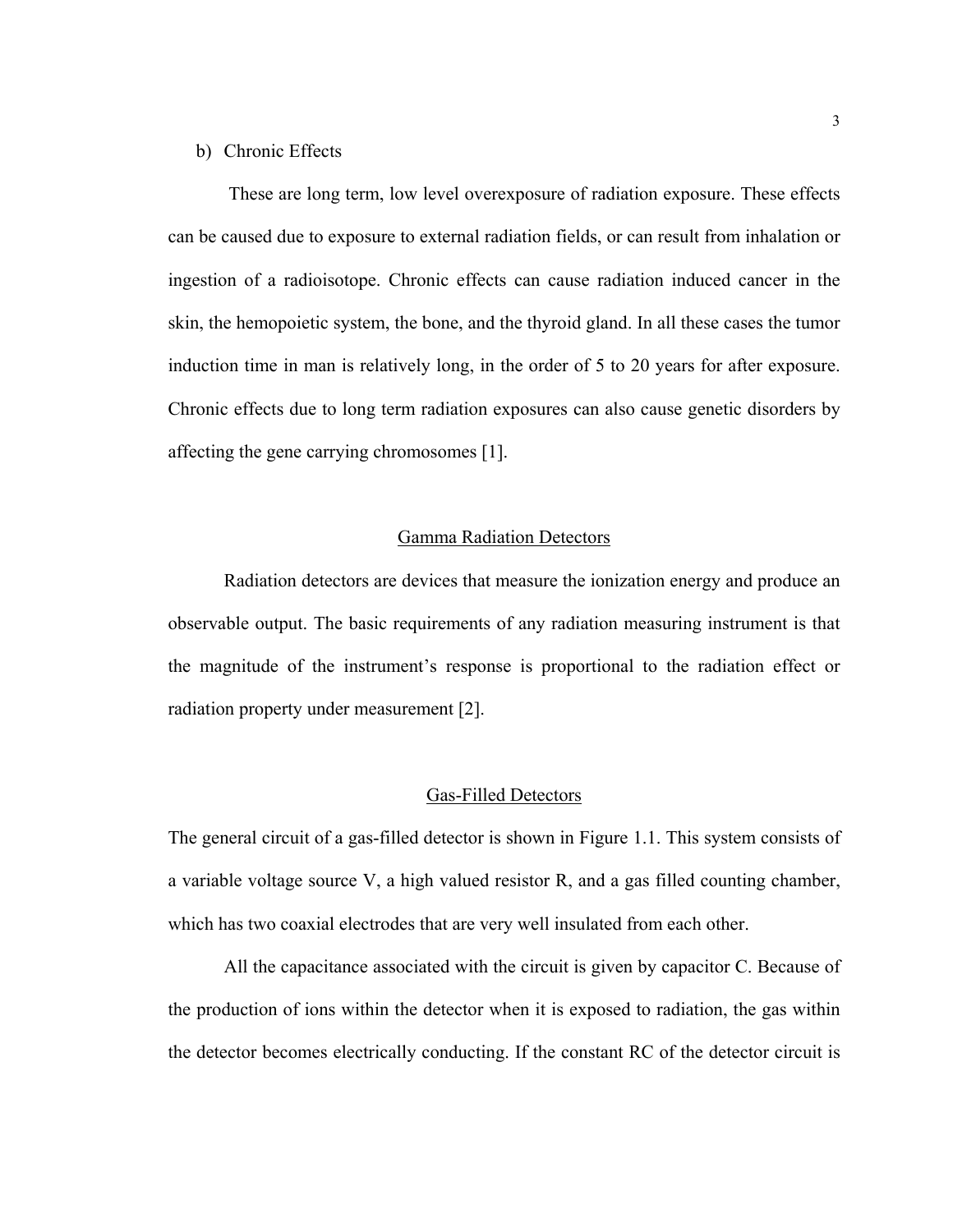much greater than the time required for the collection of all ions resulting from the passage of a single particle through the detector then a voltage pulse of magnitude

$$
V = \frac{Q}{C} \tag{1.1}
$$

where, Q is the total charge collected and C is the capacitance of the circuit, appears across the output of the detector circuit [1].



Figure 1.1: Basic circuit for gas-filled detector

There are three main types of gas filled detectors:

1) Geiger Muller Counter

In the Geiger region all detected pulses, regardless of their initial energy, have the same energy output since the overall amplified energy caused by a given pulse, regardless of it initial magnitude, is limited only by circuit and tube constants. Such a tube cannot be used as a radiation or pulse discriminant, although counting in this range permits detection of the least amount of energy released pulse.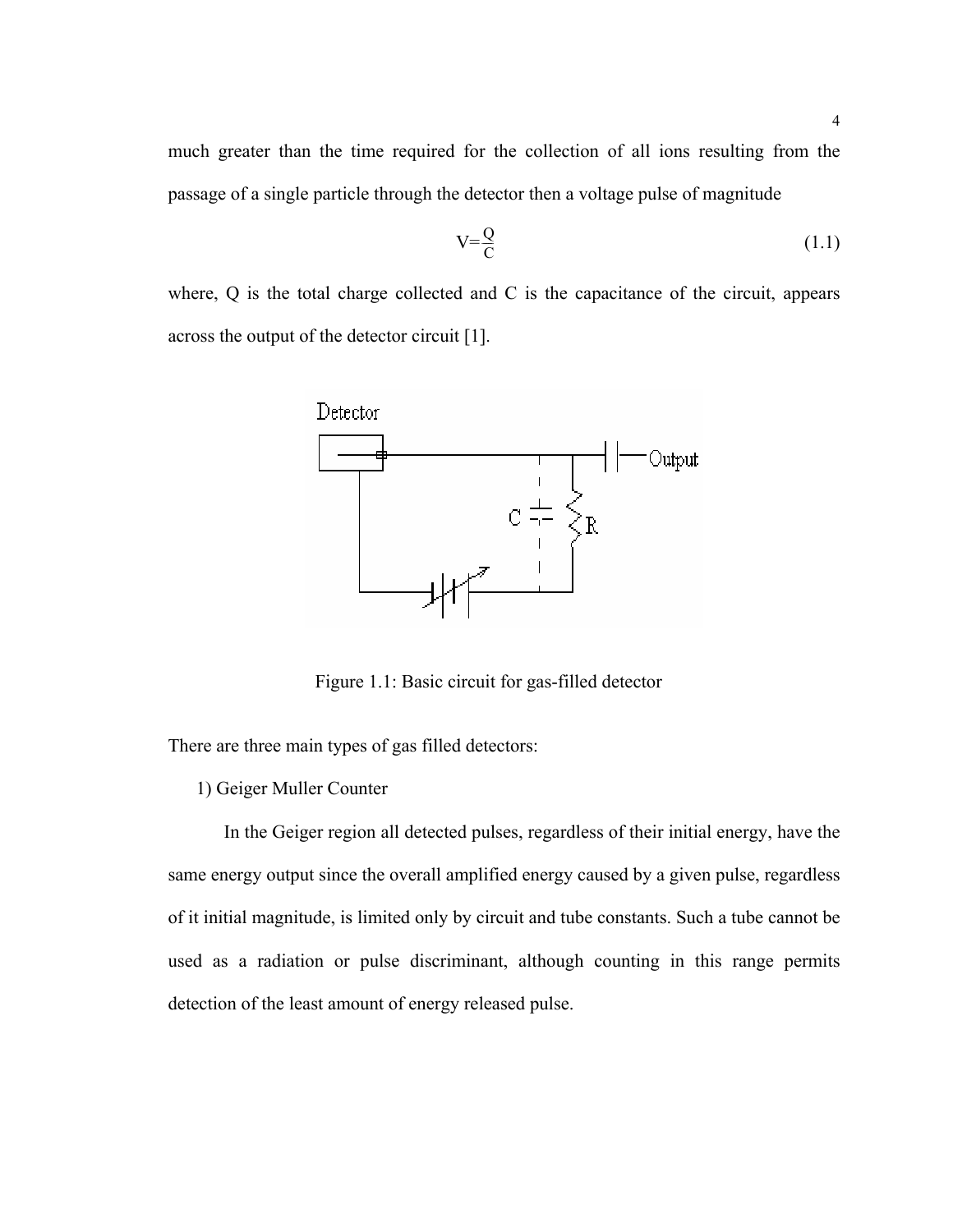Since each ionizing event eventually results in ionization of a significant fraction of the gaseous molecules in the detector, the ions thus produced must be swept from the detector before a succeeding ionizing event can produce a pulse. This time delay, sometimes called dead time, determines the frequency of the ionizing events that can be detected and thus an average resolving time of the unit.

Measurements with such detectors reflect only the number of incident particles regardless of the total ionization energy [2].

2) Ionization Chamber

The ions produced by ionization in the chamber itself are collected on walls, and the resulting charge is measured by an auxiliary circuit [2]. The number of electrons collected by the anode will be equal to the number produced by the primary ionizing particle. The pulse size will therefore be independent of the voltage, and will depend only on the number of ions produced by the primary ionizing particle during its passage thought he detector. The ionization chamber region may be defined as the range of operating voltages in which there is no multiplication of ions due to secondary ionization; that is, the gas amplification factor is one. The fact that the pulse size from the counter operating in the ionization chamber region depends on the number of ions produced in the chamber makes it possible to use this instrument to distinguish between radiations of different specific ionization, such as alphas and betas or gammas [1].

These detectors have slow response times. They are generally insensitive to low levels of radiation and sensitive to the effects of temperature, pressure, and humidity changes.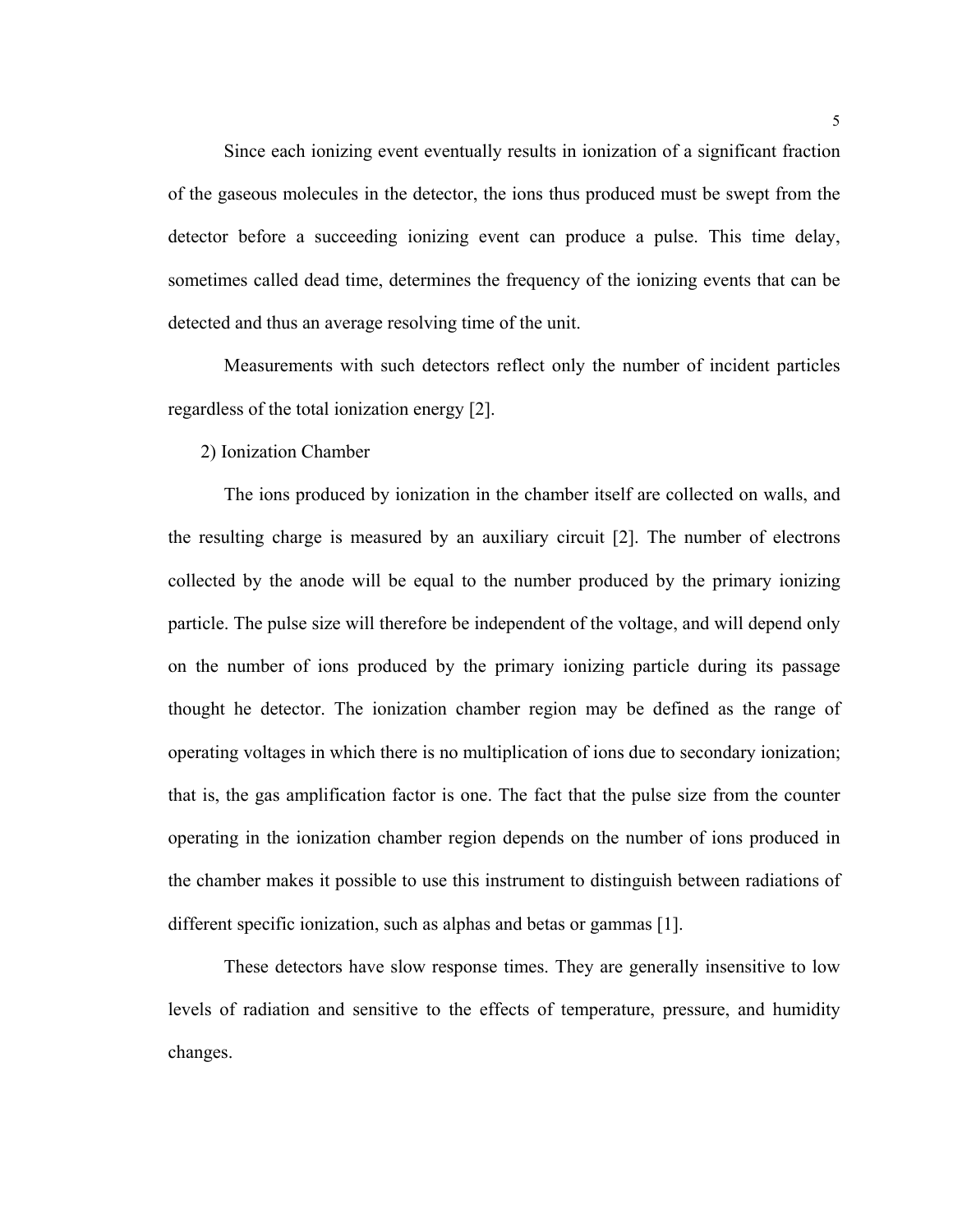#### 3) Proportional Counters

As the voltage across the counter is increased beyond the ionization chamber region, appoint is reached where secondary electrons are produced by collision. The gas multiplication factor is greater than one. This multiplication of ions in the gas, which is called an avalanche, is restricted the vicinity of the primary ionization. Increasing the voltage causes the avalanche to increase in size by spreading out along the anode. Since the size of the output pulse is determined by the number of electrons collected by the anode, the size of the output pulse from a given detector is proportional to the high voltage across the detector. For the purpose of distinguishing between radiations the counter depends on the pulse size of ionization and therefore maybe operated as a proportional counter [1].

# Semiconductor Detectors

Semiconductor detectors generally use germanium or silicon as the semiconducting material. These detectors have a *p* or *n*-type diode. Intrinsic charge carriers create the depletion region when a reverse bias is applied across the diode. When photons interact within the depletion region, charge carriers (holes and electrons) are free to move towards their respective electrode by the electric field. A semiconductor with an excess number of electrons is called *n*-type semiconductor while with an excess of holes is called *p*-type semiconductor. The resultant charge is amplified and converted to a voltage pulse with an amplitude proportional to the original ionization energy. It offers good energy resolution but the main problem of germanium detectors is the necessity for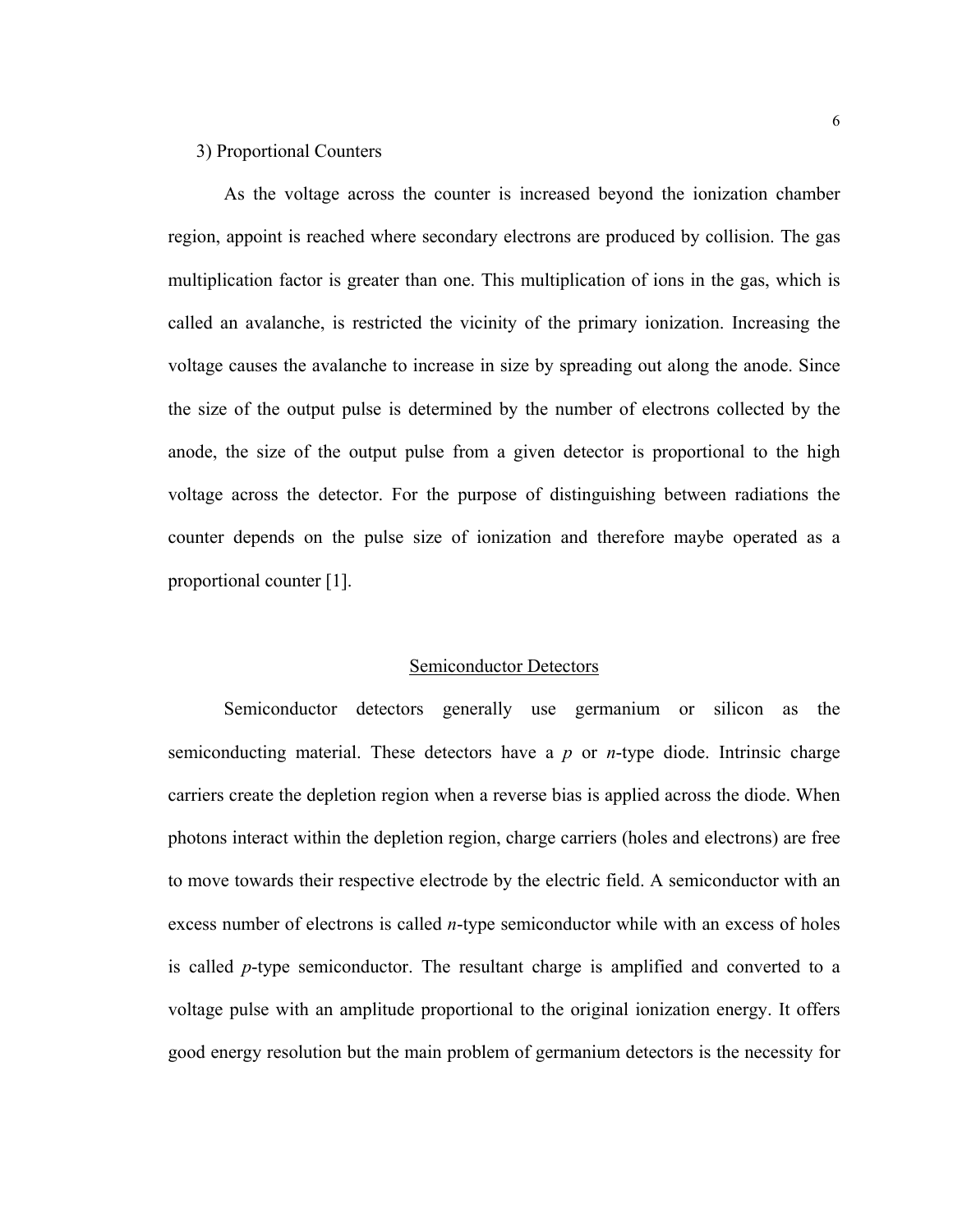cryogenic cooling and stabilizing the detector at a temperature near the liquid nitrogen (around  $77^{\circ}$ K or -200 $^{\circ}$ C) to reduce thermal noise and radiation damage [3].

#### Scintillating Detectors

A scintillation detector is a device that emits photons when ionizing radiation interacts with the detector. The photons are converted into an electrical signal and recorded on a photodetector. The photodetector commonly used is a photomultipler tube (PMT), which consists of a photocathode and several dynodes, which multiply the electrons to yield a current pulse. This current pulse is amplified and can be digitized to give counts that can be measured. The amount of photons is proportional to the amount of energy deposited. A wide variety of crystal scintillators are available, examples include thallium activated NaI and CsI crystals, bismuth germanate (BGO) calcium fluoride activated by Europium **(**[CaF:Eu\)](http://www.marketech-scintillators.com/index.html#CaF:Eu#CaF:Eu)**,** Gadolinium silicate doped with cerium ([GSO\)](http://www.marketech-scintillators.com/index.html#GSO#GSO)**,** Cadmium tungstate (CdWO<sub>4</sub>), etc. The crystals are in the form of plates, rods and image screens and coupled to optical fibers.

Most scintillating detectors make use of crystal scintillators, which have the highest efficiency. But in these crystals only a small amount of emitted light reaches the photodetector directly. Most of the light encounters one or more reflections on lateral surfaces before being detected, especially the long crystals. In the case of long bare crystal, the light should undergo total internal reflection to have a reasonable chance to reach the photodetector [4].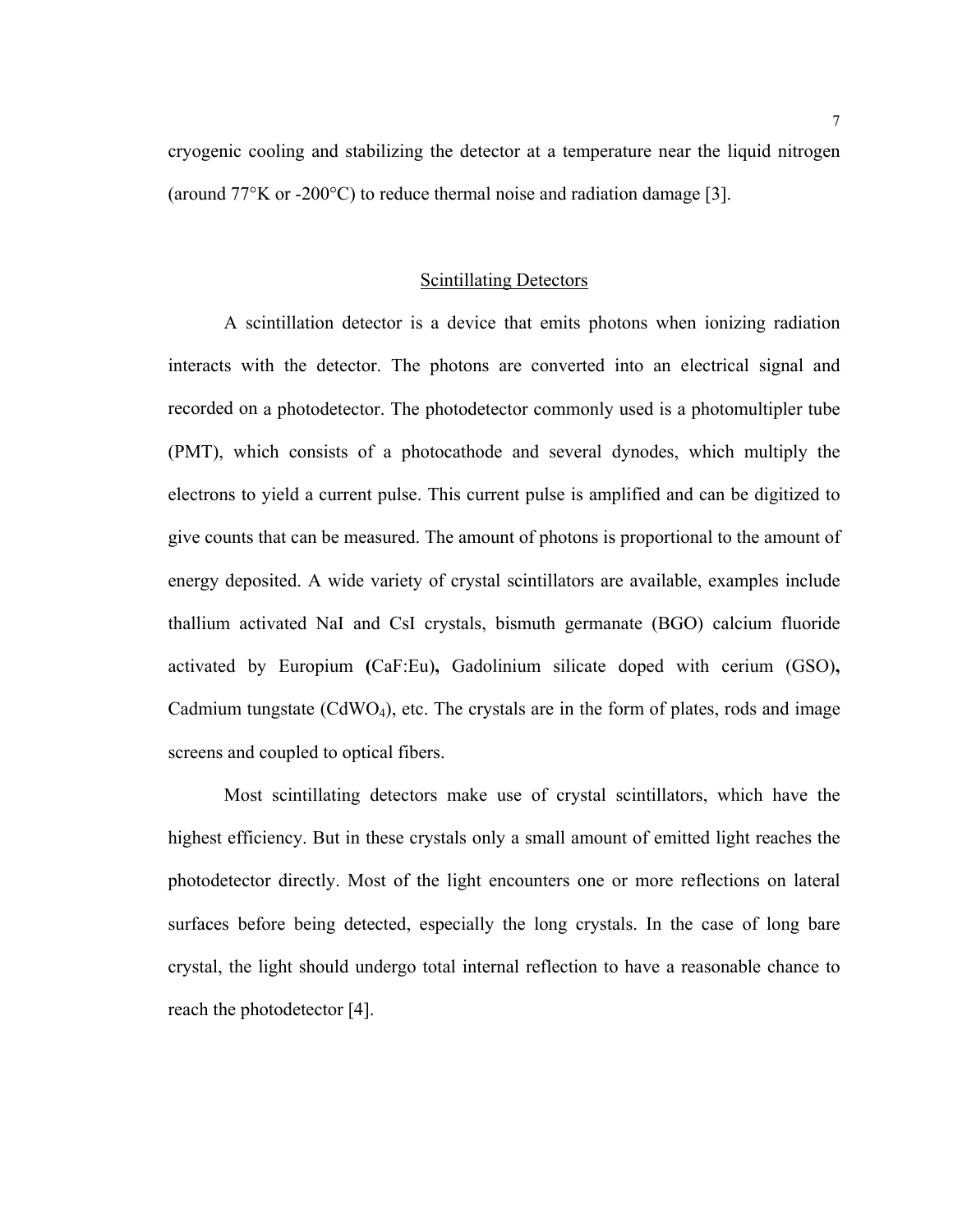# CHAPTER II

# TYPES OF SCINTILLATORS

Many materials scintillate at some level.Scintillators can be broadly classified as : 1) Organic and 2) Inorganic scintillators

# Organic Scintillators

Organic Crystalline Scintillators

 These are organic molecules, which have an aromatic ring. They are characterized by a fast response, in the order of one nanosecond. When pure, they form crystals, which are difficult to shape.

Anthracene is one of the best known organic scintillator with good energy resolution and maximum quantum efficiency of 90%. Napthalene is an organic scintillator whose relative response to different ionizing particles is similar to that of Anthracene [3]. Stilbene is a crystal scintillator with high scintillation efficiency and short scintillation decay time. In organic scintillators light emission occurs as a result of fluorescence where the molecule gets excited by energy absorption from ionizing radiation particles. The scintillation response of organic phosphors to heavy particles is less compared to electrons of equal energy. Here the fluorescence excitation by ionizing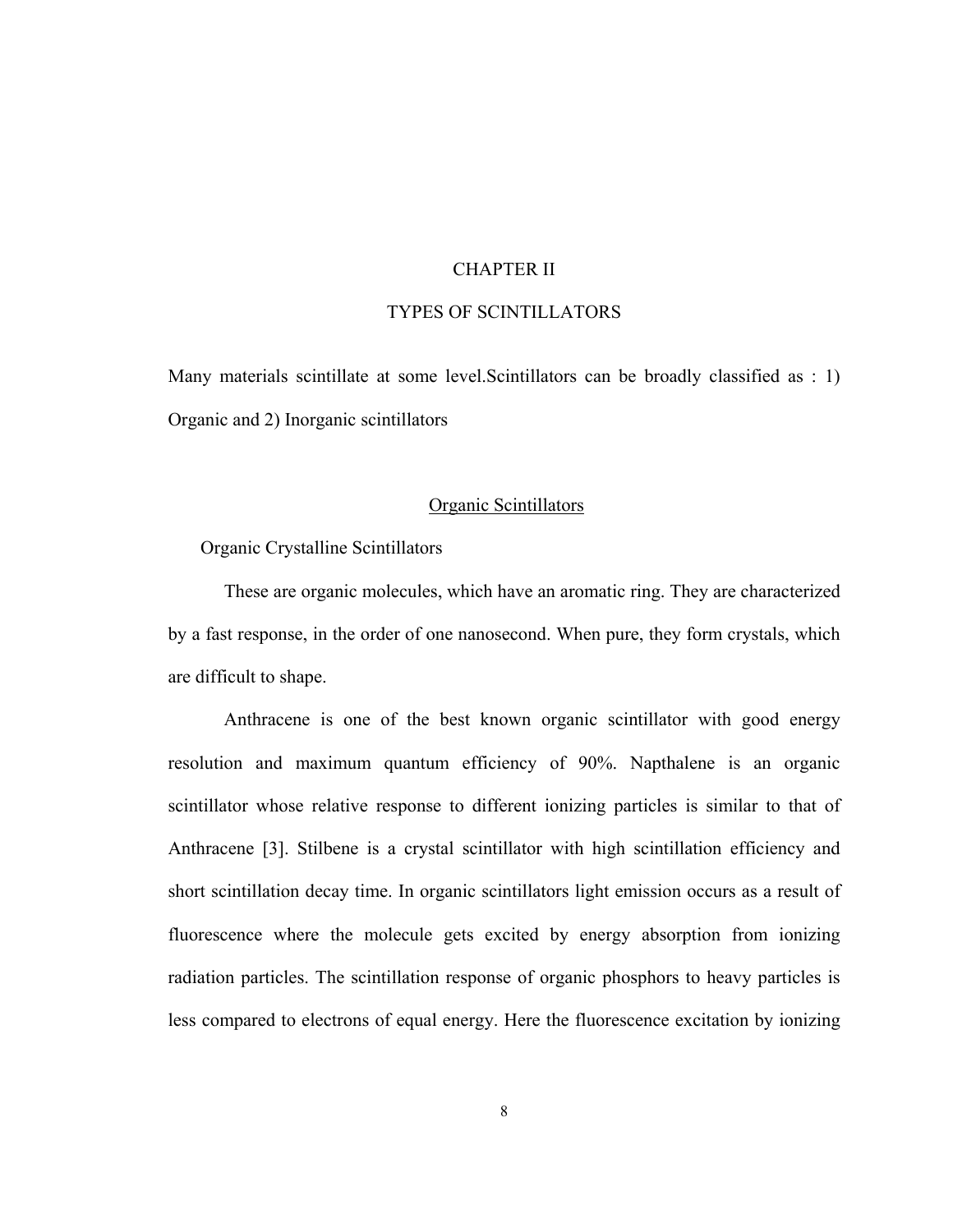particles is less compared to photo-excitation since much of the energy of incident particle is dissipated as heat [3, 5].

Organic Liquid Scintillators

 The organic crystal scintillator can be dissolved in an organic solvent, for example in xylene, toulene and mineral oil, maintaining properties similar to the organic crystal, depending on purity and concentration they form liquid scintillators. The ionizing particle produces primary photons by the ion recombination and high excitation of the solvent molecules. The decay time of this process is hence shorter than in solids due to increased molecular collisions. Some of these primary photons wills be absorbed by the solute molecules, which trap energy and subsequently re-emit their characteristic fluorescence. Also the primary photons absorbed by the solvent molecules will cause them to fluoresce provided the internal quenching is not too great, and this solvent emission will be preferentially absorbed by the solute molecules giving fluorescence. Thus energy may be transferred by photons over a wide spectral region unto the longest wavelengths of the solvent fluorescence. The processes that occur after the primary emission are those of photofluorescence [5].

Plastic Scintillators

 These are organic scintillators dissolved in organic monomer, which is polymerized to form plastic scintillators. When organic scintillator is dissolved in a transparent solvent like polystyrene and then polymerized it forms a solid solution of plastic scintillators. Here the fluorescence is due to the initial excitation of the solvent (polystyrene) molecules, emitting photons. These photons are completely reabsorbed by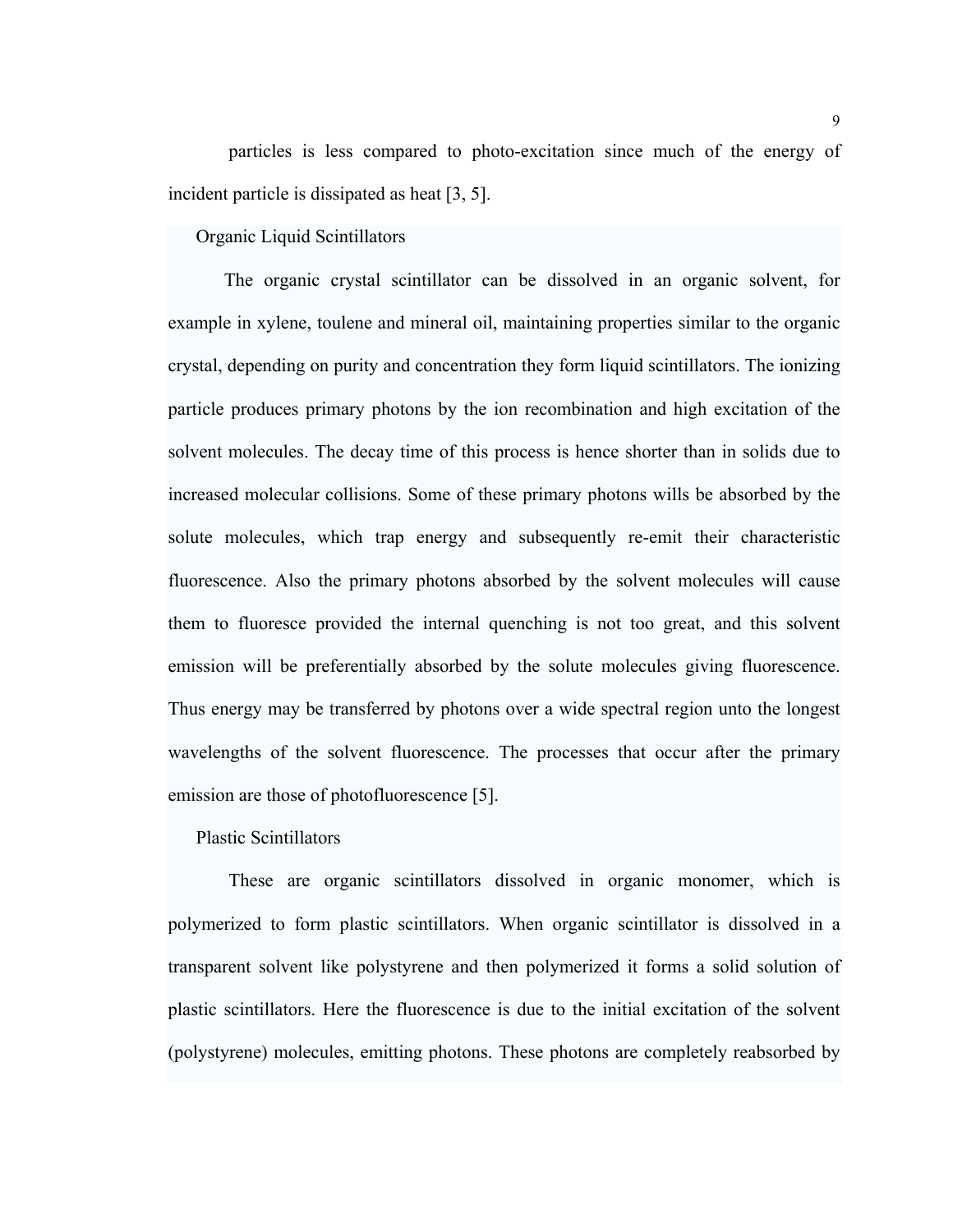the solute molecules and that the emission is entirely from the solute organic scintillator which makes them entirely transparent [3, 5]. They suffer from ageing, due to the formation of minute surface cracks (crazing) and radiation damage, which darkens the plastic at a level of about  $10^3$  Gy.

#### Inorganic Scintillators

These scintillators are used where high density and good energy resolution are required. They are characterized by a high stopping power due to their high atomic no. Z, which makes them most appropriate to detect high energy radiation. But they have longer decay times, in the order of hundreds of nanoseconds. There are three main classes of inorganic scintillators:

i)Activated scintillators, such as NaI:Tl which has light output of 2.3 times that of anthracence, CsI: Na,  $CaF_2:Eu$  and  $Lu_2SiO_5:Ce$ , where the ionizing energy diffuses through the host crystal and produces an excited state at or near an activator atom that is present in low concentrations( typically~0.1%)

ii)Self activated scitillators, such as CsI,NaI,Bi<sub>4</sub>Ge<sub>3</sub>O<sub>12</sub>, BaF<sub>2</sub> and PbWO<sub>4</sub>, where the activator atoms are a major constituent of the crystal and /or excitonic process are involved.

iii)Core valence luminescence scitillators, such as  $BaF_2CsF$  and  $RbCaF_3$ , where the ionizing radiation produces an electron vacancy in an upper core level of one atom and the vacancy use promptly  $(\approx \text{ln}s)$  filled with an electron from the valence band of another atom to produce light[19].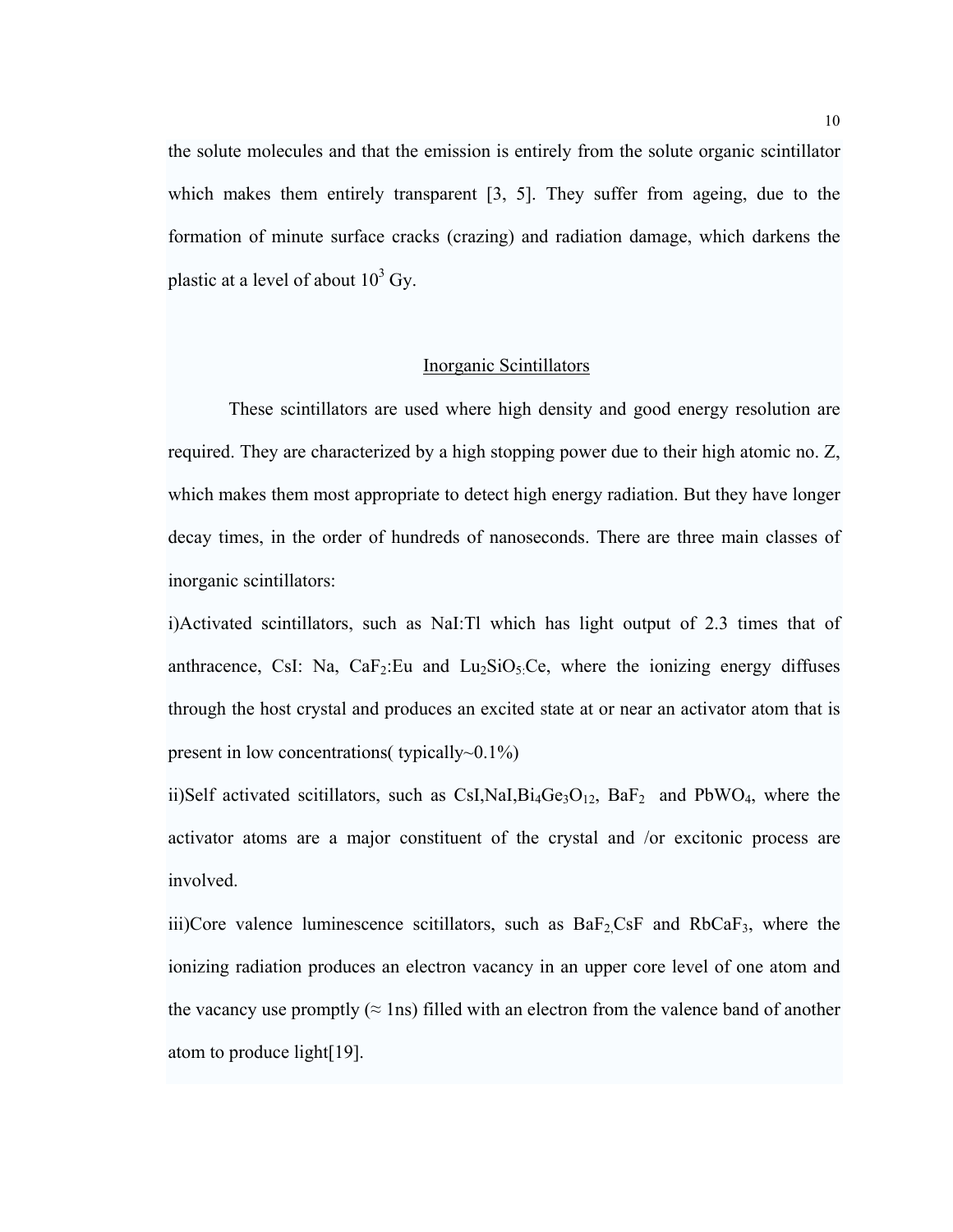#### Basic Principles of Scintillation Process

The operation of a scintillation counter can be divided into five stages:

- 1) The absorption of the incident radiation and creation of primary electrons and holes
- 2) The luminescent conversion of dissipated energy and emission of photons
- 3) The photon transit to the cathode of the photomultiplier tube
- 4) Absorption of photons at the cathode and conversion into photoelectrons
- 5) The electron multiplication process
	- 1) Absorption of incident radiation and creation of primary electrons and holes

 When a charged particle hits a scintillating particle it dissipates its energy while passing through it. This energy transfer process takes place within  $10^{-9}$  sec or probably less. The total energy from the high energy radiation maybe completely absorbed by the scintillating material or only a small portion may result in light emission. The gamma ray can transfer its energy to the scintillating material by the following process:

a) Photoelectric absorption

This happens at low  $\gamma$ -ray energies when the  $\gamma$ -ray photon interacts with a tightly bound atomic electron. A photoelectron is produced from one of the electron shells (usually K-shell) of the absorber atom with energy a kinetic energy  $E_e$ 

$$
E_e=h\nu\tag{2.1}
$$

where *hv* is the absorbed photon energy and  $E_b$  is the binding energy of the photoelectron in its original shell. When the photoelectron is ejected a vacancy is created in the atomic orbital, which is filled with an electron from a higher atomic orbit. This results in the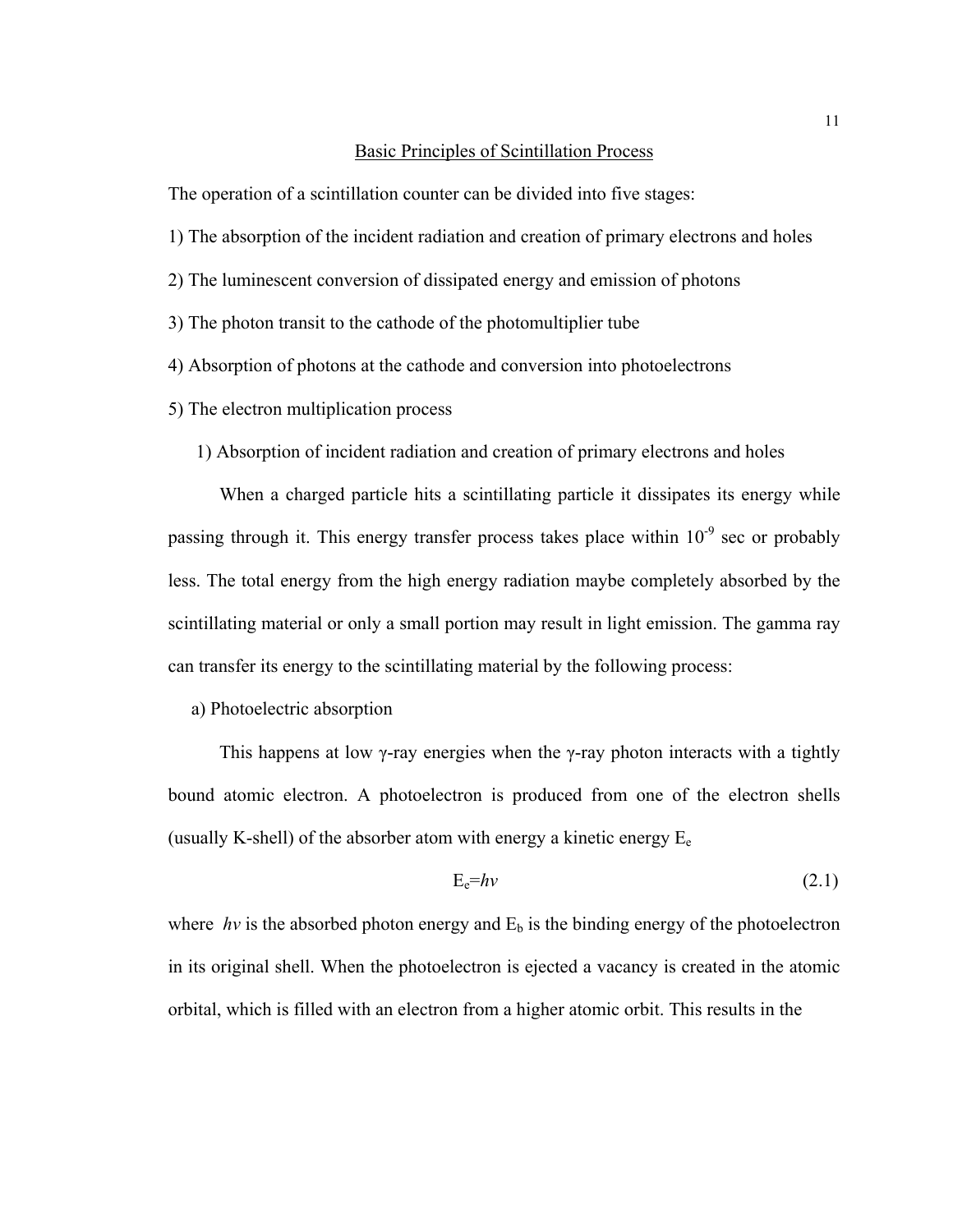

Figure 2.1: A single peak which represents the total electron energy corresponding to the gamma radiation

emission of an X-ray, which might be absorbed in the material. If nothing escapes from the detector then the sum of the kinetic energies of the electrons equals the electrons that are created must equal the original energy of the incident gamma ray photon. The differential distribution of electron kinetic energy for a series of photoelectric absorption events can be represented by a simple delta function.

b) Compton Scattering

 This process occurs at intermediate energies (0.5 to 3.5 MeV), when an incident γ-ray scatters from a loosely bound electron in the absorbing material. This results in a recoil electron and scattered gamma ray photon. This photon is of longer wavelength and has less energy than the incident photon. The division of scattered energy and the wavelength shift is dependent on the scattering angle.

The energy of the scattered gamma ray *hv'* in terms of scattered angle is given by:

$$
hv = \frac{hv}{1 + \left(\frac{hv}{m_0 c^2}\right)(1 - \cos\theta)}
$$
(2.2)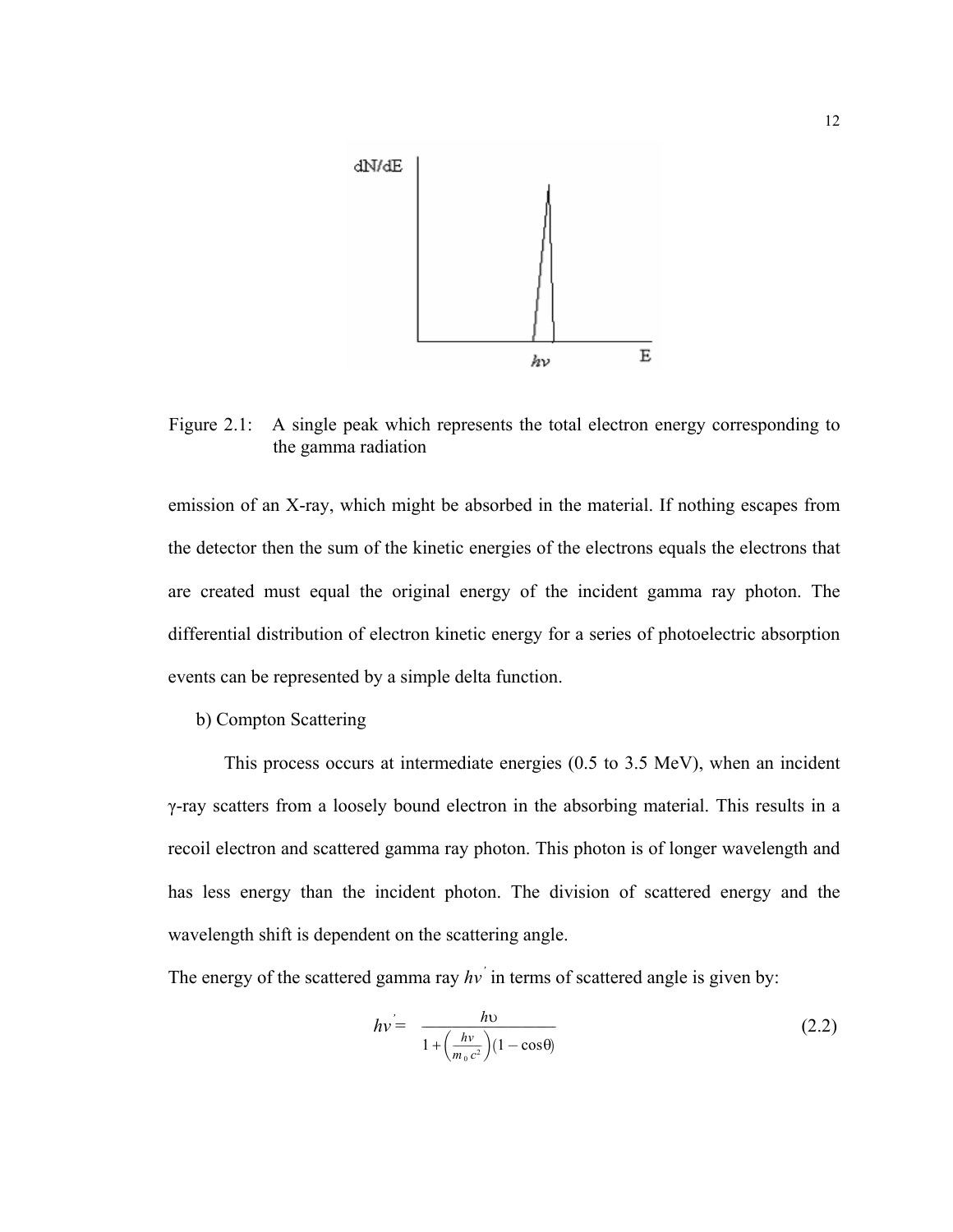where  $m_0c^2$  is the rest mass energy of the electron. The kinetic energy of the recoil electron is given by:

$$
E=hv-hv = hv \left\{ \frac{\frac{hv}{m_0 c^2} (1 - \cos \theta)}{1 + \left(\frac{hv}{m_0 c^2}\right) (1 - \cos \theta)} \right\}
$$
(2.3)



Figure 2.2: Compton scattering

The scattering angle has two possibilities:

1. when  $\theta \approx 0$ ,  $hv \approx hv'$  and  $E_e \approx 0$ , then the recoil electron has very little energy and the scattered photon has nearly the same energy as the incident gamma ray.

2. when  $\theta$ = $\Pi$ , the incident gamma ray is backscattered towards its direction of origin and electron recoils along the direction of incidence. This case represents the maximum energy that can be transferred to an electron.

 Apart from the two cases mentioned all scattering angle will occur in a detector referring to a continuum of energies that is transferred to an electron ranging from zero upto a maximum [5].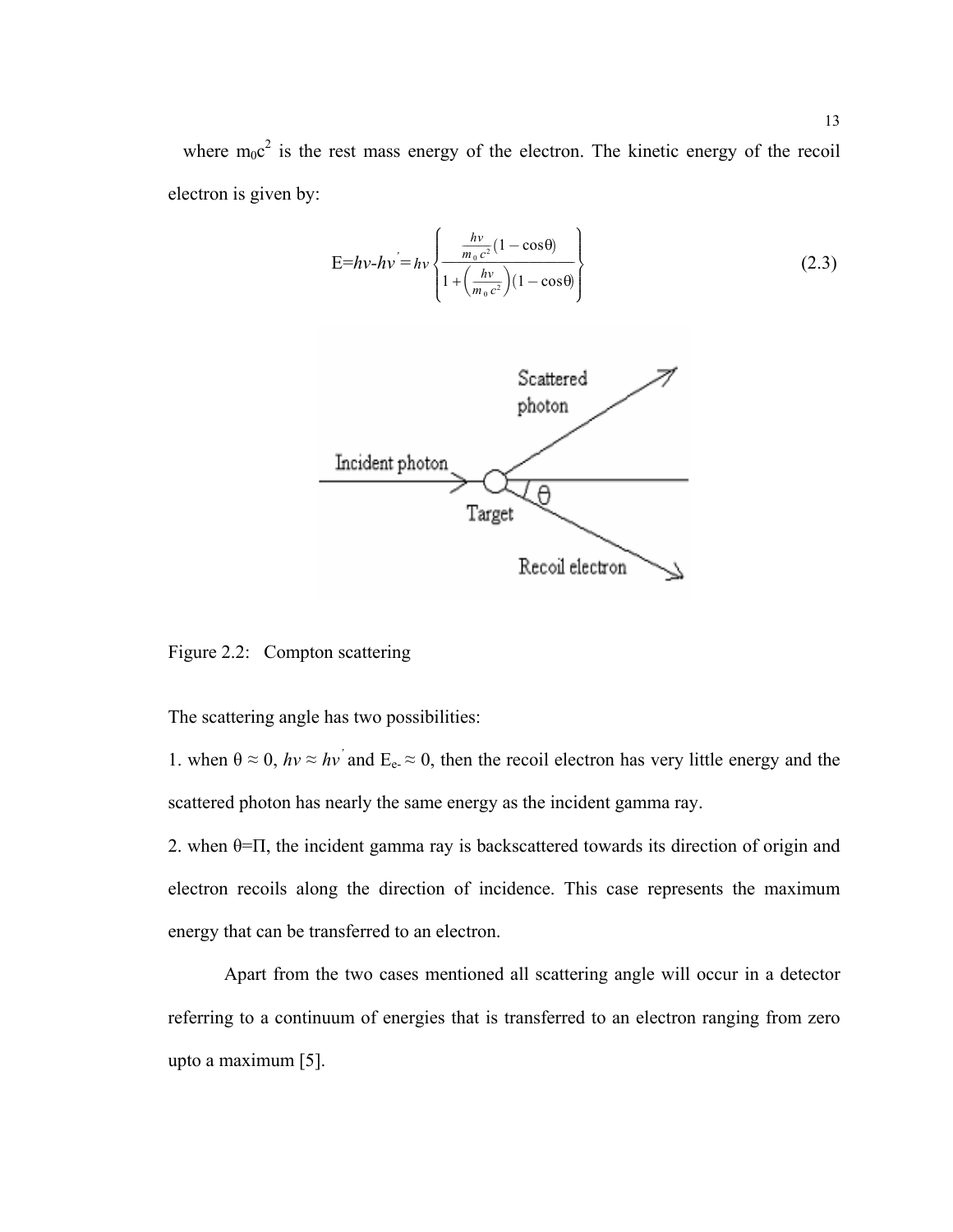This process occurs at higher energies where the incident γ-ray photon is used for production of mass of an electron-positron pair  $(E= 2m_0c^2=1.02 \text{MeV}$  where  $m_0c^2$ =0.52MeV is the rest mass of the electron). If the incident γ-ray energy exceeds this value of E, then the excess energy appears in the form of residual energy shared between these electron- positron pair.

$$
E_p = E_I - 2m_0c^2 \tag{2.4}
$$



Figure 2.3: Pair production

 As the positron slows down, further annihilation takes place resulting in the production of two photons of equal energy (511 keV).

The absorption co-efficients  $\mu_{ph}$ ,  $\mu_c$  and  $\mu_p$  corresponding to the above three processes are related as:

$$
\mu = \mu_{\rm ph} + \mu_{\rm c} + \mu_{\rm p.} \tag{2.5}
$$

The magnitudes of these three co- efficients depend on the incident radiation, density of the scintillating material and the atomic number and mass of its constituent elements [5].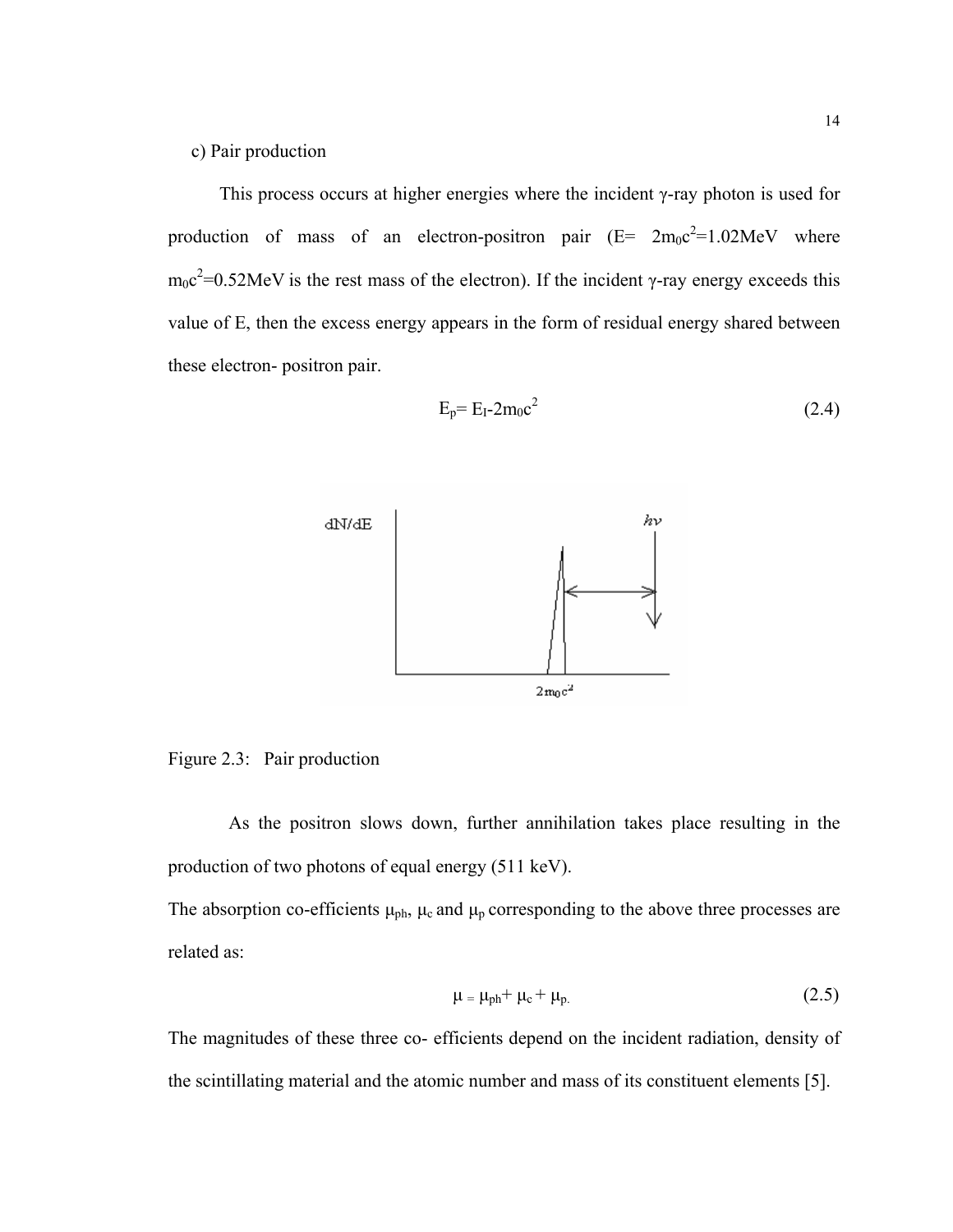2) The luminescent conversion of dissipated energy and emission of photons

 An atom with an inner relaxed shell can be relaxed either radiatively by emitting a photon or nonradiatively by generating a secondary electron (Auger effect). Usually the probability of nonradiative decay is much greater that that of radiative decay [18]. The energy might be dissipated in the ionization, excitation and possible dissociation of the molecules of the scintillating material. In a non-luminescent solid or liquid, the whole of this molecular energy is transferred into thermal, vibrational and translational energy and the molecules return to the ground state by radiationless transitions. Whereas in a scintillating material part of the excitation energy is re-emitted as photons of frequency υ<sub>p</sub>, energy E<sub>p</sub> (=hυ<sub>p</sub>), wavelength  $\lambda_p$  (=c/υ<sub>p</sub>) corresponding to direct energy transitions from an excited electronic level to the ground state. The photon emission is not spontaneous. The rate of photon emission decays exponentially with a decay period  $\tau$ from its maximum intensity  $I_0$ . The intensity I after a time t is given by:

$$
I=I_0 \exp(-t/\tau) \tag{2.6}
$$

The number of electrons emitted in the time interval t is:

$$
p_t = p [1 - \exp(-t/\tau)] \qquad (2.7)
$$

Thus the relaxation of an atom with a hole occurs as a series of nonradiative and radiative transitions in a time of  $10^{-13}$  to  $10^{-15}$  secs.

3) The photon transit to the cathode of the photomultiplier tube

 For maximum light efficiency it is desirable that the scintillating fibers have high optical transparency  $T_p$  to it own fluorescence radiation to minimize the number of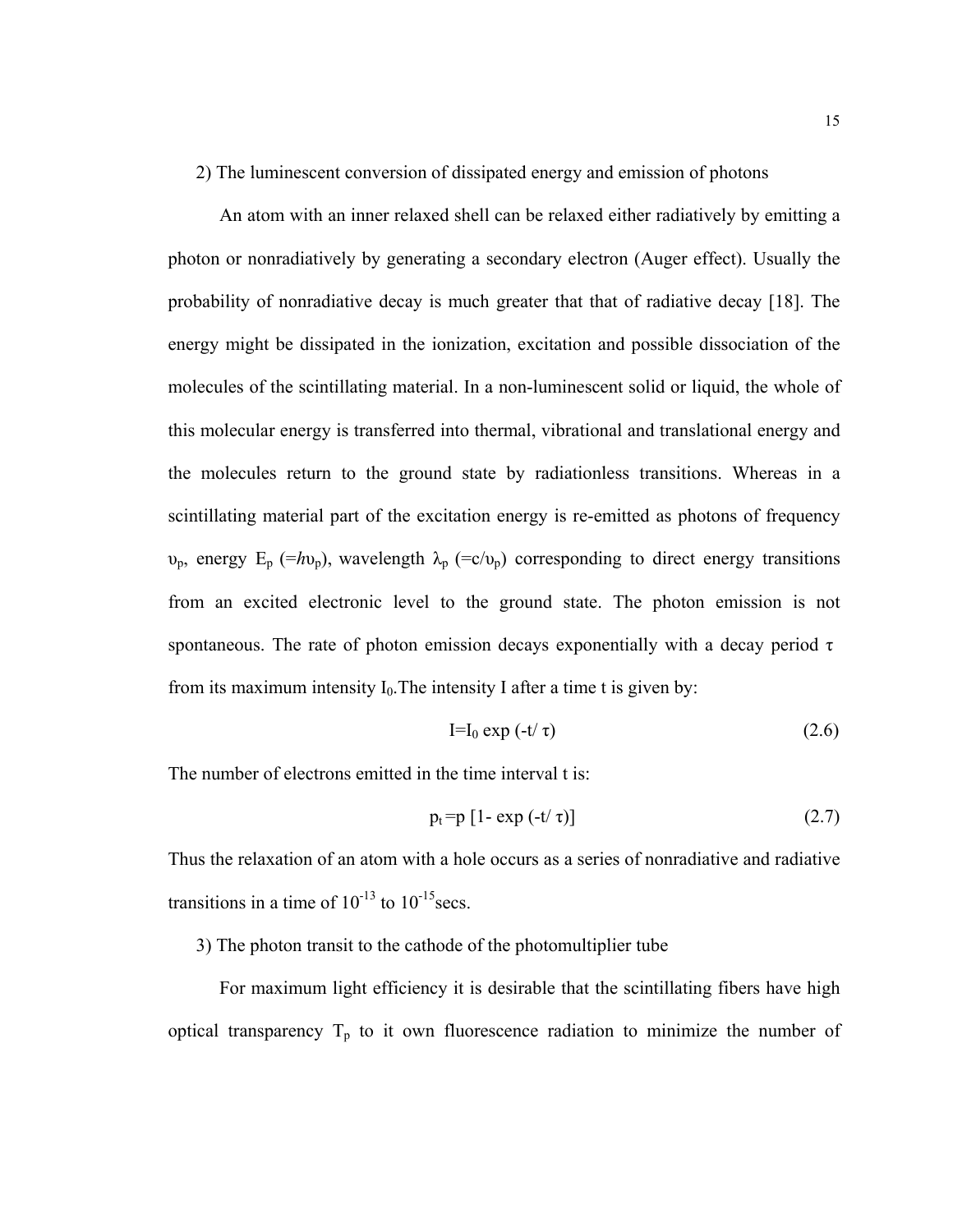scintillation photons absorbed within the scintillating material. For a scintillator of optical absorption coefficient μ and a light path of length x,

$$
T_p = e^{-\mu x} \tag{2.8}
$$

The light path x usually exceeds the thickness of the scintillator since part of light emitted may undergo successive internal reflections before impinging on the photo-cathode. The absorption coefficient  $\mu$  should be as small as possible otherwise it would result in overlap of emission and absorption spectra. This would result in loss by absorption of photons emitted in this region. Even for a perfectly transparent scintillator  $(T_p=1)$  only a fraction G (about 25%) of the photons produced in the scintillator reach the photomultiplier cathode. This fraction G depends on the geometry of the system and the effective solid angle subtended by the scintillator at the photo-cathode. The number of photons incident on the photo-cathode is given by [5],

$$
p' = T_p G_p \tag{2.9}
$$

# 4) Absorption of photons at the cathode and conversion into photoelectrons

 Firstly the incident light photons are absorbed and their energy (*h*υ) is transferred to the electrons within the photoemissive material. Secondly these electrons migrate to the surface losing its energy through electron-electron collision. Finally the electrons escape from the surface of the photocathode.

 There should be sufficient energy for the electrons to overcome the potential barrier existing between the material and vacuum. This potential barrier is normally greater than 3-4 eV for most metals but around 1.5-2 eV for semiconductors. The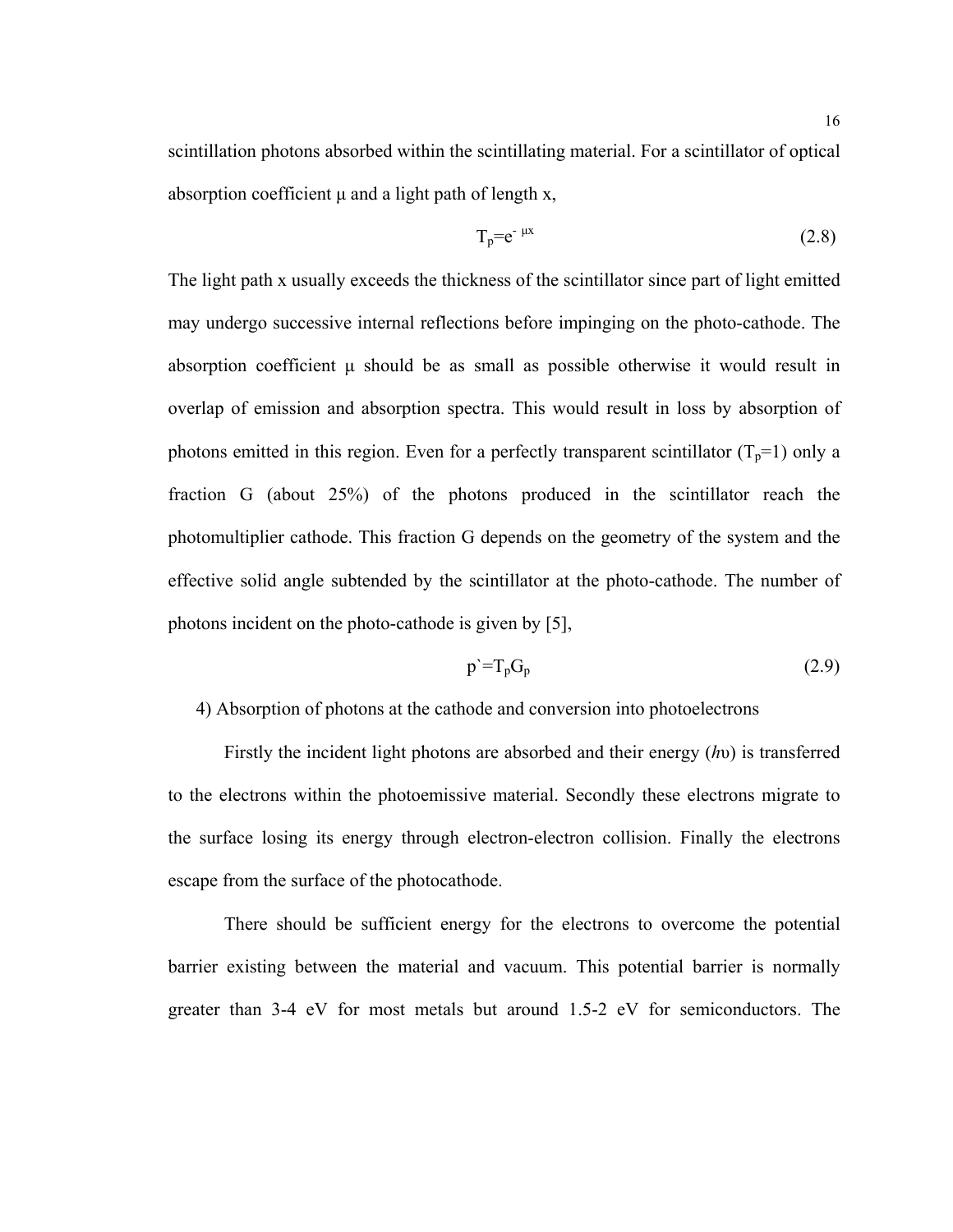sensitivity of the photo-cathodes is given by the quantum efficiency, which is simply equal to:

$$
QE = \frac{\text{number of photoelectrons emitted}}{\text{number of incident photons}}
$$
 (2.10)

5) The electron multiplication process

Electrons from the photocathode are accelerated and caused to strike the surface of an electrode called a dynode. These electrons have a kinetic energy of the order of 1eV or less. Therefore the first dynode is held at a positive potential of several hundred volts. The average energy required to excite an electron within the dynode material should be equal to the bandgap, which is of the order 2-3eV causing the release of nearly 3 electrons per volt applied. Because the electrons are moving randomly inside the PMT many will not reach the surface before their de-excitation or they lose energy to overcome the potential barrier at the surface. Hence only a small fraction of excited electrons contribute to the secondary electron yield from the dynode surface. If there are *n* dynodes, each with an electron multiplication factor R, the overall gain of the tube is:

$$
Gain=CRn \tag{2.11}
$$

where C is the collection efficiency factor of the photoelectrons by the dynode system and multiplication factor is [5]:

$$
R = \frac{\text{number of secondary electrons emitted}}{\text{primary incident electron}}\tag{2.12}
$$

The electrons have a definite transit time  $t_T$  through the photomultiplier tube. It is the average time difference between the arrival of a photon at the photocathode and the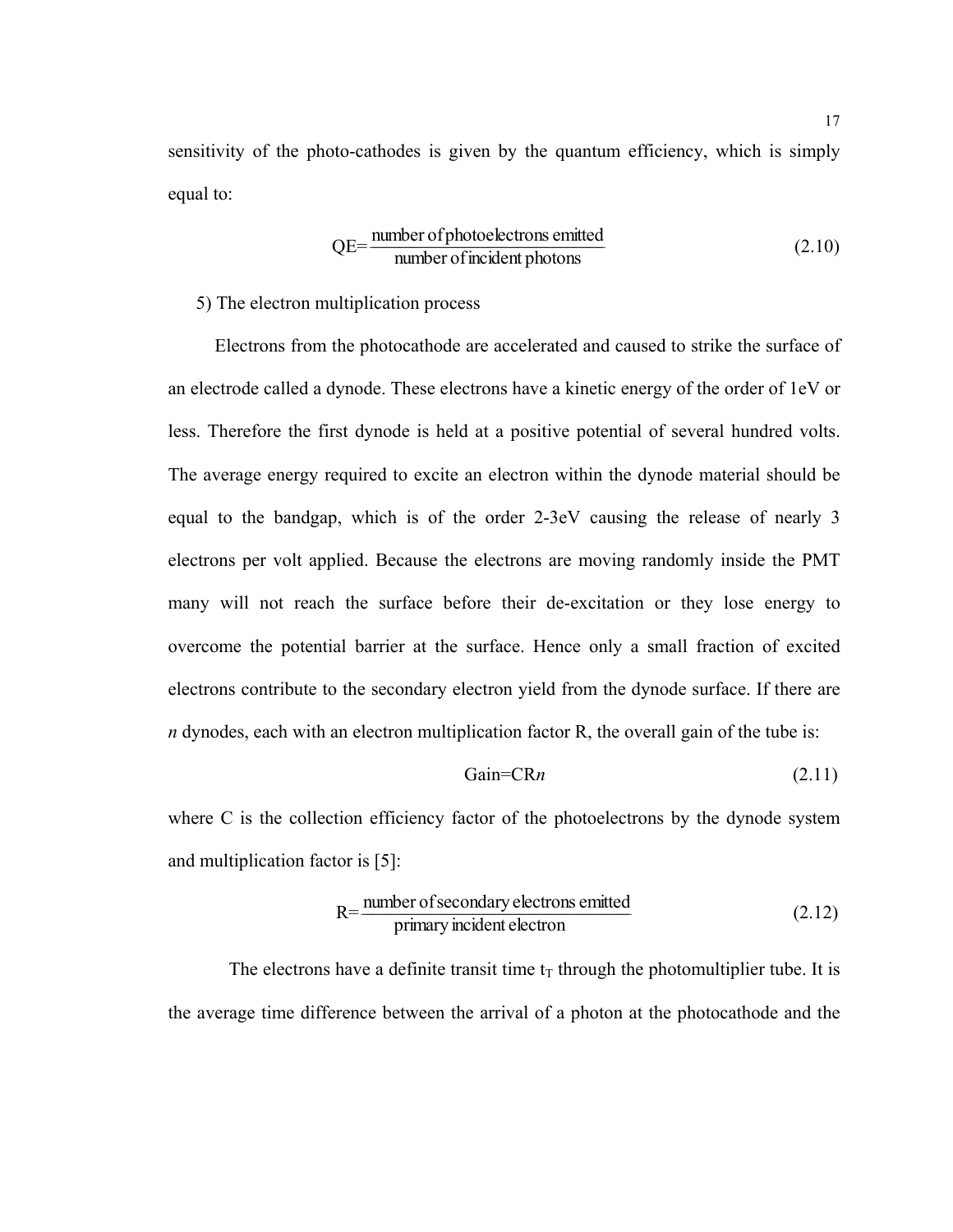collection of the subsequent electron burst at the anode. It ranges from 20 to 80 ns for different photomultiplier tubes [3].



Figure 2.4 Schematic of photon transit from a scintillating material to PMT

# Scintillation Mechanism in Organic Scintillators

The manner in which particle energy is dissipated as ionization and excitation in a scintillator appears as visible light is essentially different in organic, as compared to inorganic materials. When the scintillating material absorbs the radiation energy, the high-energy particles or photons collide with the electrons in the material. The electrons become excited and jump to higher energy states. Since the electrons in the excited state have the same spin as they did in the ground state, they are not stable and almost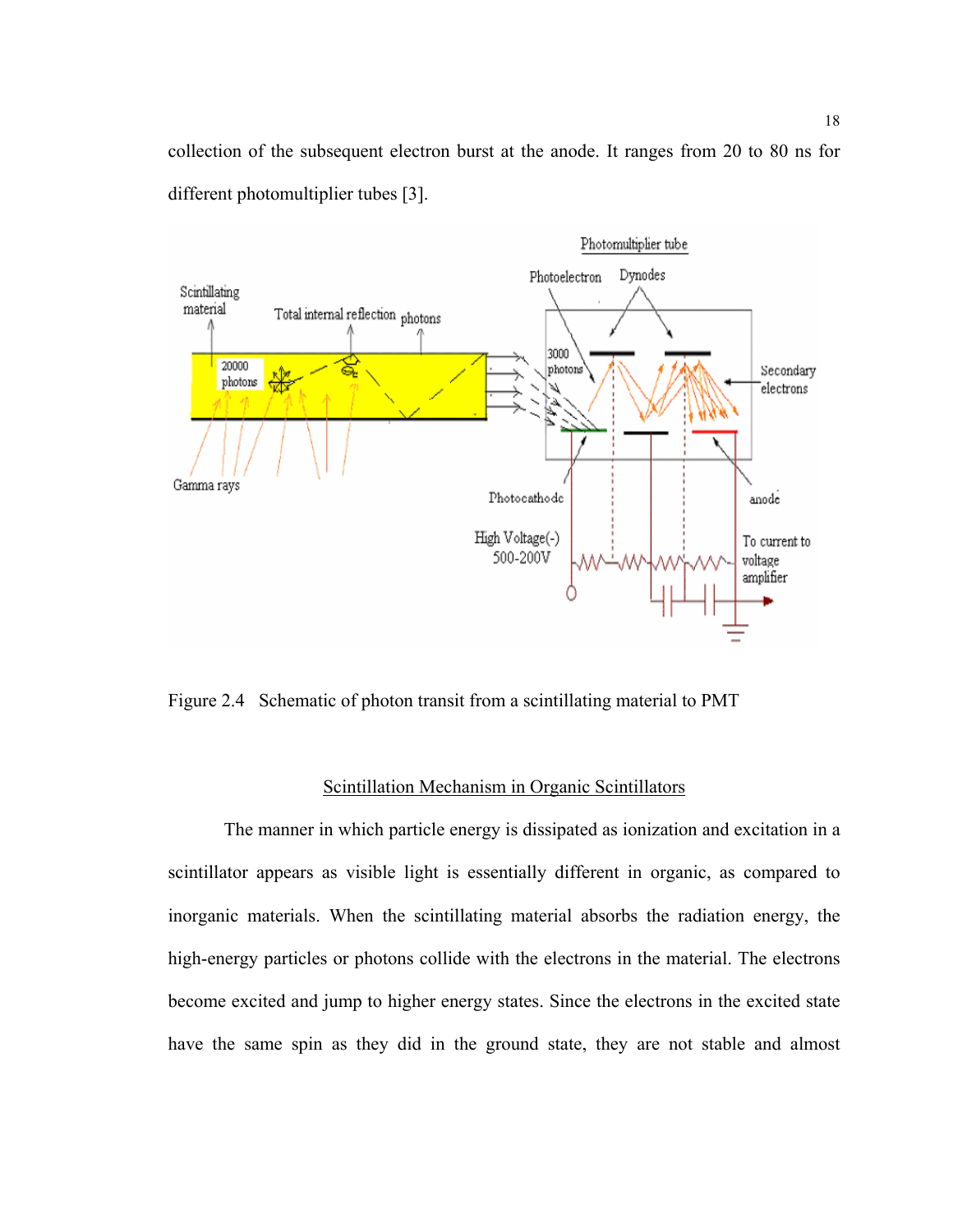spontaneously become de-excited to lower energy levels, releasing energy in the form of light. This phenomenon is known as fluorescence, which is an "allowed" transition. When the excited state is meta-stable then light emission continues even after the source of energy is removed. These excited states give rise to electron transitions to lower energy states resulting in phosphorescence. Here the direct transition to the ground state is "forbidden" [5].

Fluorescence

 As shown in the Figure 2.5, the organic molecules have symmetric properties related to  $\pi$  – electron structure, where regions 1 and 2 represent absorption, 3 fluorescence, 4 inter-system crossing and 5 phosphorescence*.* A series of singlet state with spin 0 are shown as  $S_0$ ,  $S_1$ ,  $S_2$ ... a series of triplet state with spin 1 as  $T_1$ ,  $T_2$ ,  $T_3$ ...

These electronic configurations are further subdivided into levels with smaller spacing such as  $S_{00}$ ,  $S_{01}$ ,  $S_{02}$  and so on corresponding to vibrational state of the molecules. The lowest vibrational state of the ground electronic state is represented by  $S_{00}$ .

 Before the excitation of electrons, they are in the lowest vibrational level of the ground electronic state. Absorbing the kinetic energy of the charged particle excites the electrons, allowing them to enter a higher vibrational level in the excited state. The electrons in higher singlet excited states are quickly de-excited to the  $S_1$  electron state through radiationless transfer or quenching. Any higher state such as  $S_{11}$ ,  $S_{22}$  in not in thermal equilibrium with its neighbors and again loses that vibrational energy.

 The electrons in the excited state have the same spin as they did in the ground state. The electrons in  $S_{10}$  state jump back to the ground state, re-entering it first at a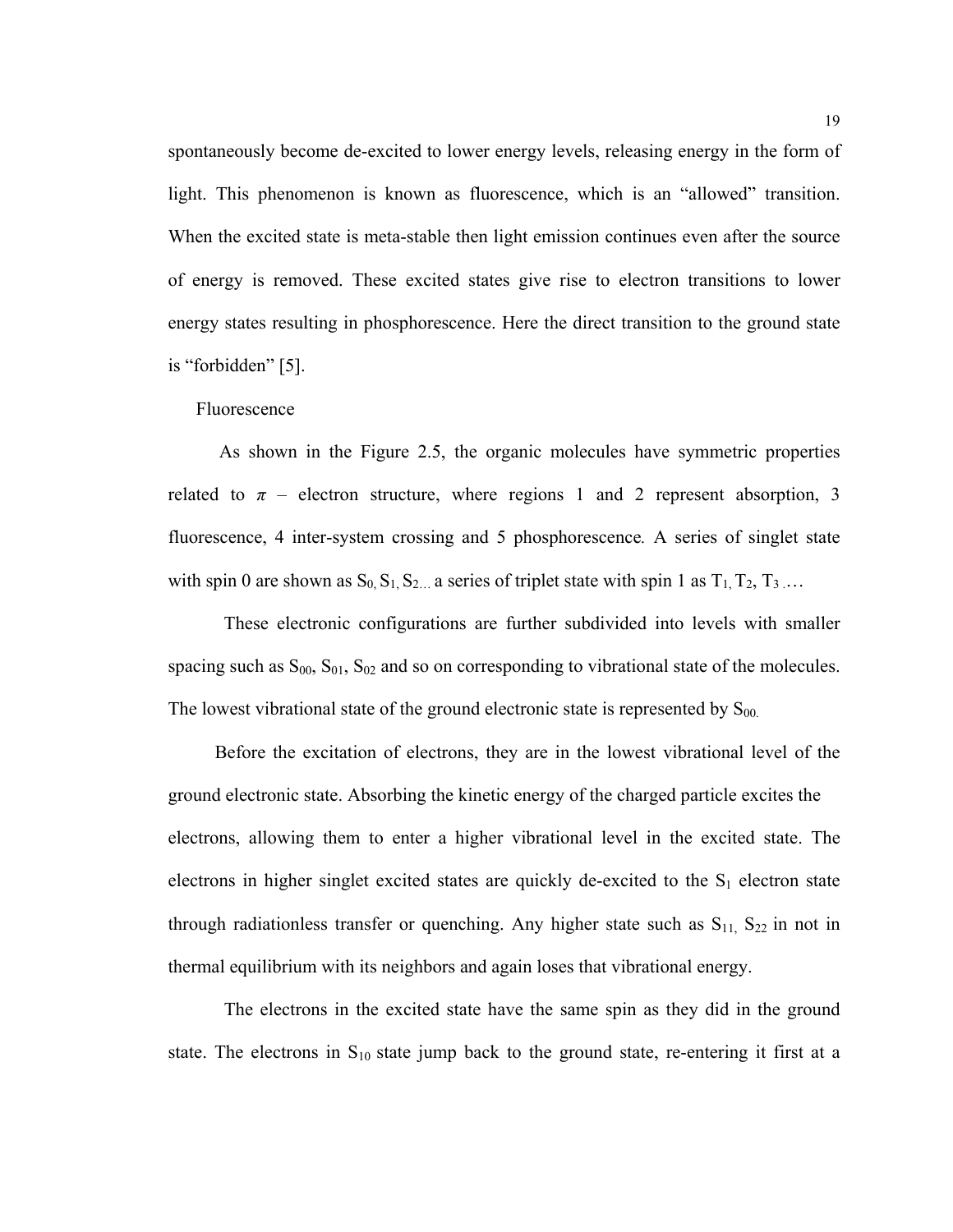higher vibrational level before losing the excess vibrational energy in the form of scintillating light.

The wavelength of light absorbed for excitation will be shorter than the wavelength emitted during de-excitation. (Stokes' law). The fluorescence decays exponentially with a decay time  $\tau$  and the intensity I after a time t is given by:

$$
\mathbf{I} = \mathbf{I}_0 e^{-t/\tau} \tag{2.13}
$$

This fluorescent state can exist for a few nanoseconds [3].



Figure 2.5: The  $\pi$ -electron structure of organic scintillators showing the energy levels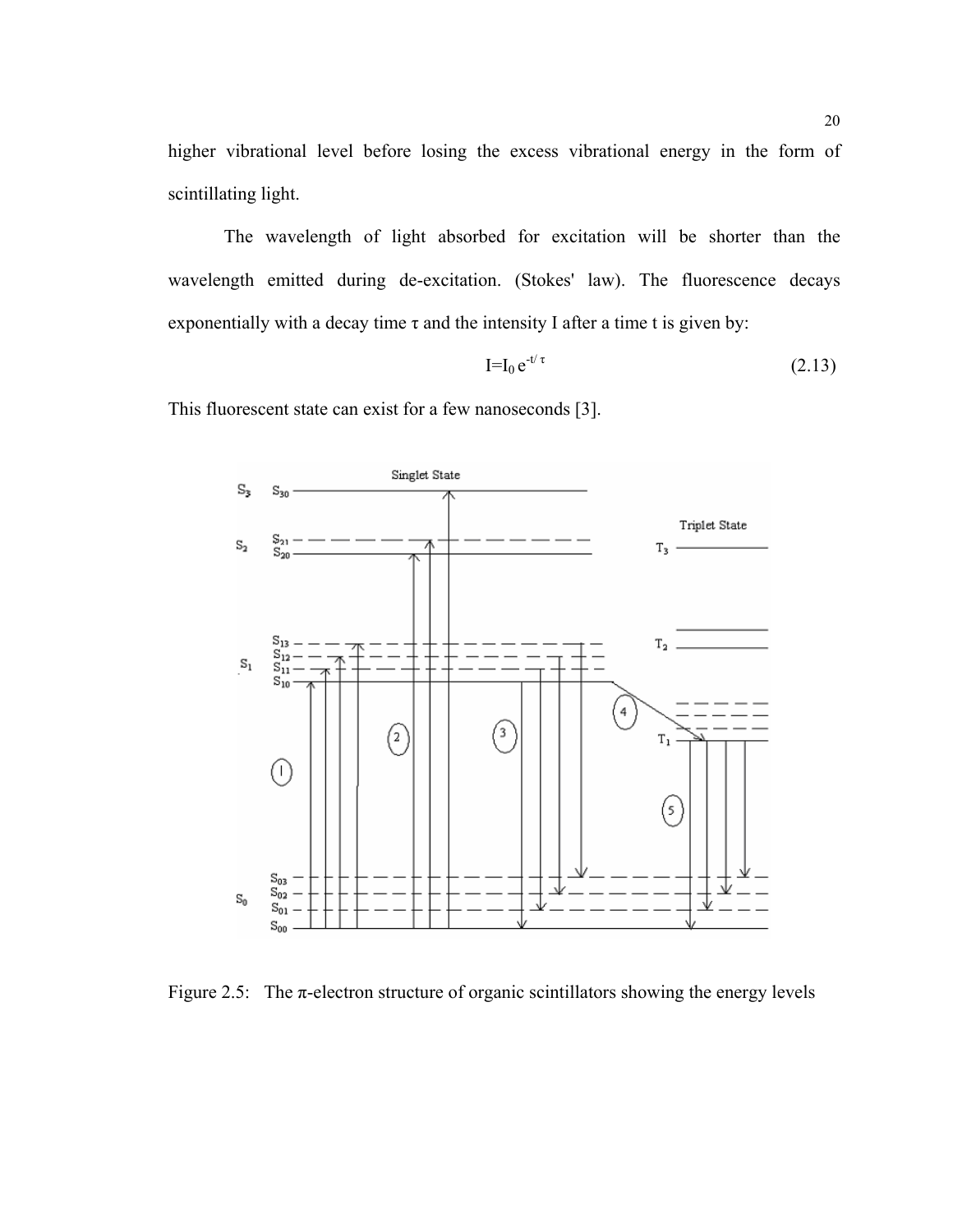Phosphorescence

 In this process light emitted by an atom or molecule persists after the exciting source is removed. While excited, the electrons experience a change in spin called intersystem crossing where some excited singlet states may be converted to triplet states. This change in spin places the electrons in a metastable position forbidding them to move back into the ground state. Thermal energy from within the crystal structure releases the electron from the troughs, which causes them to be raised to a higher, less stable energy level where they can eventually fall back to lower energy levels. During this de-excitation from  $T_1$  to  $S_0$  there is delayed light emission known as phosphorescence. Phosphorescent states can exist from  $10^{-4}$  seconds to several hours and wavelength maybe longer than that of fluorescence spectrum.

We thus see that scintillation in organic materials is inherently a molecular property and is exhibited in liquid and solid solutions, and in the solid, liquid, vapor, plastic and glassy states [3, 5].

# Scintillation Mechanism in Inorganic Scintillators

The mechanism of scintillation of an inorganic substance is the result of impurities or defects in the crystalline lattice, rather than a property of individual molecules. The energy state of an inorganic scintillator material consists of a valence band, conduction band and forbidden band. When no energy is absorbed the lower valence band is completely filled with electrons bound at lattice sites. At room temperatures, there is some smearing of the energy distribution of the electrons, such that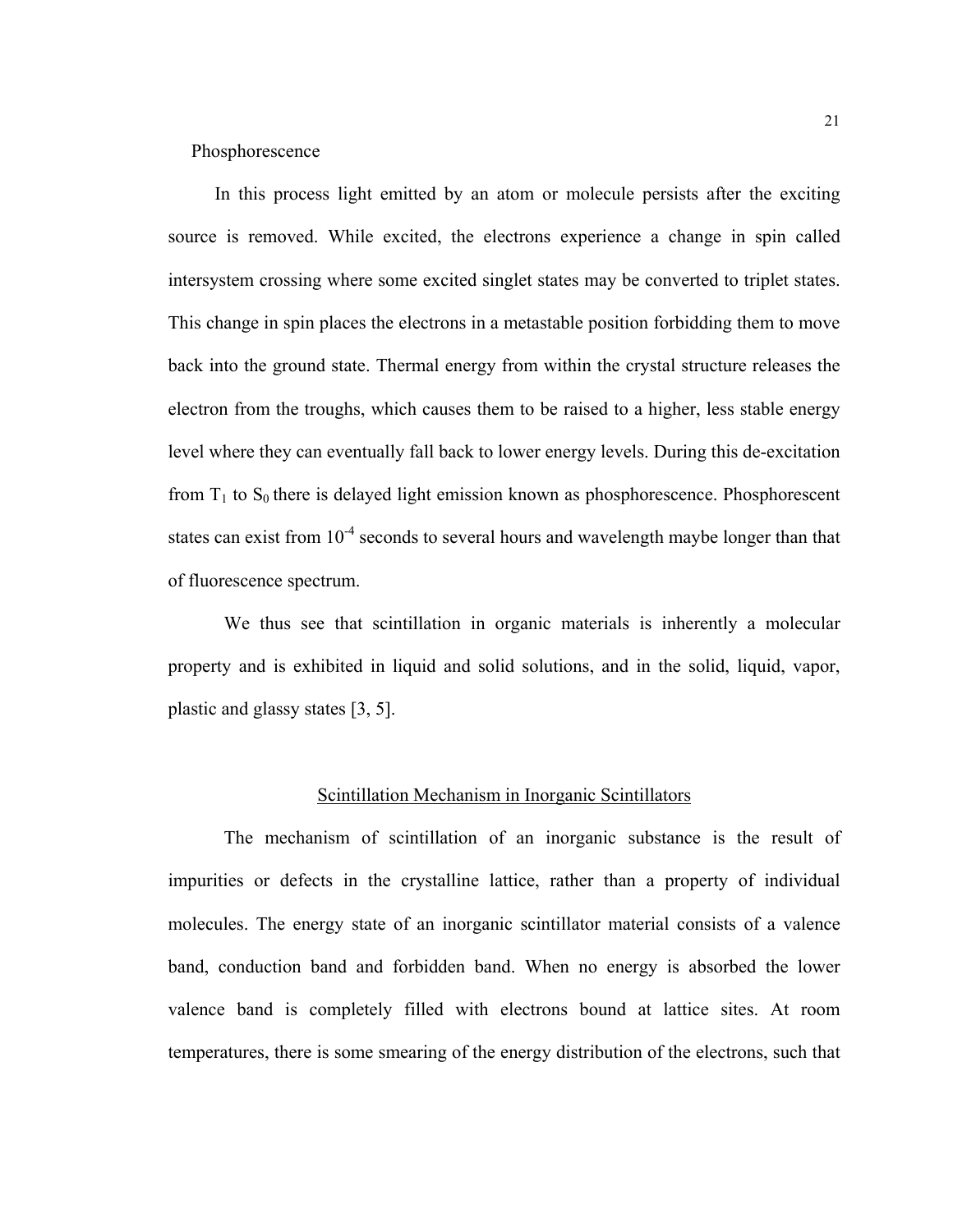a small, but not insignificant number have enough energy to cross the energy band gap into the conduction band. The intermediate forbidden band consists of no electrons. These bands extend throughout the crystal and hence the scintillation depends on the crystal lattice of the material.

 When the scintillator absorbs radiation energy the electrons are excited and elevate to the conduction band from the valence band, creating holes in the valence band. The electrons falling back to valence band emit high-energy photon, which would lie beyond the visible region for a pure crystal. This band gap needs to be reduced in order to lower the energy of the emitted photon to the visible range. When small amount of impurity called activators are added to the inorganic scintillator, it creates energy states within the



Figure 2.6: Energy states showing full valence band and empty conduction band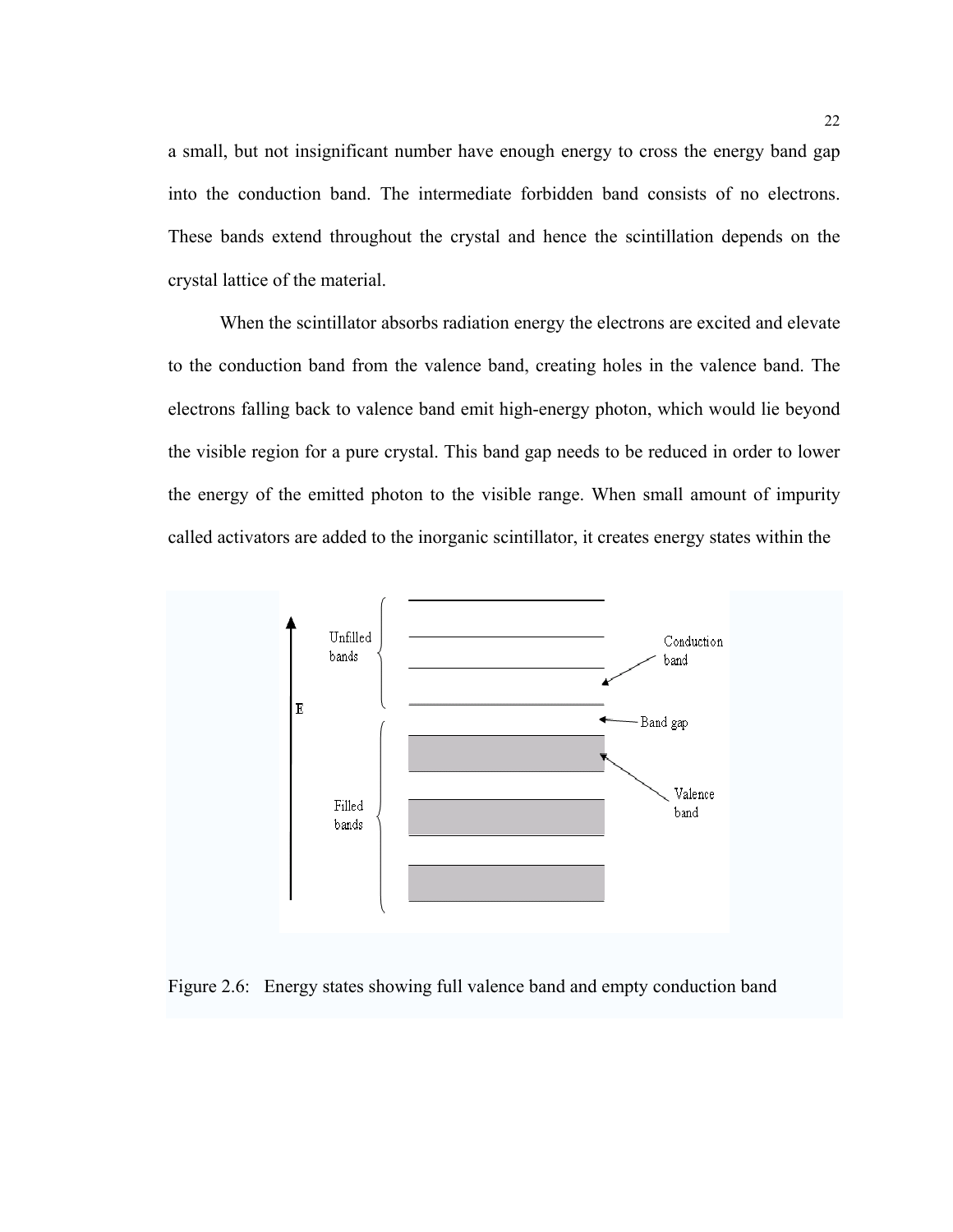forbidden band through which the electron can de-excite back to the valence band, thus increasing the probability of visible photon emission during de-excitation.

When ionizing radiation strikes the scintillator material , it excites an electron out of its energy level consequently leave a hole and creating electron-hole pairs*.* These holes which act like positive charge drift towards an activator site and ionize it. A positive electric charge is produced when an electron bound to an atom or molecule absorbs enough energy from an external source to escape from the electric potential barrier that originally confined it. This happens because the ionization energy of the activator is less than the positive hole. When a free electron migrate towards a ionized activator it form a neutral state having its own energy states. Now, the scintillation occurs through the deexcitation of the activators to the ground state by the emission of photons. This transition will occur in the visile range with the half lives being in the order of  $10^{-7}$ s.

There is possibility of quenching mechansim taking place when the electron gets trapped in the activator site and the de-excitation to the ground state produces radiationless transitions or no visible photons.

A third possibility exists when an electron reaches a metastable state and may jump back to the conduction band acquiring thermal energy from the lattice vibrations and then de-excite to the ground state giving rise to a slow component of light called phosphorescence [3, 5].

Properties required for a good scintillator

- High scintillation efficiency
- Fast scintillation, decay time of induced luminescence should be short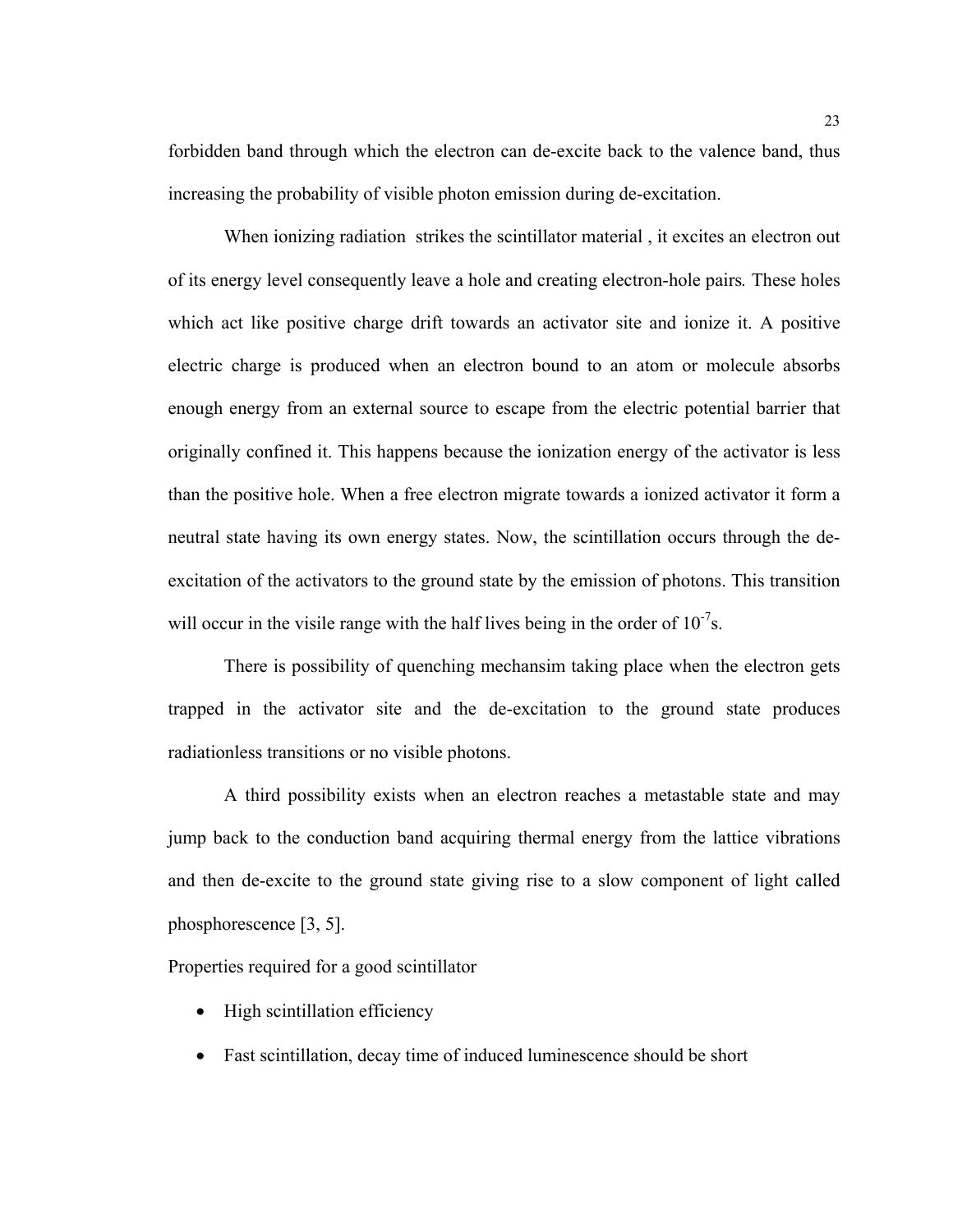- Linear energy conversion
- The scintillating material should be transparent for maximum light collection
- The refractive index should be similar to that of glass  $(\sim 1.5)$
- High density and high atomic number for good photoelectric absorption



Figure 2.7: Energy band structure of an inorganic crystal scintillator with activator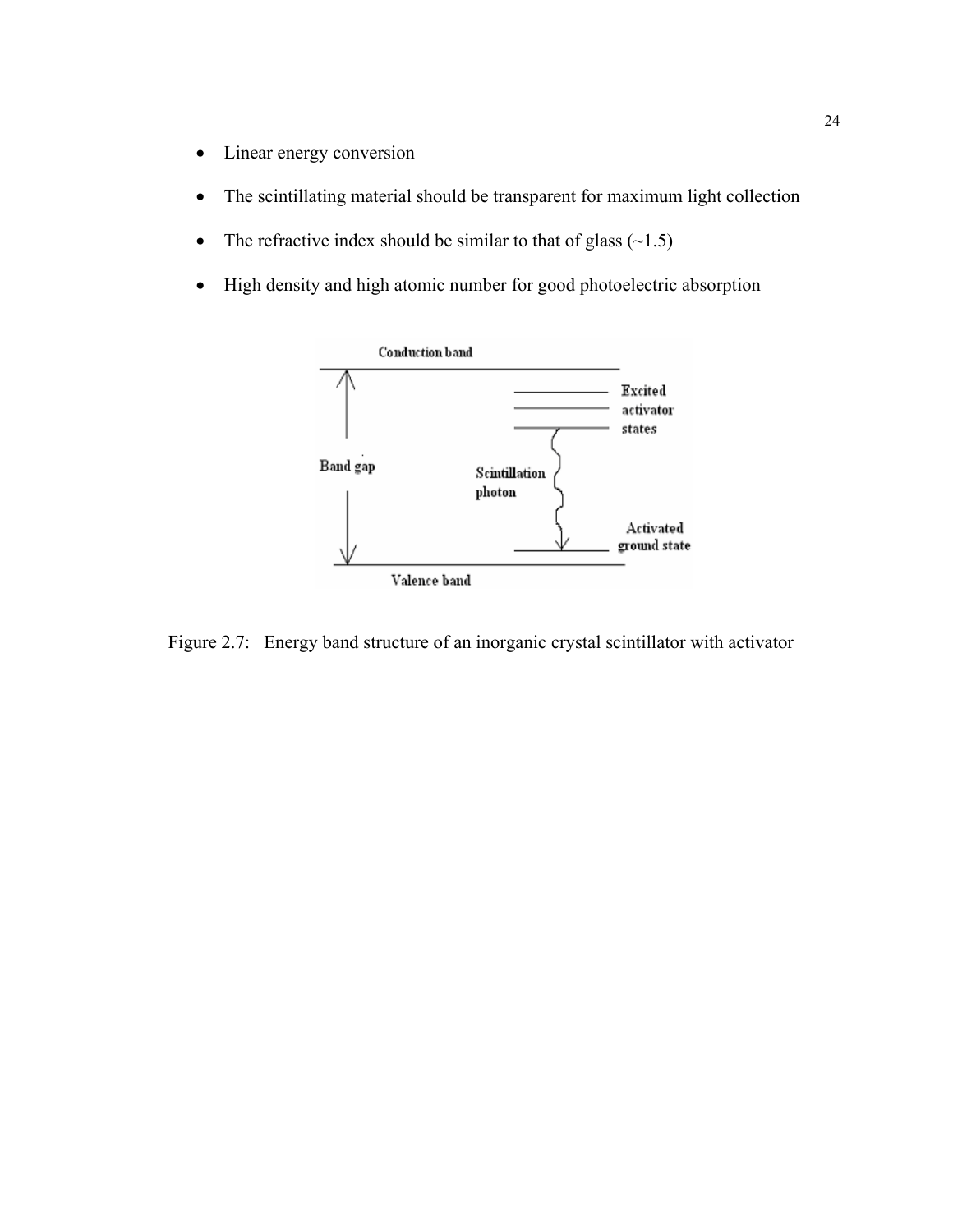### CHAPTER III

# **OBJECTIVE**

Among the scintillating materials, inorganic scintillators have the highest efficiency and energy resolution for gamma ray detection. However, the inorganic scintillators are presently in the form of crystals or coating. The crystals are expensive; need extensive care in handling and operation. In addition, it is difficult to make large crystal detectors. The plastic scintillators are robust, can be made into desired shape and can be made in large size. However, these scintillators have low efficiency and low energy resolution. Therefore, new technologies for making inorganic materials, which have flexible properties similar to that of plastic scintillators, are highly desired in order to design new scintillating detectors for application in DoD' s field tasks.

# Approach

Two approaches have been incorporated in making scintillating optical fibers. The first scintillating optical fiber is a sol-gel derived silica optical fiber doped with an inorganic scintillating agent like CsI and NaI. The second scintillating optical fiber is a liquid core waveguide optical fiber filled with a solution of a nanostructured core shell CdSe/ZnS quantum dot. Scintillating optical fiber sensors have been constructed by using these scintillating optical fibers as transducers.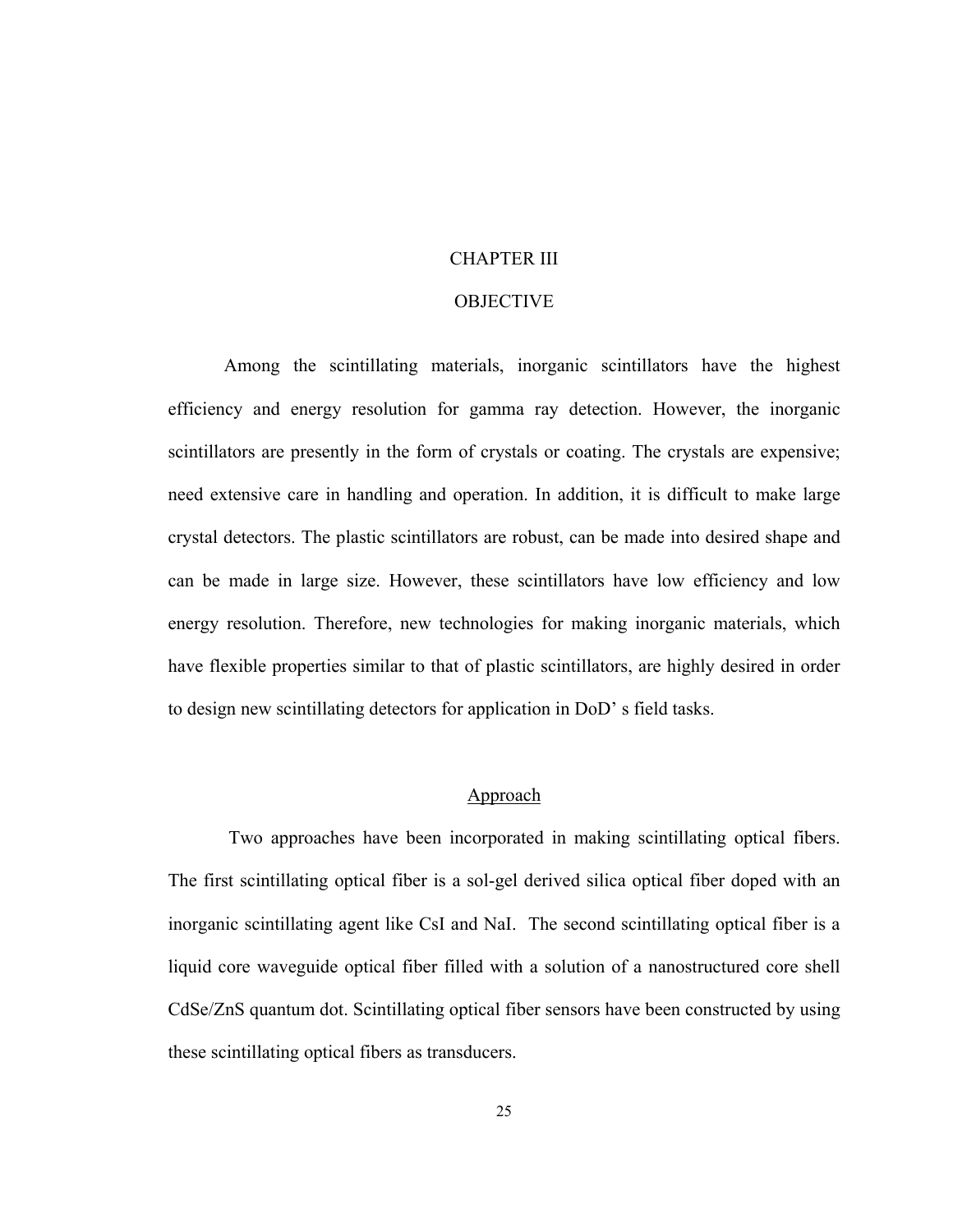#### Sol-Gel Technique

 The sol-gel process is a technique used for the production of ceramic materials. Sol can be created by either organic or inorganic precursors. A colloidal suspension of solid particles in liquid is called "sol". A gel involves a successive solid skeleton enclosing a continuous liquid phase. The definition of a ceramic usually includes nonmetallic and inorganic substances. Sol-gel method is able to supply flexibility in shaping sensor configuration during the polymerization process and simple method of immobilizing organic samples in porous matrices [11].

# Sol-Gel Process

The sol-gel process includes the production of inorganic matrices through the formation of a colloidal suspension and then gelation of the sol to develop a wet gel. After wet gel dries, the gel state is called dry gel (xerogel). Drying by evaporation will lead to capillary pressure that causes shrinkage of the gel network. Usually the resulting dried gel is reduced volume by a factor of 5 to 10 times that is compared to the original wet gel. Most of sol-gel methods employ water and low molecular weight alkoxides such as tetramethoxysilane (TMOS,  $Si(OCH<sub>3</sub>)<sub>4</sub>$ ), Tetraethoxysilane (TEOS,  $Si(OC<sub>2</sub>H<sub>5</sub>)<sub>4</sub>$ ), or an other organometallic alkoxide as a sol precursor. Generally alkoxides are polymerized in an alcohol/water solution with dissolved acids or bases to form a silica glass material [11]. The hydrolysis and condensation of a silicon alkoxide to form silica colloidal sol solution can be described by the following reactions.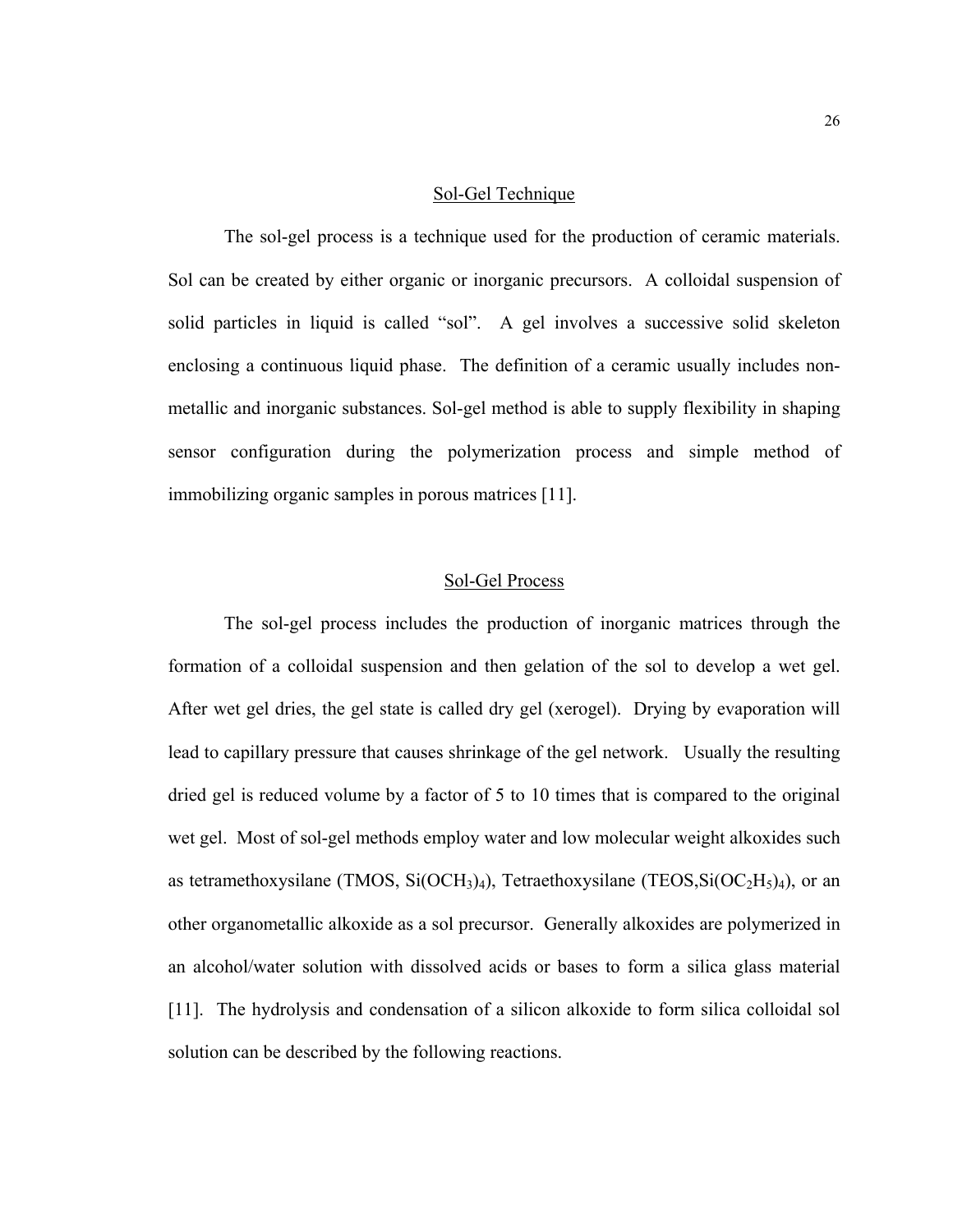hydrolysis,

$$
Si(OR)_{4} + nH_{2}O \leftrightarrow Si(OR)_{4-n}(OH)_{n} + nROH
$$
\n(3.1)

alcohol condensation,

$$
\equiv \text{Si} - \text{OR} + \text{HO} - \text{Si} \equiv \leftrightarrow \text{Si} - \text{O} - \text{Si} \equiv + \text{ROH} \tag{3.2}
$$

water condensation

$$
\equiv Si - OR + HO - Si \equiv \leftrightarrow Si - O - Si \equiv +H_2O \tag{3.3}
$$

After condensation reaction, these monomers are able to form a complex branching network by the mechanism of polymerization.

Overall the net reaction can be expressed as:

$$
nSi(OR)4+2nH2O \rightarrow nSiO2+4nROH,
$$
\n(3.4)

Gelation

The hydrolysis and polycondensation reactions happen at numerous sites within the TMOS and water mixture upon mixing. When sufficient interconnected Si-O-Si bonds are formed in region they respond cooperatively as colloidal particles, e.g. a sol. This sol is a relatively low viscosity liquid. With time, the colloidal particles sand condensed silica species link together to together to become a three dimensional network. The gel point is the time (reaction or degree) when the last bond is made that achieves this giant complex branching network [11, 10]

# Drying and Aging

The expression aging is defined as the procedure of change in structure and properties after gelation. During the last periods of gelation, inorganic solvent and water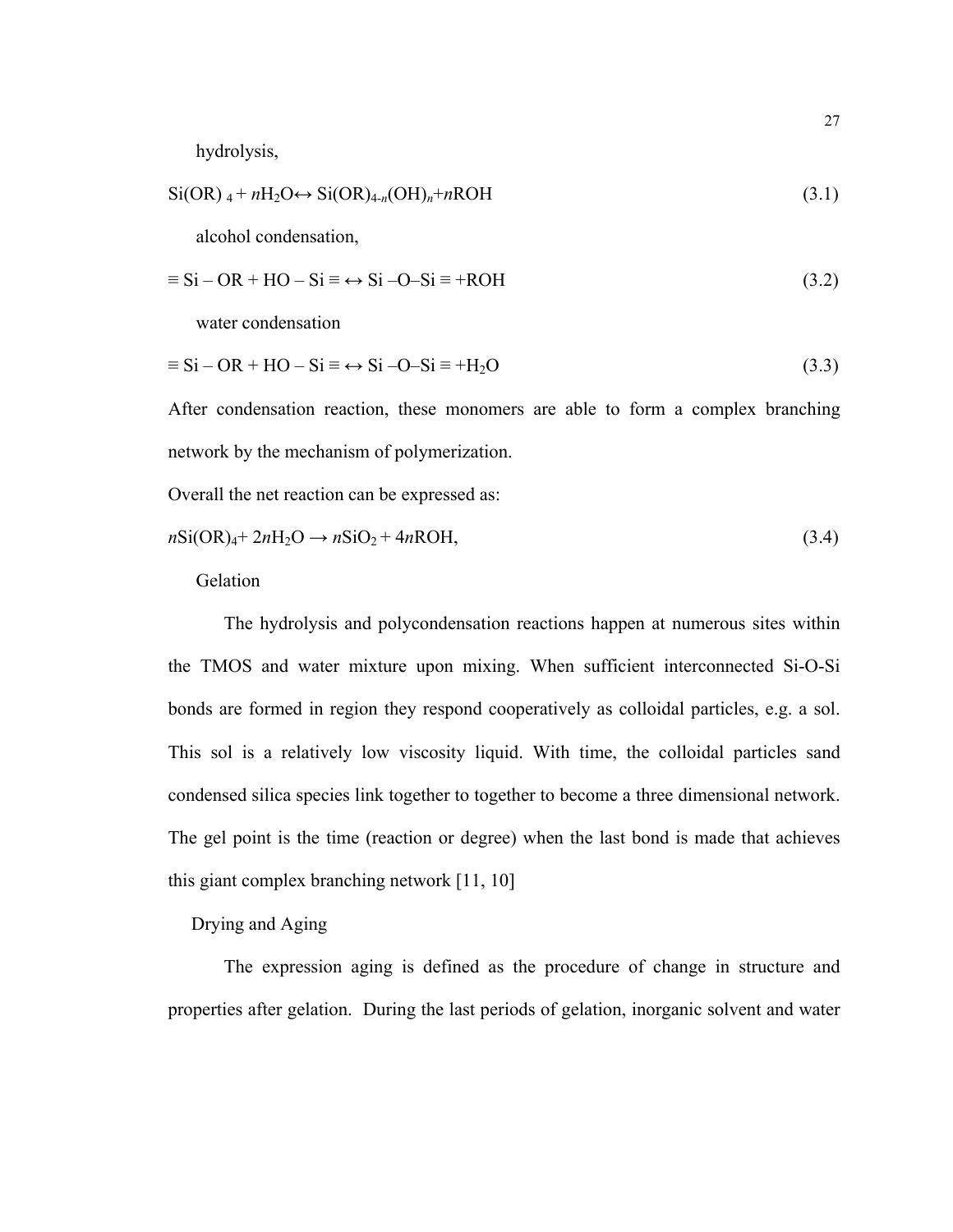vaporize from the silica glass matrices and typically the volume of the solid matrix shrinks to around 10% of its original volume [11].

Some of the advantages of using sol-gel technique are:

1) Inorganic matrix synthesized by sol-gel process usually has much better thermal and chemical stability than organic polymer system

2) The surface area and porosity of sol-gel materials can easily be controlled so a suitable pore size can be designed

3) The good optical transparency of most sol-gel materials enable their usage with optical requirements, such as optical sensor [10]

4) Can easily shape materials in a gel state

5) High degree of homogeneity

# Optical Properties of Sol-Gel Silica

Sol gel silica is transparent to visible and near infrared light as shown in the Figure 3.1. In deep ultraviolet region (UV) range, sol gel silica is opaque due to light being scattered by Rayleigh scattering given by:

$$
T=Ae^{\frac{-C\cdot t}{\lambda^4}}\tag{3.5}
$$

where, T is transmittance, A is wavelength independent factor, C is intensity of Rayleigh scattering, t is the sample thickness, and  $\lambda$  is the wavelength.

 The pores inside the sol gel silica act as scattering centers. A scattering center can be as small as single large molecule with an inherent inhomogenity, or clusters of small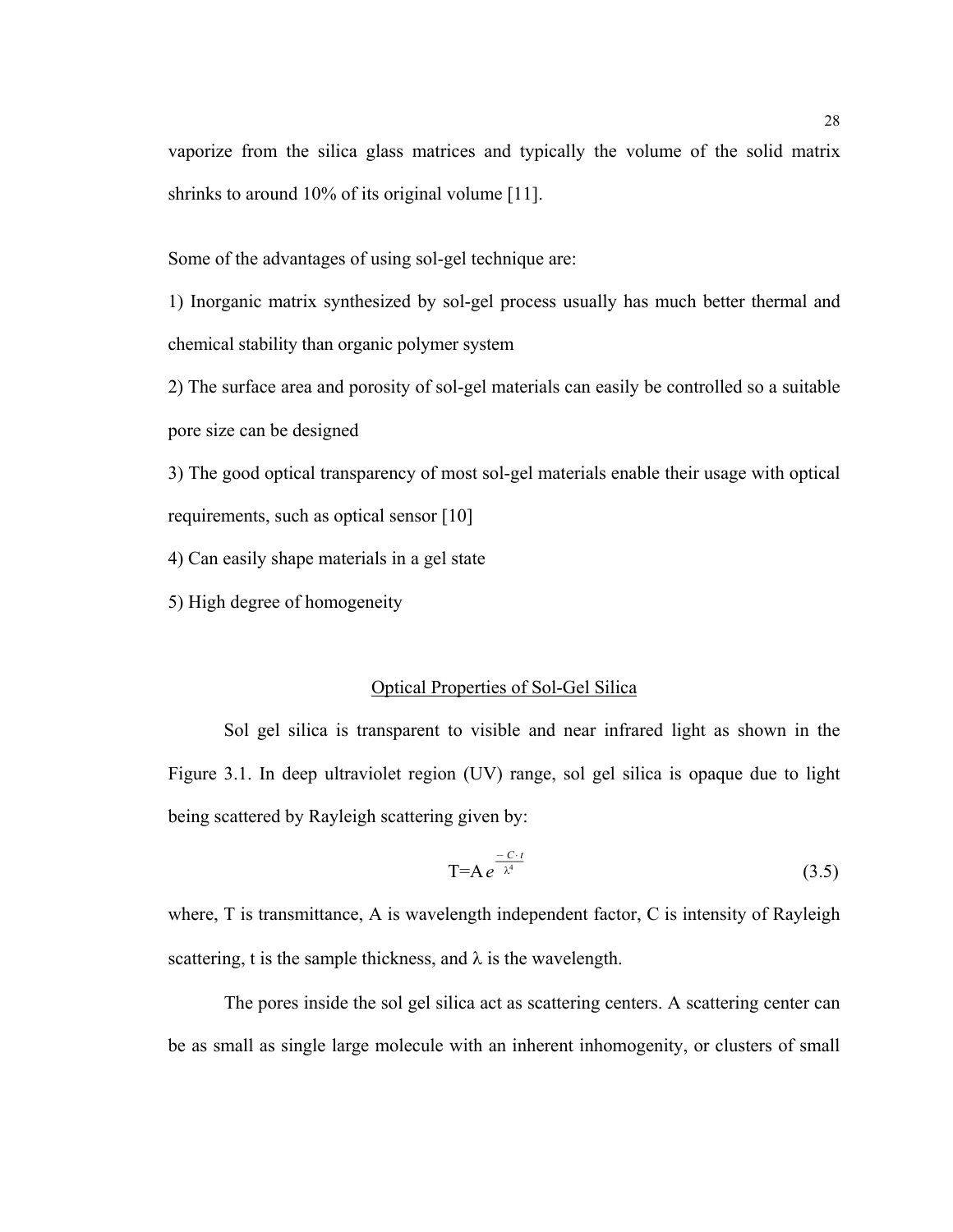molecules arranged in a non-uniform way. In the visible and near infrared regions, geometric scattering is prominent because of sol-gel silica's amorphous structure. In this region, sol gel silica is an adequate optical material [13].



Figure 3.1: The light transmission of porous silica. The transmission in the graph is the fraction of light intensity transmitted through porous silica

# Sol-Gel Derived Materials

Sol-gel derived materials can be prepared by dying the sol at different temperature. When the "sol" is cast into a mold, a wet "gel" will form. With further drying and heat-treatment, the "gel" is converted into dense ceramic or glass articles. When the wet-gel is dried at low temperature (25-100 C), a porous solid material called xerogel is obtained. Supercritical drying gives aerogels, which are highly porous and have low density. Thin films and coatings can be produced on a piece of substrate by spin-coating or dip-coating. As the viscosity of a "sol" is adjusted into a proper viscosity range, ceramic fibers can be drawn from the "sol". Ultra-fine and uniform ceramic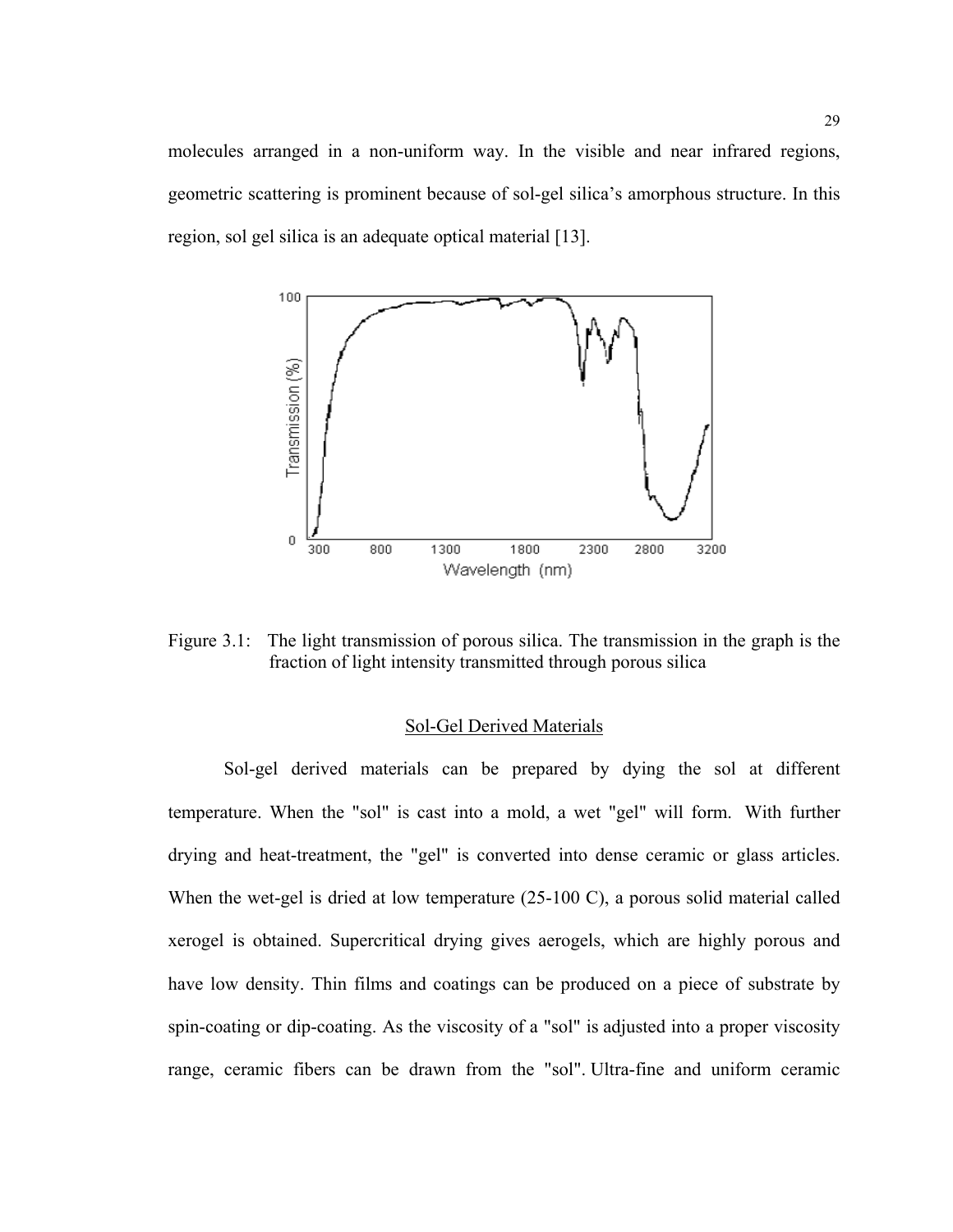powders are formed by precipitation, spray pyrolysis, or emulsion techniques. Fiber optics can be used in conjunction with the monolith sol-gel sensing to provide feasible platform for chemical analysis [12, 11].

#### Sol-Gel Derived Hybrid Materials

Hybrid materials formed by the combination of inorganic materials and organic polymers are attractive for the purpose of creating high-performance or high-functional polymeric materials. Sol-gel technology, which is mainly based on inorganic polymerization reactions, is an important way to synthesize organic/inorganic hybrid materials. This is mainly because of its unique low temperature processing characteristic, providing opportunities to let organic and inorganic phases mix well and incorporate with each other at temperatures under which the organic phase can survive. Unlike conventional composites with inorganic or organic phase domains at millimeter or micrometer scale, the most of hybrid materials by sol-gel process are nanoscopic, with phase domain size in nanometer scale. Therefore, they are often optically transparent. Furthermore, via sol-gel process various kinds of bonds between organic and inorganic phases can be introduced, enhancing the interactions between two the phases.

Dependent on structural differences, organic/inorganic hybrid materials can be grossly divided into two classes:

Class I: The organic phase is physically embedded inside the inorganic matrix. The synthesis of this class of materials is usually carried by formation of inorganic network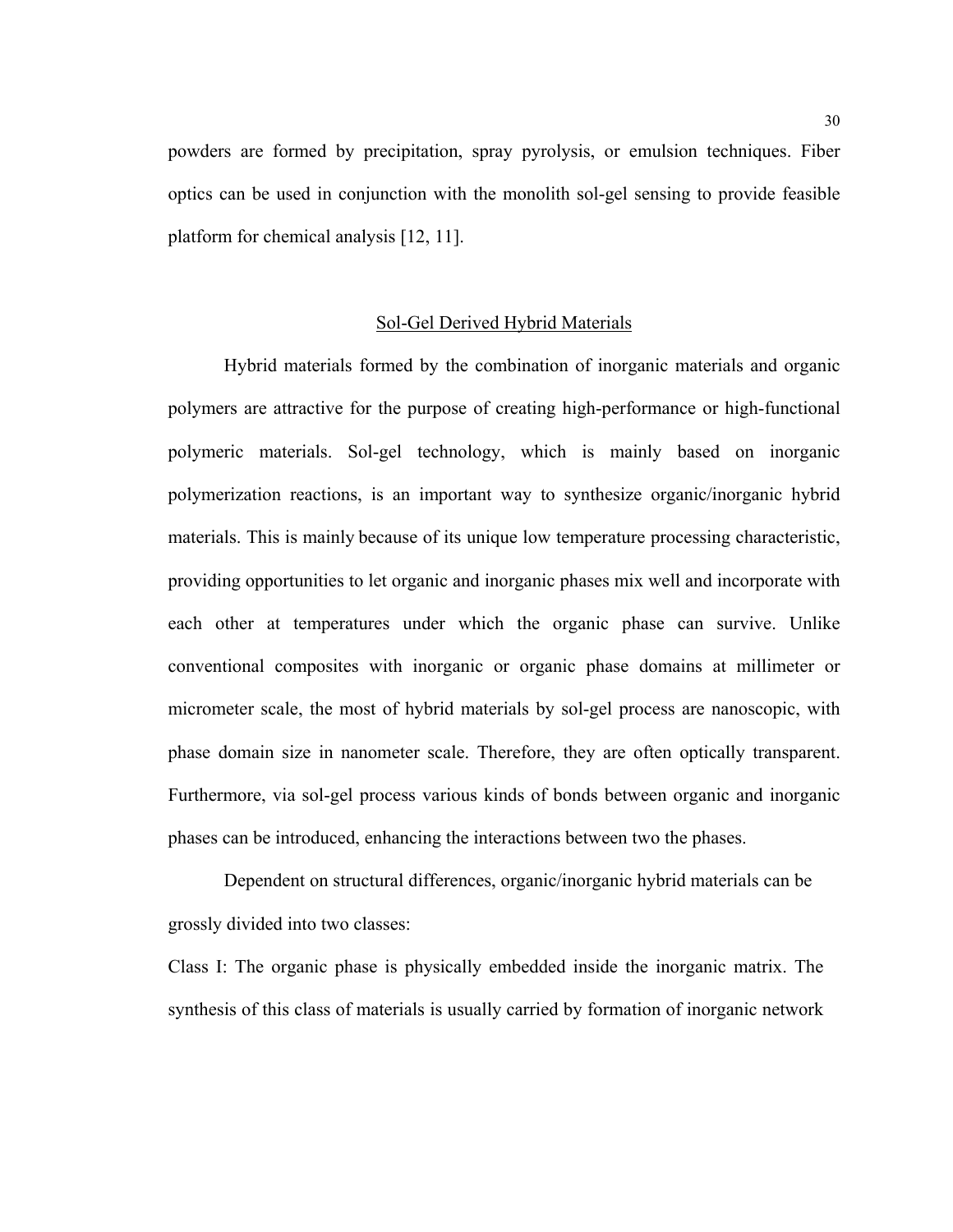backbone in presence of preformed organic phase, like prepolymer. Thus, only weak bonds can be formed between these two phases.

Class II: The organic and inorganic phases are covalent bonded. In this approach, the inorganic precursors must carry functional groups, which can react with organic phase during or after sol-gel process [10].

# **Applications**

Sol-gel processing is particularly attractive for its ability to process such nanocomposite structures in the form of thin films for optoelectronic applications. Porous materials further allow for the fixation of organometallic complexes for heterogeneous catalysis, providing for easy recovery of catalysts and shape- and size-selectivity associated with the pore structures [14].

 Sol-gel based sensors find numerous applications in chemical and biological areas. Due to wide flexibility in tuning chemical properties of sol-gel films along with superior mechanical and chemical stability, organically modified sol-gels represent highly interesting coating materials for mid-infrared sensing applications [20]. The solgel process is used for coating an unclad portion of an optical fiber with a microporous glass film where analyte-sensitive dyes are entrapped and into which smaller analyte molecules may diffuse. The benefits of this sol-gel approach to sensor fabrication are illustrated by results from a range of sensors for pH, ammonia and oxygen based on both evanescent wave absorption and evanescent wave excitation of fluorescence [21]. Porous silicate materials made by low temperature sol-gel process are promising host matrices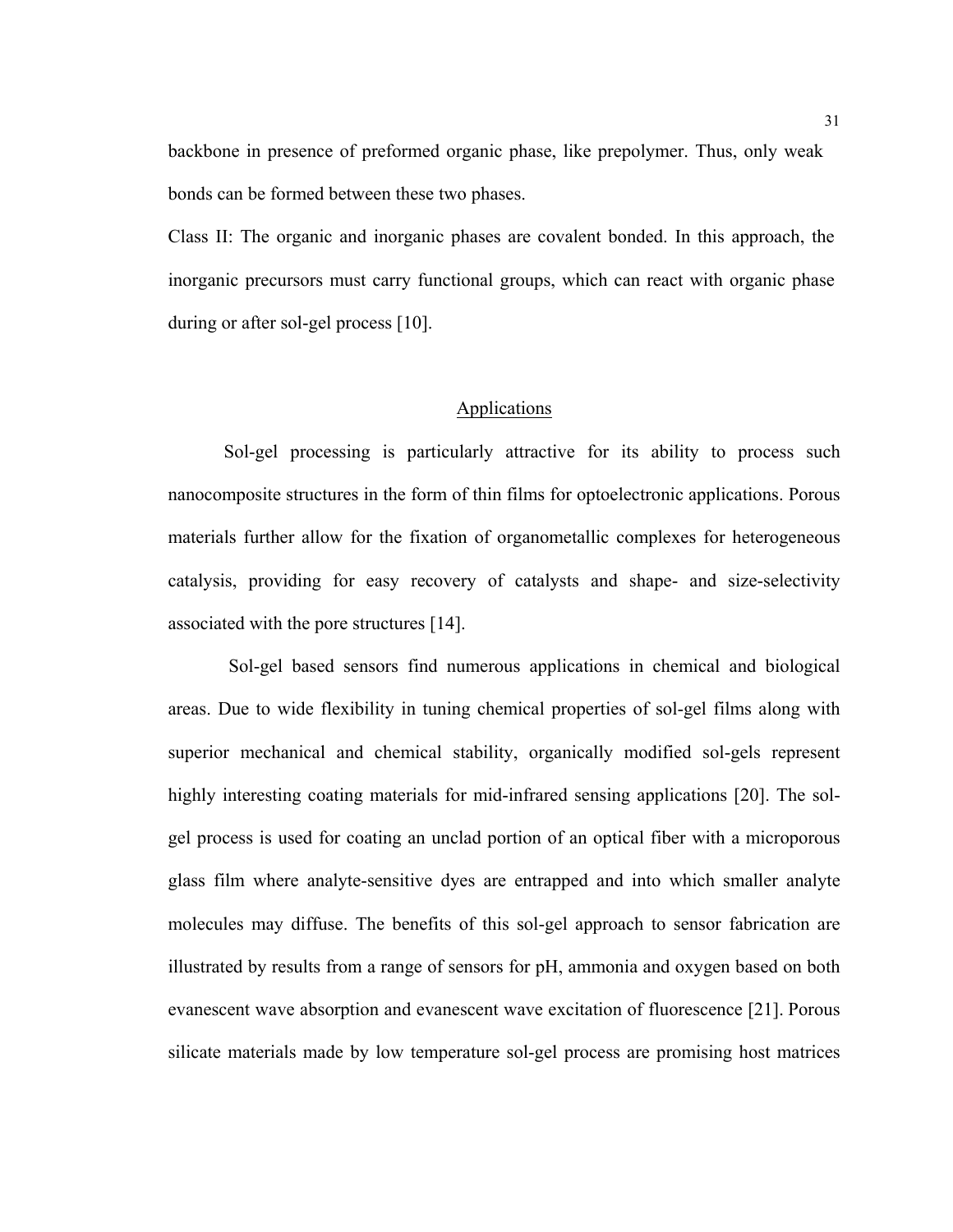for encapsulation of biomolecules like enzymes, antibodies and cells. Their mechanical strength, chemical inertness, hydrophilic nature, and above all, their optical transparency makes them an exciting platform for development of biosensors [15].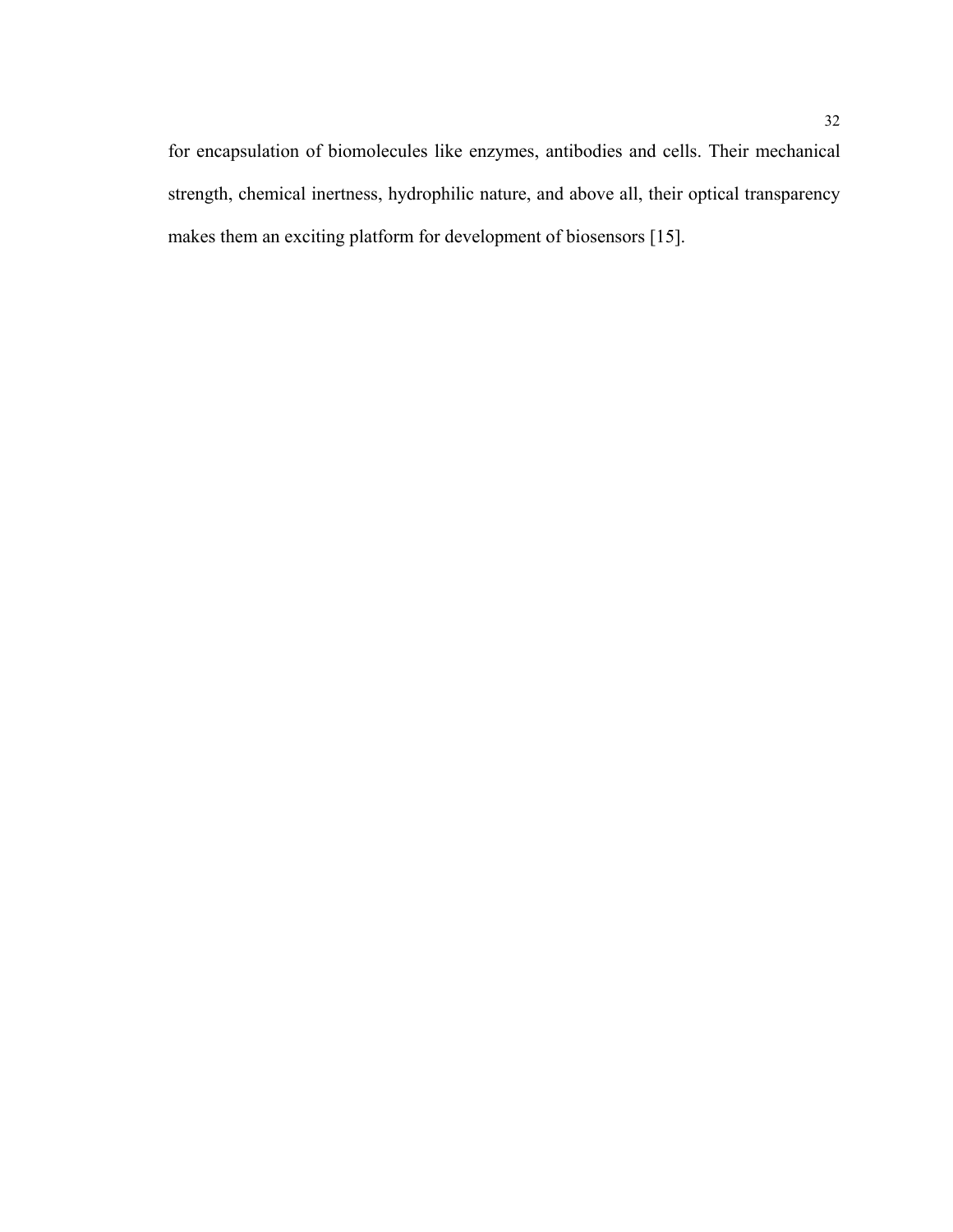## CHAPTER IV

# SEMICONDUCTOR QUANTUM DOT

Quantum dots are crystals composed of periodic groups of [II-VI, III-V, or IV-VI](http://www.evidenttech.com/qdot-definition/quantum-dot-glossary.php#comp) elements [7]. They have dimensions of only 1 to 100 nanometres and contain somewhere between  $10^3$  and  $10^6$  atomic nuclei in a crystalline lattice [8]. An electron in a quantum dot can be described by a quantum wavefunction which is similar to that used for an electron in a single atom, even though its energy is spread coherently over the lattice of atomic nuclei. The importance of semiconductors, large or small, lies primarily in the great change in their properties when the number of active electrons in the material is altered. The electron density can be controlled with high sensitivity through doping, optical excitation or external electric fields [8]. The electrons in bulk (much bigger than 10 nm) semiconductor material have a range of energies. In bulk, energy levels are very close together, so close that they are described as [continuous,](http://www.evidenttech.com/qdot-definition/quantum-dot-glossary.php#continuous) meaning there is almost no energy difference between them. When the sizes of these dots become comparable to or smaller than the bulk exciton Bohr radius, then, the electron energy levels can no longer be treated as continuous. They must be treated as [discrete](http://www.evidenttech.com/qdot-definition/quantum-dot-glossary.php#discrete), meaning that there is a small and finite separation between energy levels. This situation of discrete energy levels is called [quantum confinement](http://www.evidenttech.com/qdot-definition/quantum-dot-glossary.php#confine). Under these conditions, the semiconductor material ceases to resemble bulk, and instead can be called a quantum dot. Here the size of the bandgap is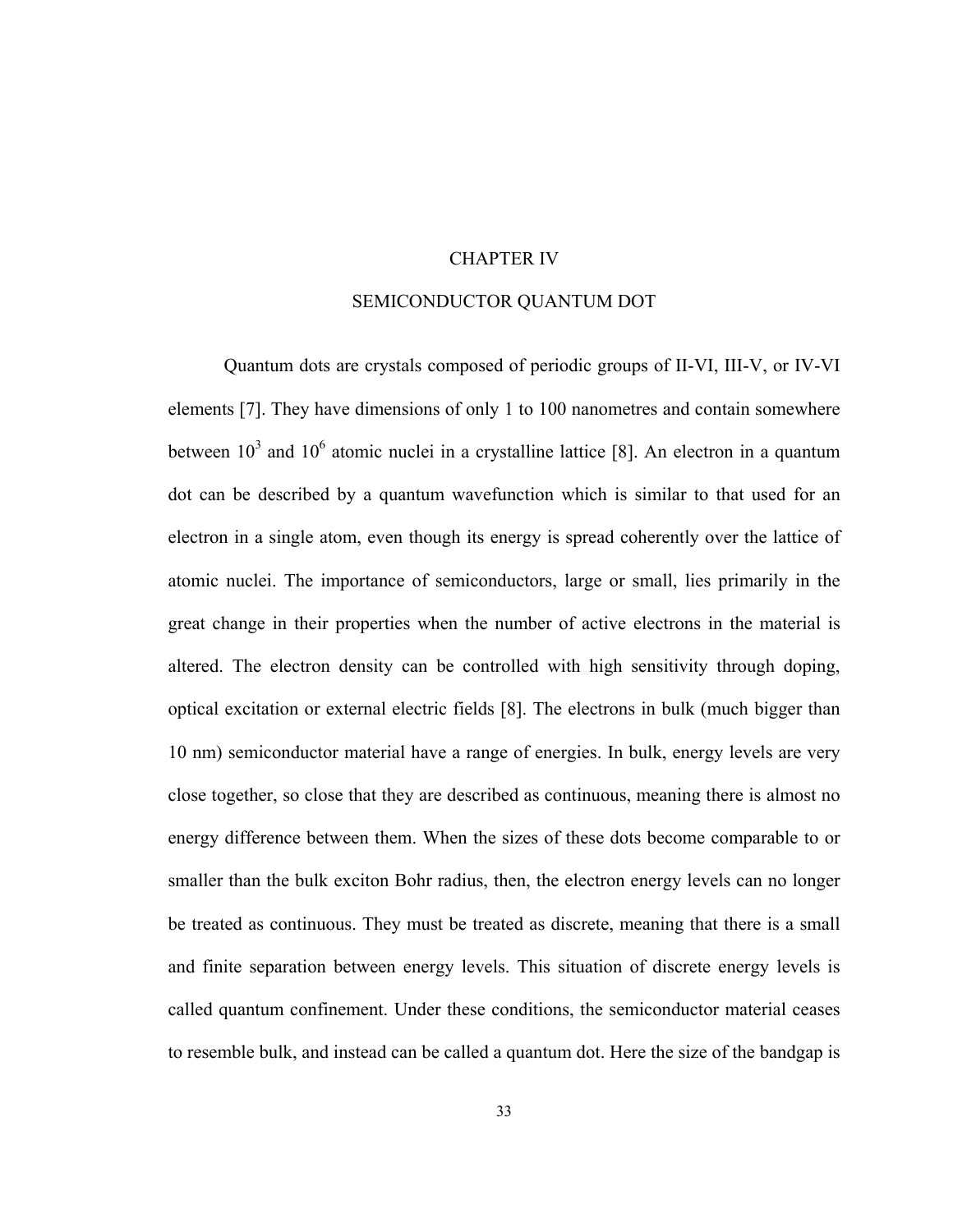controlled simply by adjusting the size of the dot which gives rise to unique optical and electronic properties.

Adding shells to these quantum dots surrounds the core completely and results in a significant increase in the quantum yield. It reduces nonradiative recombination and results in brighter emission, provided the shell is of a different semiconductor material with a wider bandgap than the core semiconductor material [7].

The absorption and photoluminescence spectra of CdSe and core-shell CdSe/ZnS nanocrystals are shown in Figure 4.1. The first absorption maximum of CdSe nanocrystal is observed at 571 nm. The mean particle diameter is 4.2 nm according TEM (Transmission Electron Microscope) as shown in Figure 4.2 (a) [6]



Figure 4.1 Absorption and photoluminescence spectra of the CdSe and Cdse/ZnS coreshell nanocrystals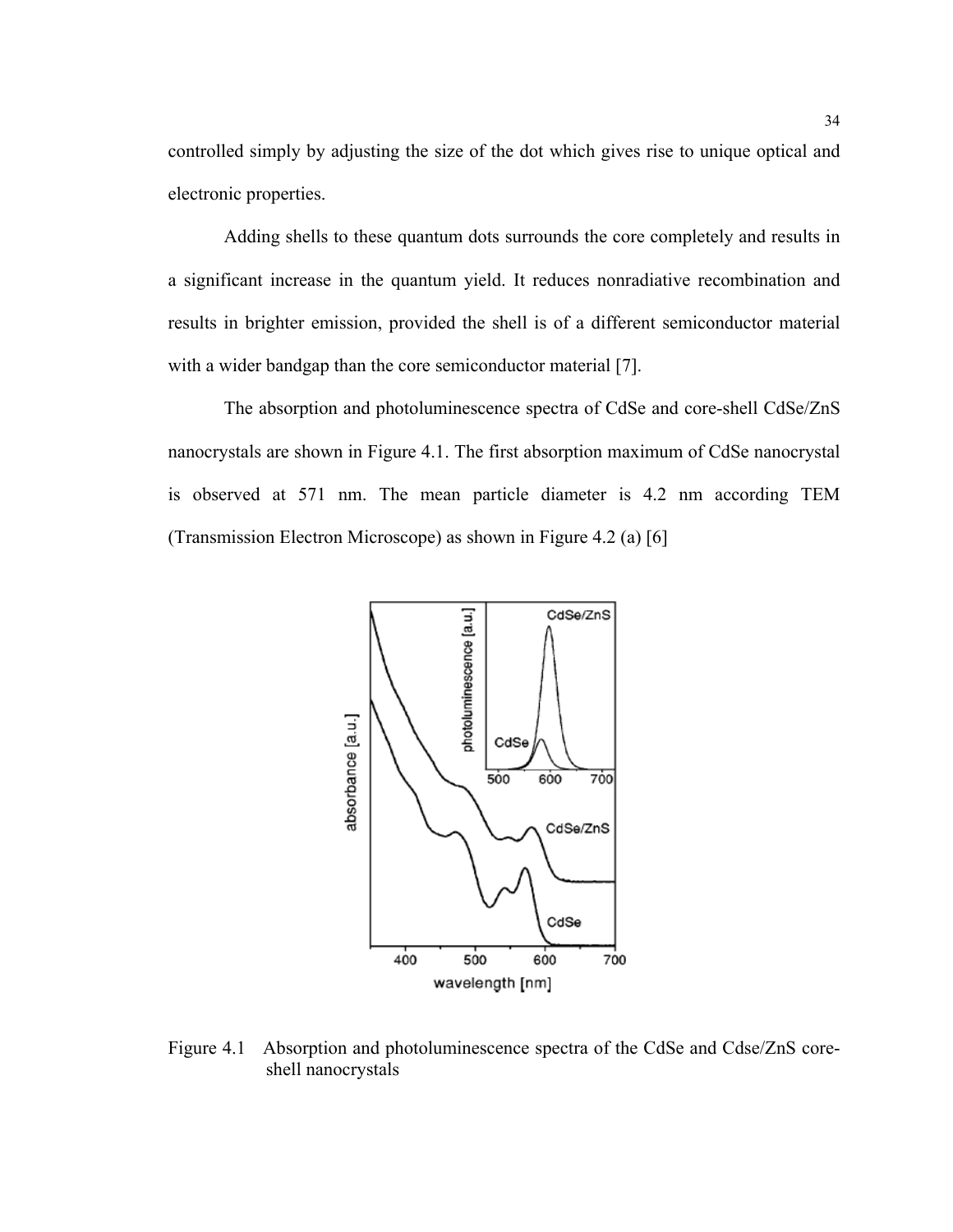

Figure 4.2: Overview and high resolution transmission electron microscope of a) CdSe and b) CdSe/ZnS core-shell nanocrystals

## Advantages of Using Quantum Dot

1) The nanocrystal materials are very stable and have fine spectral resolution due to their

narrow full width half maximum (FWHM)

- 2) Have broader absorption profile compared to traditional organic dyes and phosphors
- 3) The peak excitation wavelength does not overlap with emission wavelength
- 4) Fluoresce intensely and exhibit high quantum yields
- 5) CdSe/ZnS nanocrystals have 15-20 ns fluorescence lifetimes
- 6) Have a very flexible surface chemistry that can be altered for various applications to allow solubility in organic and aqueous solutions [7]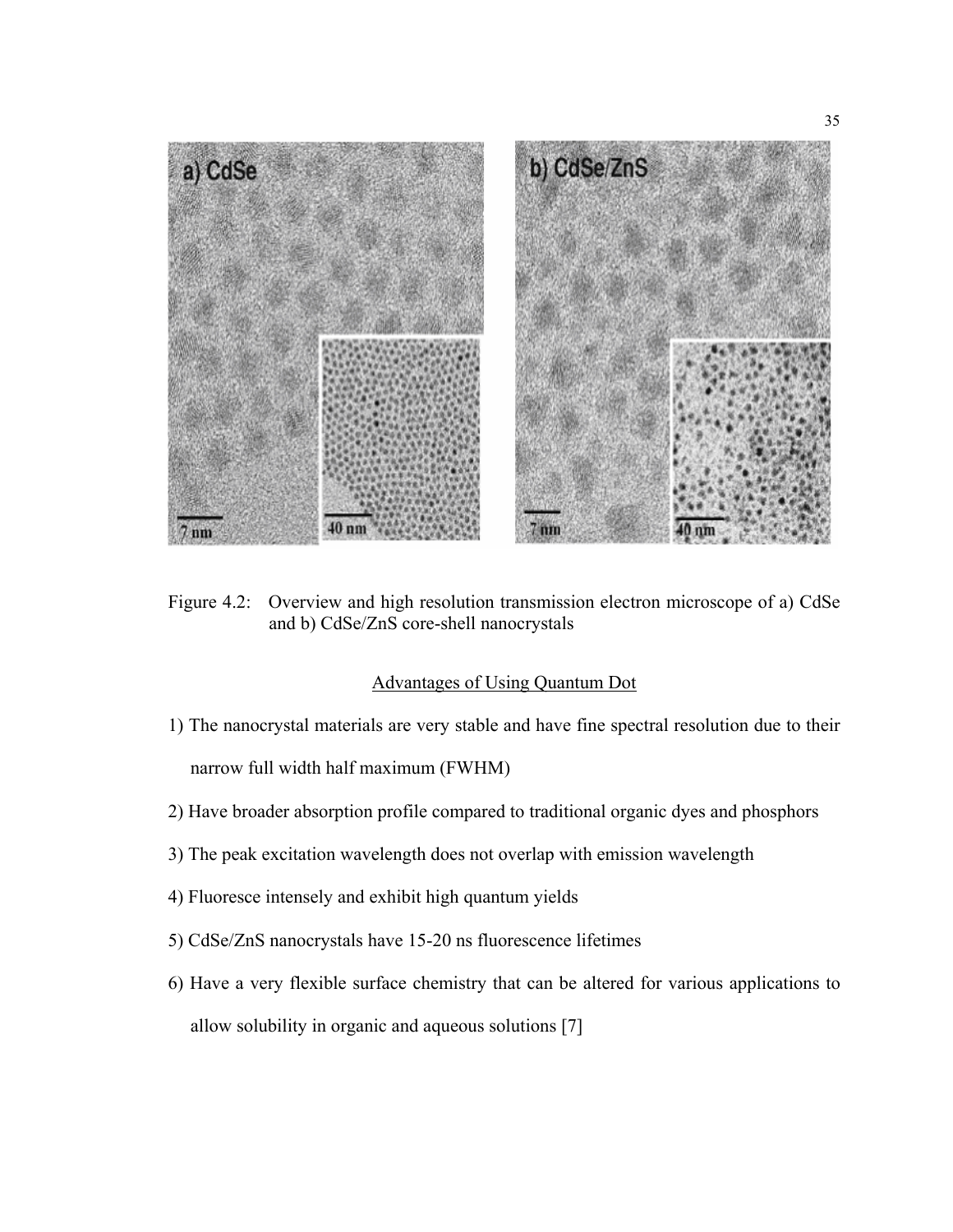## **Applications**

Quantum dots find a number of applications as electroluminescent devices for nano and bio sensors. Quantum dots attached to DNA probes provide a rapid and highly sensitive method for detecting small amounts of specific DNA sequences. These are used to capture specific DNA targets, concentrate them, and provide a strong fluorescent signal [22]. in optical detectors, quantum LED's, white light sources and quantum lasers, solar cells. Quantum dot nano-particles are used as temperature probes in luminescence chemical sensing applications. Results show the feasibility of implementing a selfreferenced intensity-based sensor to perform temperature measurements independent of the optical power level in the sensing system [23]. Quantum dots find applications in imaging of lymphatic, vascular and tumor cells in multi-cellular animals. To apply quantum dots to biological detection and imaging applications, quantum dots are conjugated to molecules (e.g. peptide ligands, carbohydrate, antibodies, small molecule ligands) that can specifically recognize the biological target under study [24].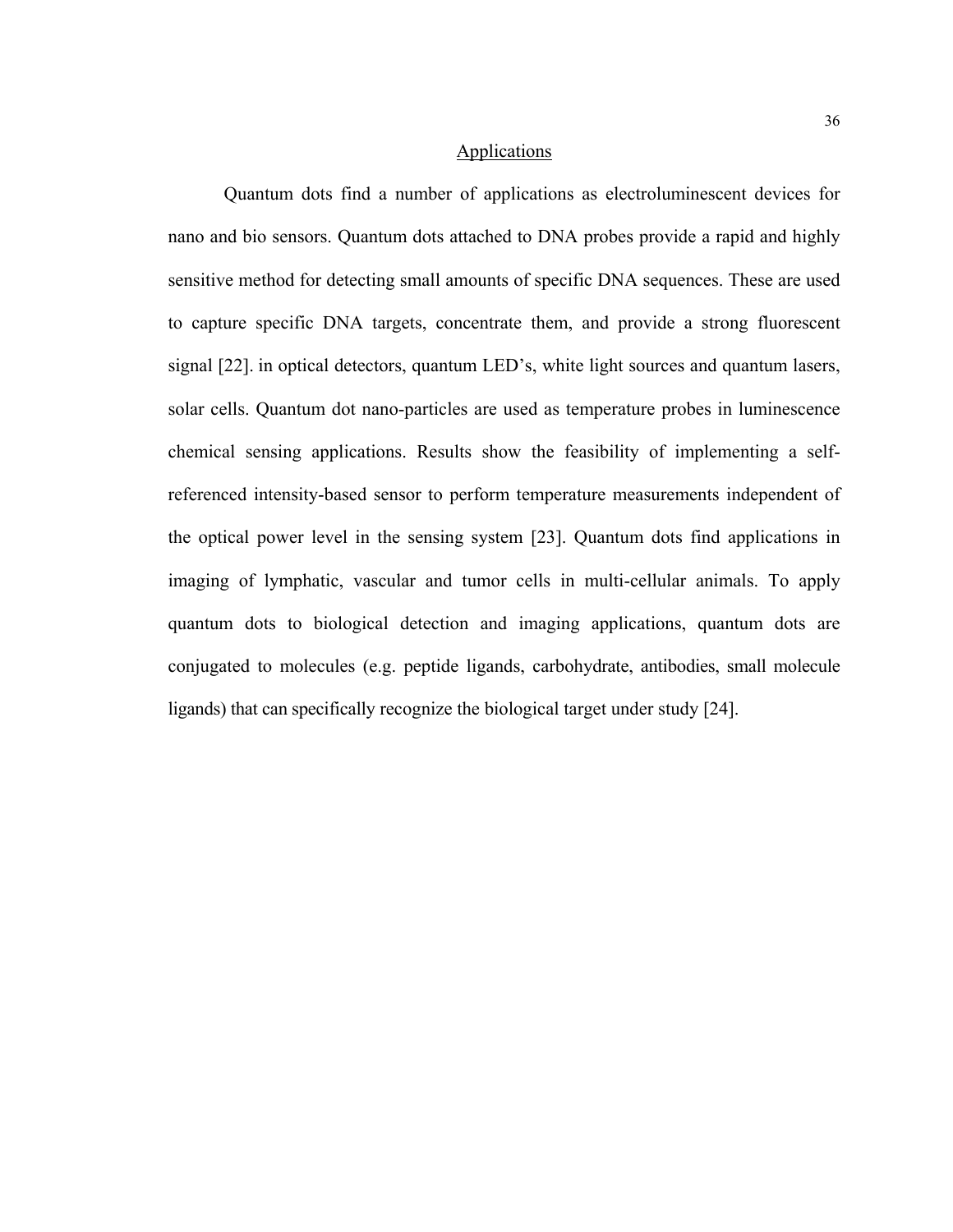# CHAPTER V

# PREPARATION OF SCINTILLATING FIBERS

#### Preparation of Liquid Core Waveguide Fiber

 A liquid core waveguide is a special optical fiber in which a liquid filled in a special capillary acts as a light guiding medium. A liquid core scintillating optical fiber was prepared using a special capillary TSU 100375; purchased from Polymicro Technologies (Phoenix, AZ). The capillary has a UV transparent coating and is made of synthetic fused silica. The capillary was filled with the scintillating material, nanostructured quantum dot solution. These quantum dot consist of core-shell CdSe/ZnS materials purchased from Evident Technologies (Troy, NY).The quantum dots are suspended in a solvent of toluene. Two different quantum dots with wavelengths of 520 and 580 nm were used to to prepare the liquid core scintillating optical fibers. A CdSe/ZnS quantum dot solution was carefully filled into a 0.2m TSU 100375 capillary. The presence of gas bubble in the filled capillary must be avoided.

# Liquid Core Waveguide Detector Probe

 A conventional optical fiber (FT 300 UMT, Thorlabs, NJ) of appropriate length was inserted in a silica capillary. The capillary has an external diameter of 696 μm and internal diameter 532 μm and length of about 5cm. One end of the liquid core fiber with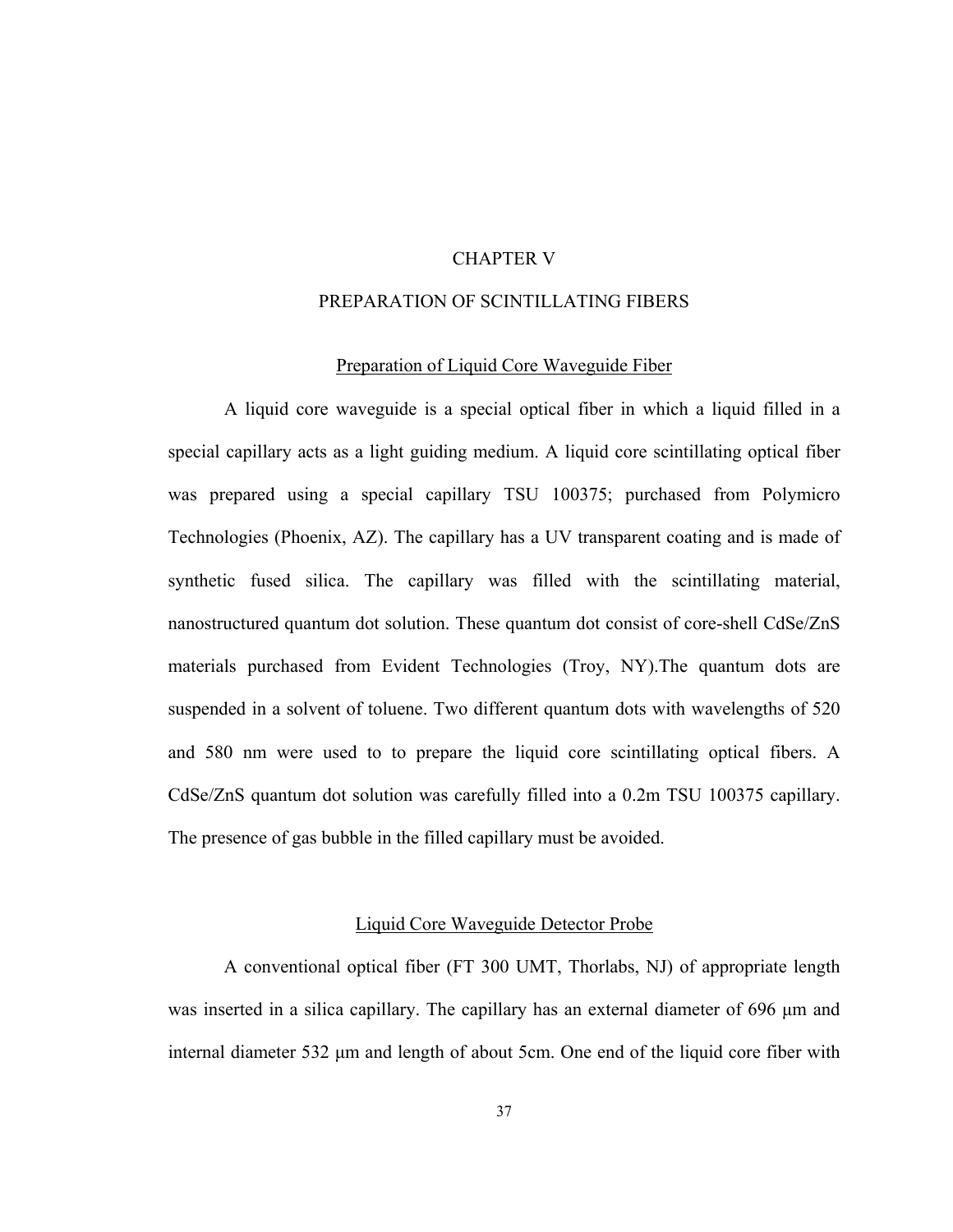the quantum dot solution was connected to one end of the conventional optical fiber inside the capillary. Both ends of the silica capillary and liquid core hollow fiber were glued to prevent the quantum dot from flowing out .The structure of the liquid core scintillating fiber is as shown in the Figure 5.1.



Figure 5.1: Liquid core scintillating fiber detector probe

#### Preparation of CsI and NaI Doped Silica Scintillating Fibers

 Scintillating fibers were prepared from cesium iodide, sodium iodide pure and doped with NaI crystals (about 0.1%) in a sol-gel matrix. Preparation of a CsI or NaI doped silica scintillating optical fiber involved the hydrolysis of about 2ml of tetramethyl orthosilicate (TMOS) with 1ml of water for about an hour. Once the TMOS was hydrolyzed, a mixture of 300 mg of CsI (or NaI) and 1.5 ml water was added to the obtained silica sol solution as a dopant. This doped silica sol solution was filled in a tygon tube. The solution inside the tube gelled to form a gel fiber. The gel fiber was then pushed out of the tube by injecting water with a syringe. The gel fiber was then air-dried.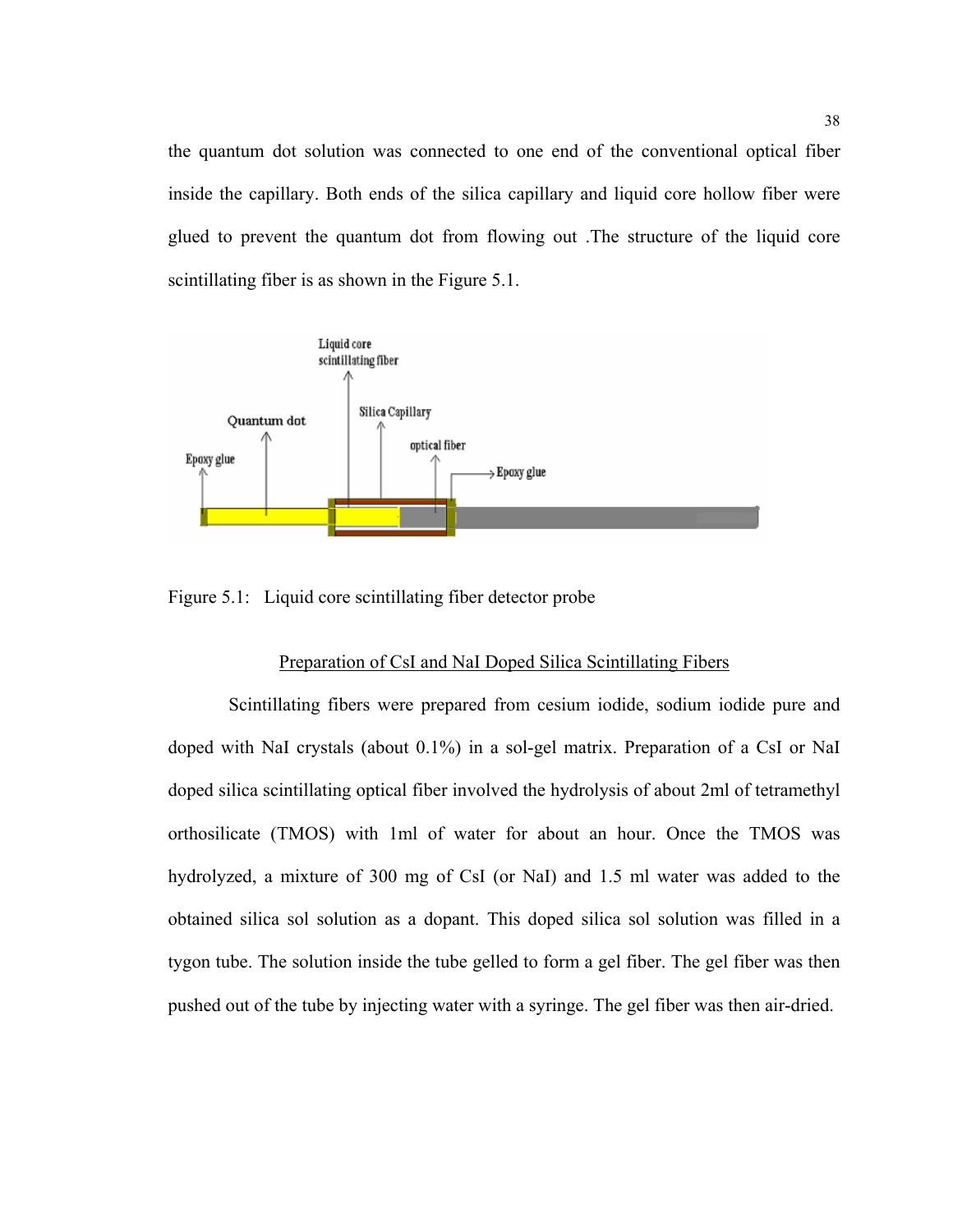#### CsI/NaI Doped Silica Fiber Probe Detector

 Sodium and cesium iodide doped silica scintillating fibers prepared by the process mentioned above were fabricated in the form of a detector probe. A scintillating fiber of diameter approximately 650 μm was placed in a silica capillary of internal and external diameter 693 and 850 μm respectively. A conventional silica optical fiber (FT 300 UMT, Thorlabs, NJ) was connected to one end of the scintillating fiber inside the capillary. Both ends of the capillary were then glued to form CsI/NaI doped silica scintillating fiber detector probe shown in the Figure 5.2.



Figure 5.2: CsI/NaI doped silica scintillating fiber detector probe

## Connecting a Scintillating Optical Fiber Sensor Probe to a PMT

The photomultiplier tube used is HC 137-11 (Hamamatsu Photonics, NJ), which has a head on photon counting module using R1924A select. A computer program (EvalVB10 software) was used to acquire the photon counts. The PMT has an integrated microcontroller, which provides excellent sensitivity, flexibility and accuracy. This PMT is directly connected to a personal computer via a serial port (RS-232) for communication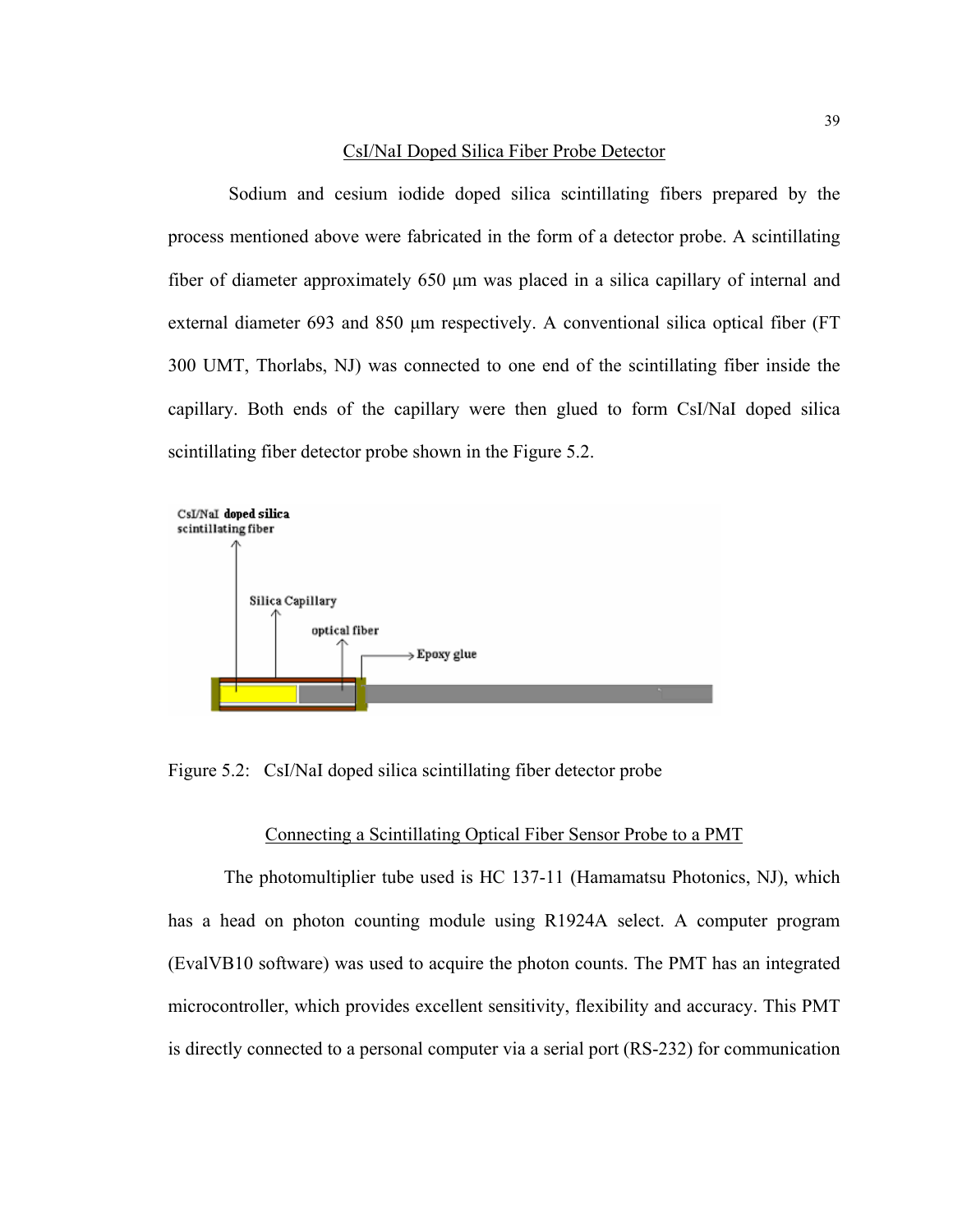as shown in Figure 5.3. When the scintillating photons hit the cathode of the PMT, they are converted to current pulses. These pulses are amplified and converted to digital pulses with a high speed amplifier and discriminator that are built-in the PMT module. The output digital counts are acquired for recording and analysis using the software EvalVB10.



Figure 5.3: A circuit diagram of PMT module connected to a computer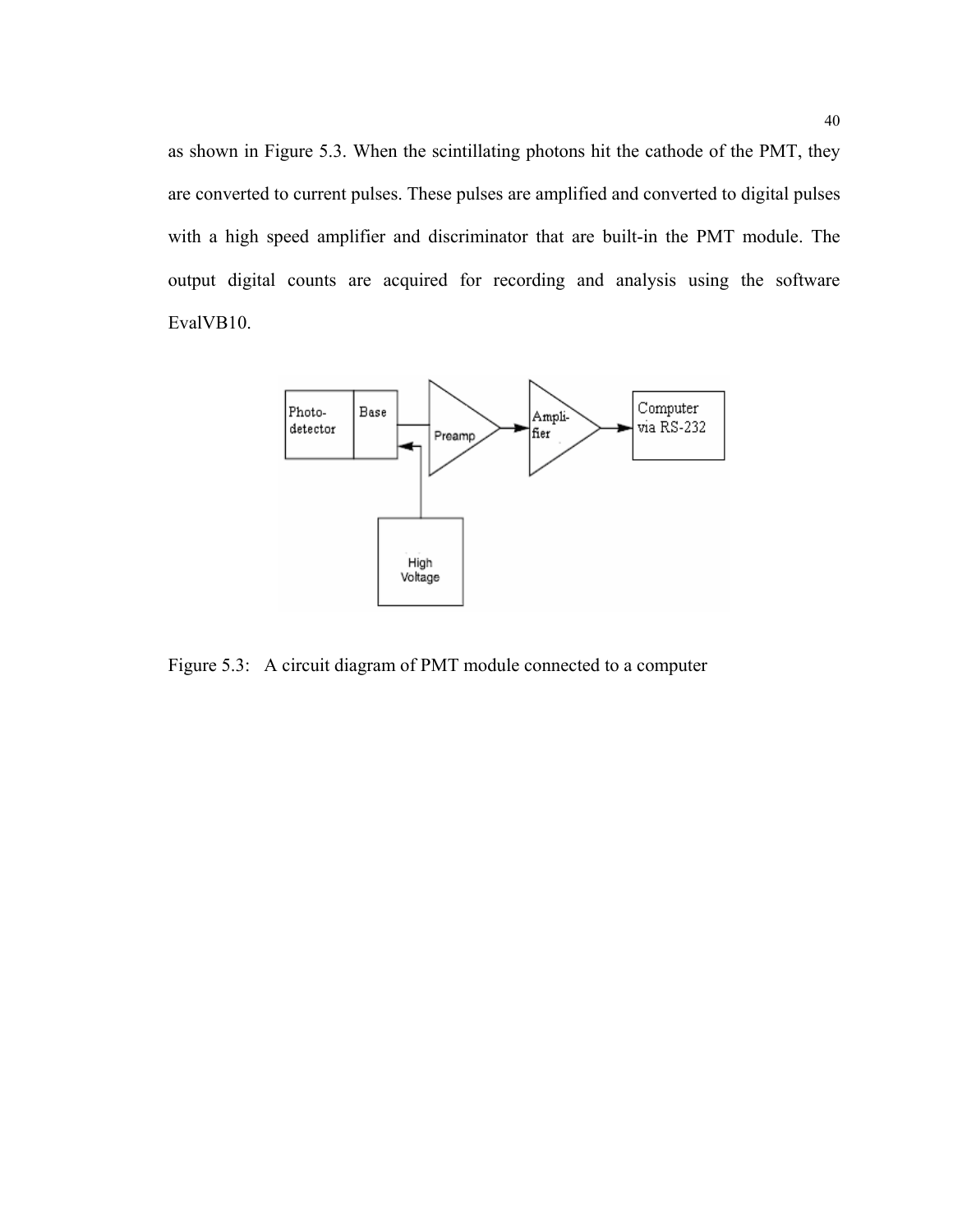# CHAPTER VI

# EXPERIMENTAL SET-UP

In order to test a scintillating fiber probe, the scintillating fiber was placed inside a gamma source  $(^{137}Cs)$  chamber. The free end of the conventional optical fiber probe was connected to the PMT, which is located outside the gamma source chamber as shown in Figure 6.1. The scintillating fiber probe was deployed into a black tube and was coupled to the photomultiplier tube. This black tubing is required to prevent external light from entering the fiber and causing an increase in background count. This tubing runs throughout the length of the scintillating probe detector. The PMT was also completely shielded with a black box to keep away stray light from entering inside and to minimize the background counts.

During the test the dose of gamma radiations was increased step by step and the PMT counting signal was recorded.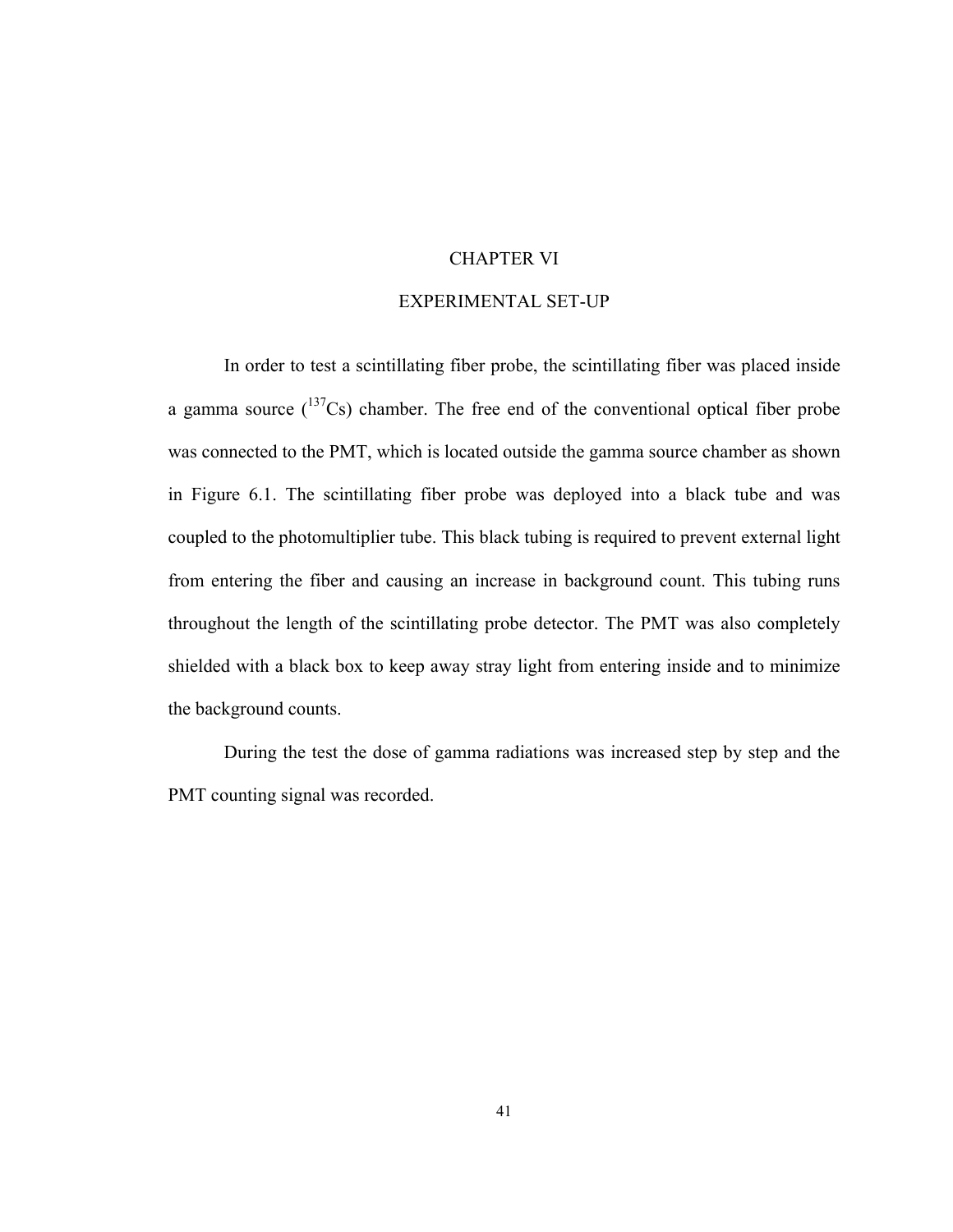

Figure 6.1: Schematic of the experimental set-up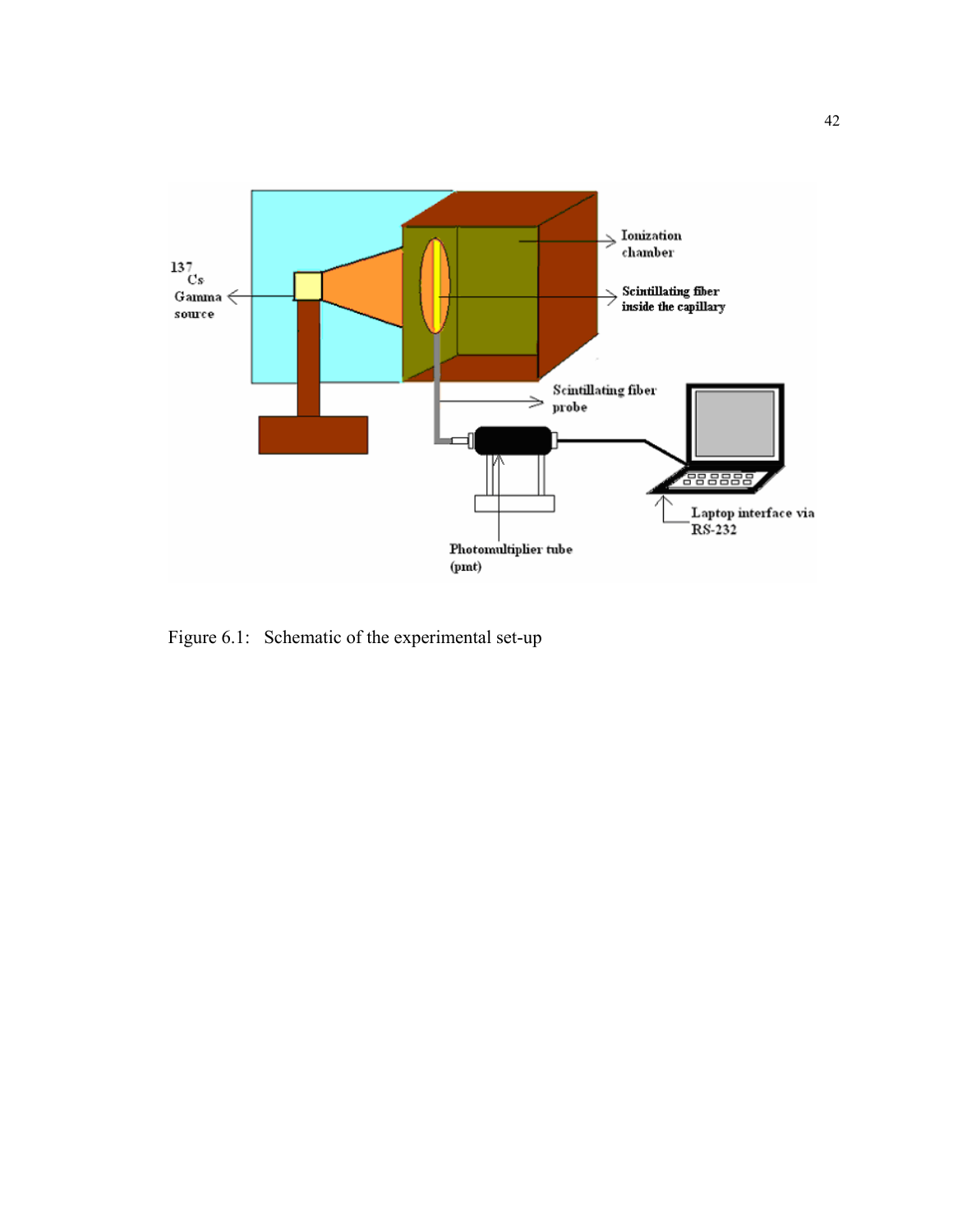# CHAPTER VII

### RESULTS AND DISCUSSION

When the light enters the photocathode of the PMT, photoelectrons are emitted from the photocathode. These photoelectrons are multiplied by the secondary electrons emission through the dynodes and then collected by the anodes as an output pulse. The output peak current  $I_p$  from the PMT can be calculated as:

$$
I_p = e \mu \frac{1}{t} A \tag{7.1}
$$

where e=electron charge  $(1.6*10^{-19}C)$ ,  $\mu$  is the gain of the PMT, t is the pulse width (FHWM), A is unit of current in Amperes

 These short current pulses are amplified and converted to digital pulses with a high speed amplifier and discriminator. These counts correspond to the incident gamma radiation. The radiation counts produced in the scintillating fiber probes with NaI, CsI, CsI(Na), quantum dot and the commercial scintillating fiber is shown in Table 7.1. The unit of radiation exposure of gamma source is given by Roentgen per hour(R/hr), which is the quantity of gamma radiation that will produce one electrostatic unit of electricity in one cubic centimeter of dry air at standard temperature and atmospheric pressure. The number of sampling time represents the time taken by the PMT circuit for one analog to digital conversion of the scintillator output response.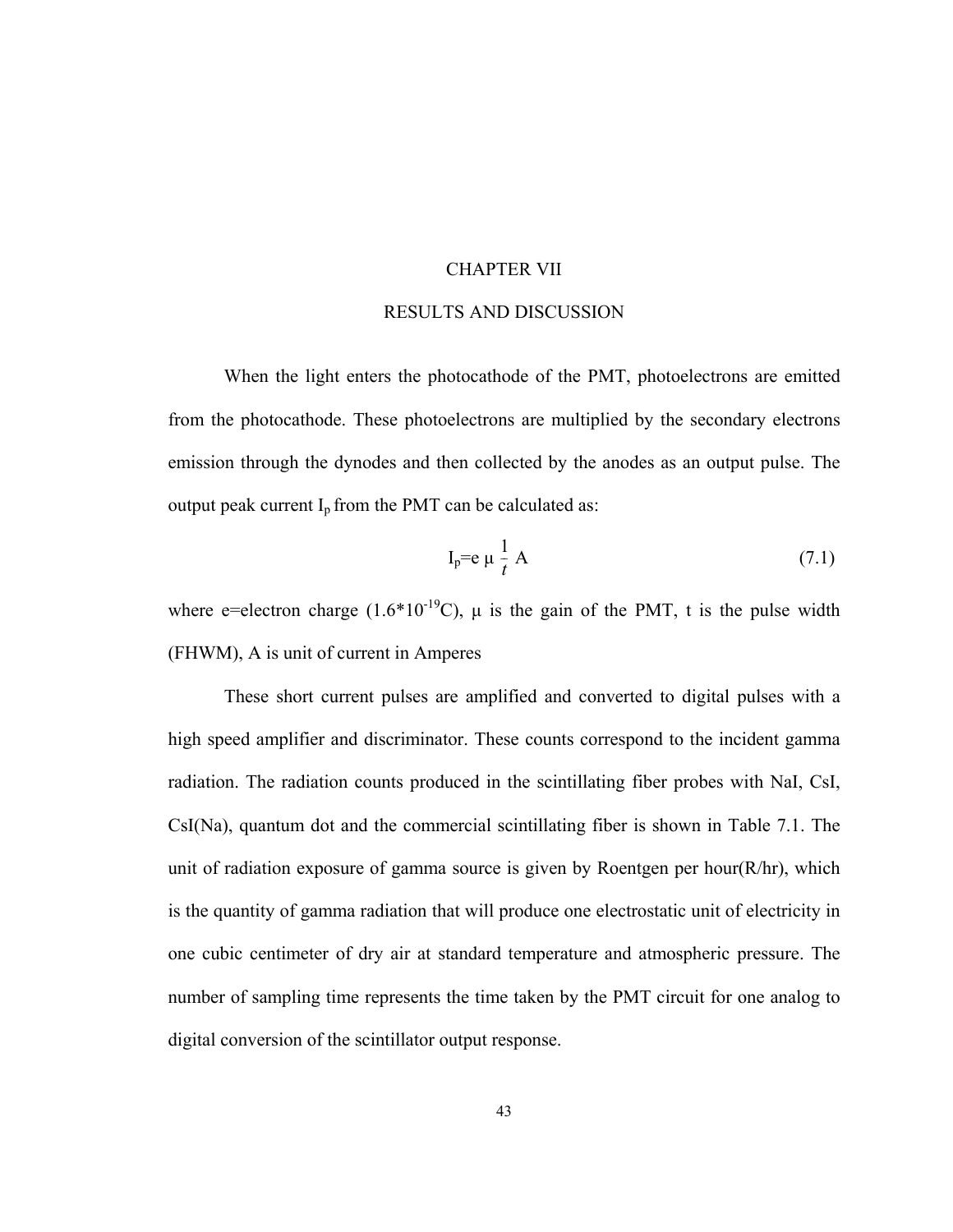| Gamma    | Photon       | Photon       | Photon       | Photon     | Photon counts |
|----------|--------------|--------------|--------------|------------|---------------|
| source   | counts (cps) | counts (cps) | counts (cps) | counts     | (cps) Peak    |
| reading  | Peak value   | Peak value   | Peak value   | (cps) Peak | value of      |
| (R/hr)   | of NaI       | of CsI       | of CsI       | value of   | Commercial    |
|          |              |              | doped with   | Quantum    | scintillating |
|          |              |              | Na           | Dot        | fiber         |
| $\theta$ | 80           | 181          | 52           | 72         | 64            |
|          |              |              |              |            |               |
| 0.33     | 160          | 264          | 76           | 188        | 80            |
|          |              |              |              |            |               |
| 3.62     | 296          | 384          | 148          | 348        | 216           |
|          |              |              |              |            |               |
| 36.38    | 1600         | 1696         | 1024         | 1596       | 1588          |
|          |              |              |              |            |               |
| 376.49   | 16100        | 14764        | 9360         | 15364      | 15844         |
|          |              |              |              |            |               |

Table 7.1: Test Results of Scintillating Fibers as Recorded from HC135-11 PMT Module

Initial experiments were carried out with liquid core waveguide fiber detector probe filled with saturated solution of anthracene and fluoranthene as a scintillating material. These probes were fabricated in a similar way as the liquid core waveguide detector probe using quantum dot solution. For the fluoranthene solution filled liquid core waveguide fiber, the result as seen in Figure 7.1, indicates that this flouranthene solution based scintillating optical fiber does not respond to gamma radiation. There is no obvious light signal being detected even when the probe was exposed to 376.5R/hr. Therefore this indicated that fluoranthene is not a suitable material for preparing liquid core scintillating fiber detector probe.

 Anthracence, which is one of the well known liquid scintillating material, was filled in a liquid core fiber waveguide and prepared as a scintillating fiber probe. The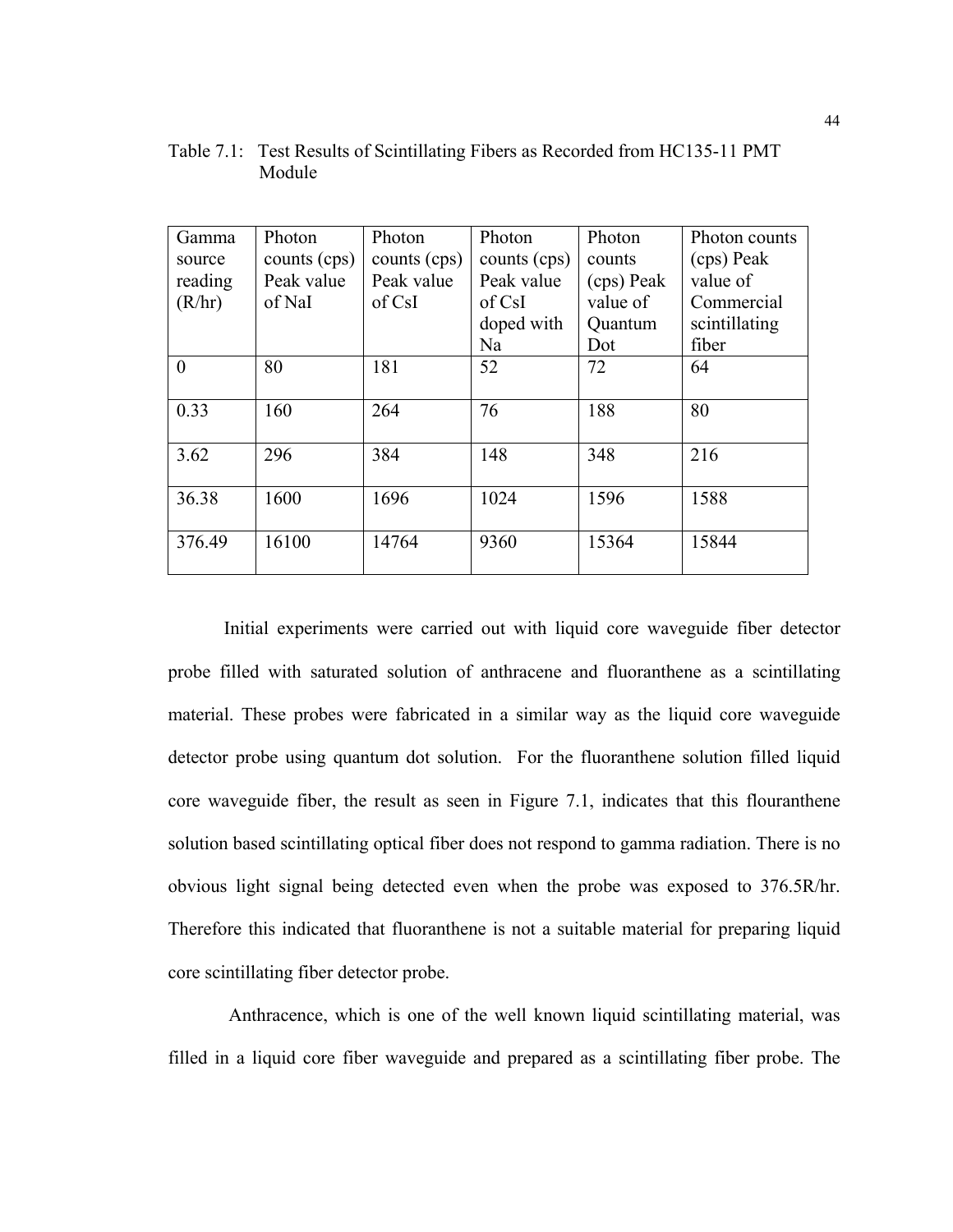results shown in Figure 7.2 indicate that the maximum photon counts corresponding to the incident radiation energy is around 800 counts, for the radiation dose input of 376.5R/hr from the gamma source.

 Figure 7.3 shows the test results from the quantum dot liquid core scintillating detector probe. The quantum dot solution used has a wavelength of 520nm. As seen in the results, the maximum counts observed were nearly 6700 at 376.57R/Hr. This proves that the quantum dot solution was a much better choice in the preparation of the liquid core scintillating fiber detector probe.

 A commercial scintillating fiber was tested in the same method as the other scintillating fiber probes to compare the sensitivity of the scintillating fibers prepared in this work with the commercial plastic scintillating fiber. The commercial scintillating fiber used is BCF20 purchased from Bicron, OH. It is a plastic scintillating fiber with peak emission~492nm. The test result from this plastic scintillating fiber is shown in Figure 7.4.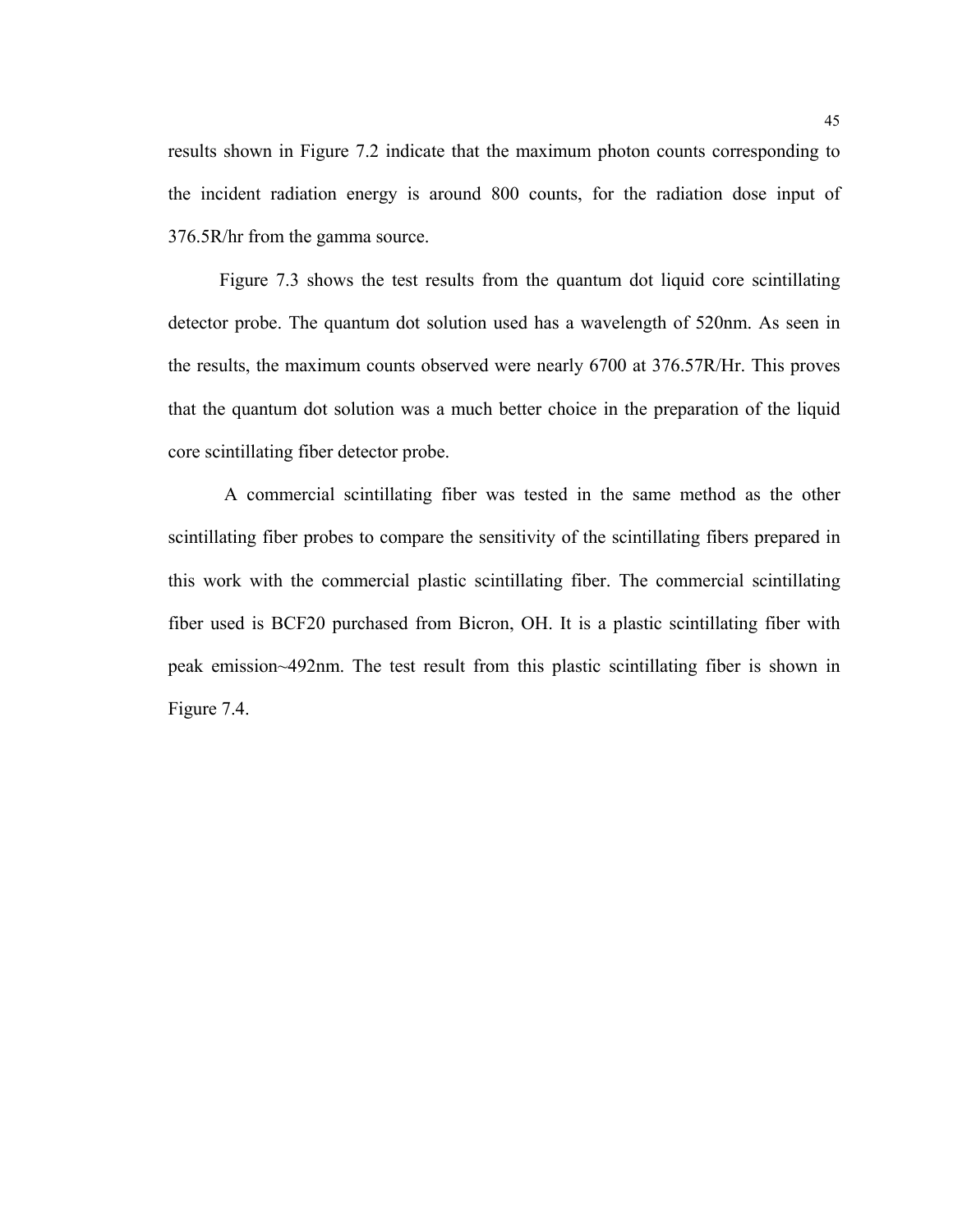

Figure 7.1: Radiation counts (Roentgen/Hr) of Fluoranthene liquid core scintillating fiber



Figure 7.2: Radiation counts (Roentgen/Hr) of Anthracene liquid core scintillating fiber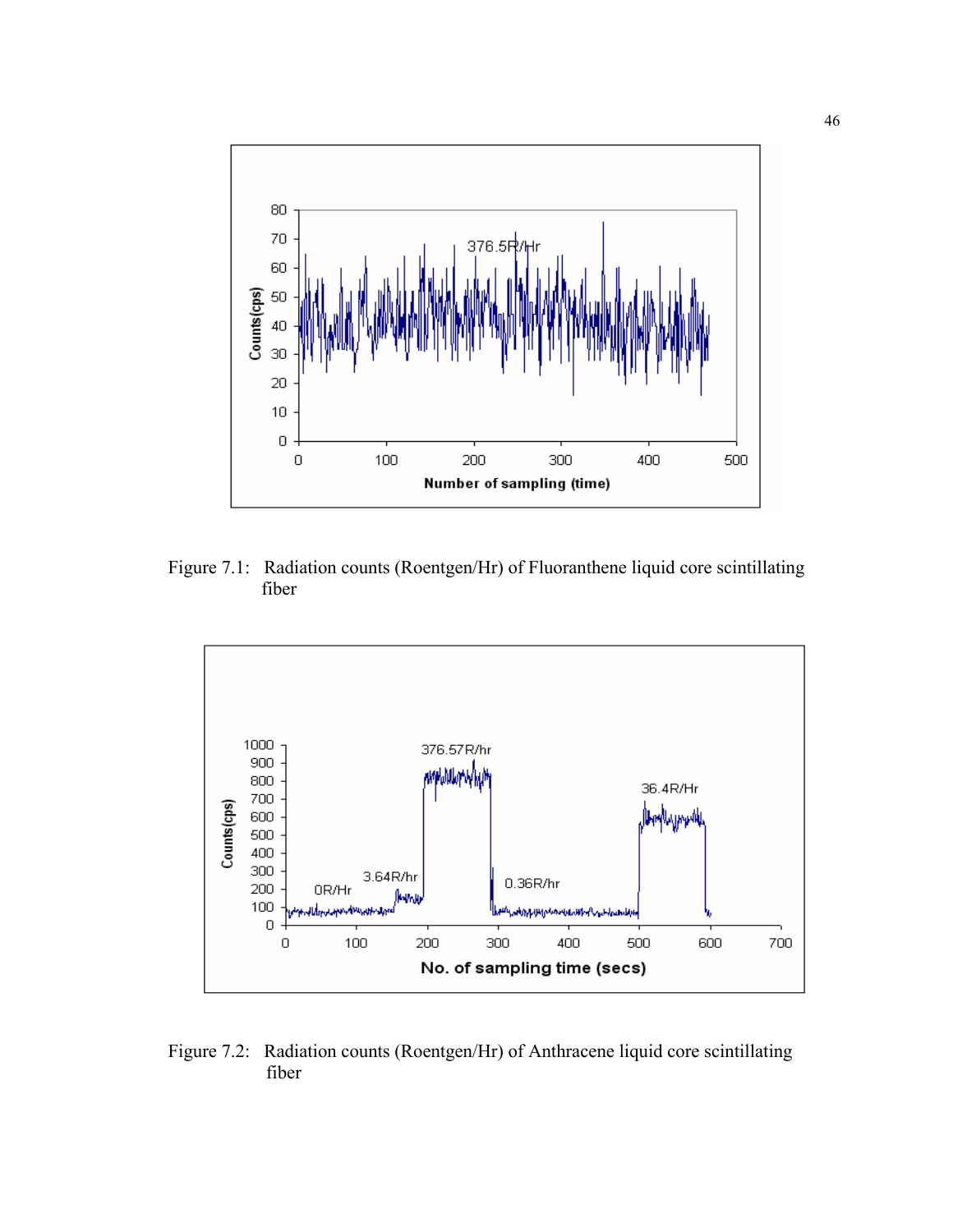

Figure 7.3: Radiation counts (Roentgen/Hr) of Quantum Dot liquid core scintillating fiber



Figure 7.4: Radiation counts (Roentgen/Hr) of Commercial scintillating fiber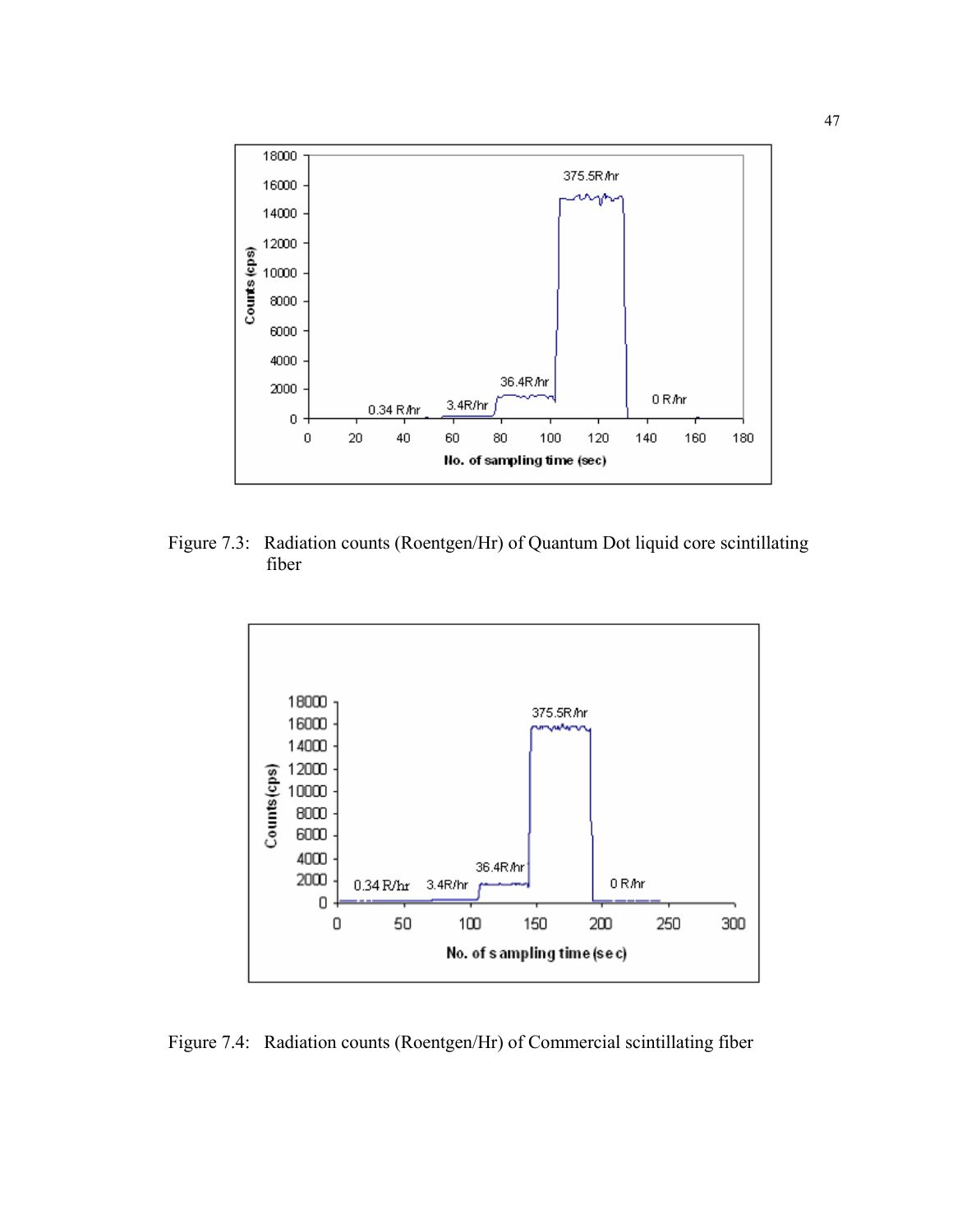The test results of silica scintillating optical fibers doped with NaI, CsI, Cs(Na) are shown in Figures 7.5 through 7.7. These inorganic scintillating agent doped scintillating optical fibers are sensitive for gamma ray detection. The sensitivity of these fibers is comparable with that of the commercial plastic scintillating fiber. However, it should be mentioned that the composition of these silica scintillating optical fibers has not been optimized. It was observed that the sensitivity of these scintillating optical fibers depends on the concentration of the inorganic scintillating agent.

For example, in the case of CsI and NaI doped silica scintillating fiber it was observed that the scintillating light output varied with different concentrations of the scintillating material (NaI, CsI and CsI(Na)). The fibers doped with about 0.6% of both CsI and NaI (0.3g each) showed better light output and efficiency than 1% of both CsI and NaI (0.5g each) shown in Figure 7.8. It is expected that silica scintillating optical fiber having more NaI or CsI doping should have higher sensitivity for gamma ray detection. The observed results can be explained as a side chemical reaction. Fibers with more concentration of iodine in NaI or CsI tend to become brown with prolonged drying in the presence of air due to the oxidation of iodide ions to iodine given by the equation:

$$
4I + O_2 + 4H \leftrightarrow 2I_2 + 2H_2O \quad \dots \dots \dots \dots \dots \dots \dots \dots \dots \dots \dots \dots \dots \tag{7.2}
$$

The presence of the brown colored iodine makes the scintillating fibers partially opaque, which in turn, decreased the light output. Therefore the sensitivity of these silica scintillating optical fibers can be improved through optimizing fiber fabricating process. The sensitivity of the NaI, CsI, CsI(Na) doped silica scintillating fibers and quantum dot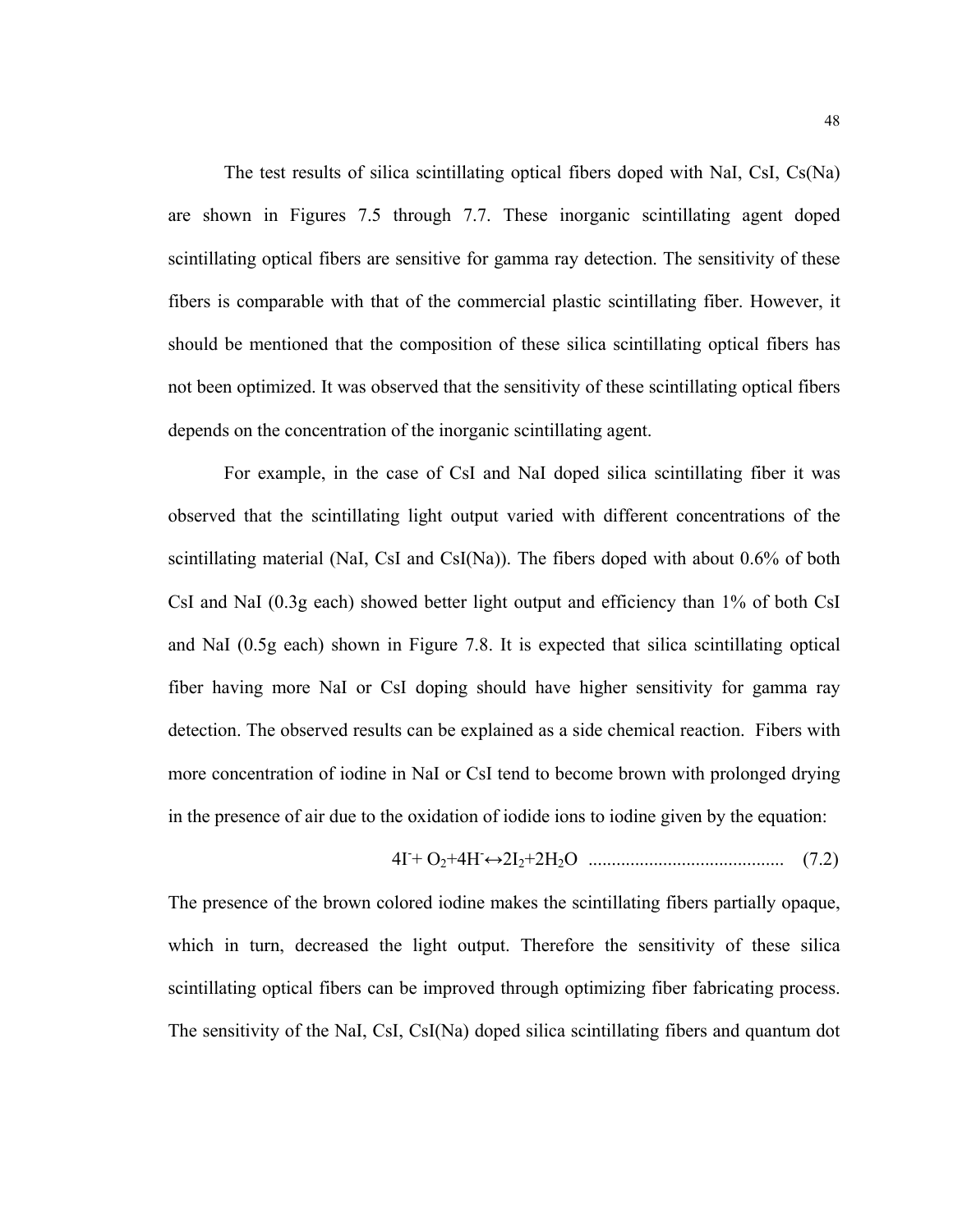scintillating fiber could still be improved by increasing the diameter of the fibers and optimizing the procedure of fiber fabrication process.



Figure 7.5: Radiation counts (Roentgen/Hr) of NaI doped silica scintillating fiber



Figure 7.6: Radiation counts (Roentgen/Hr) of CsI doped silica scintillating fiber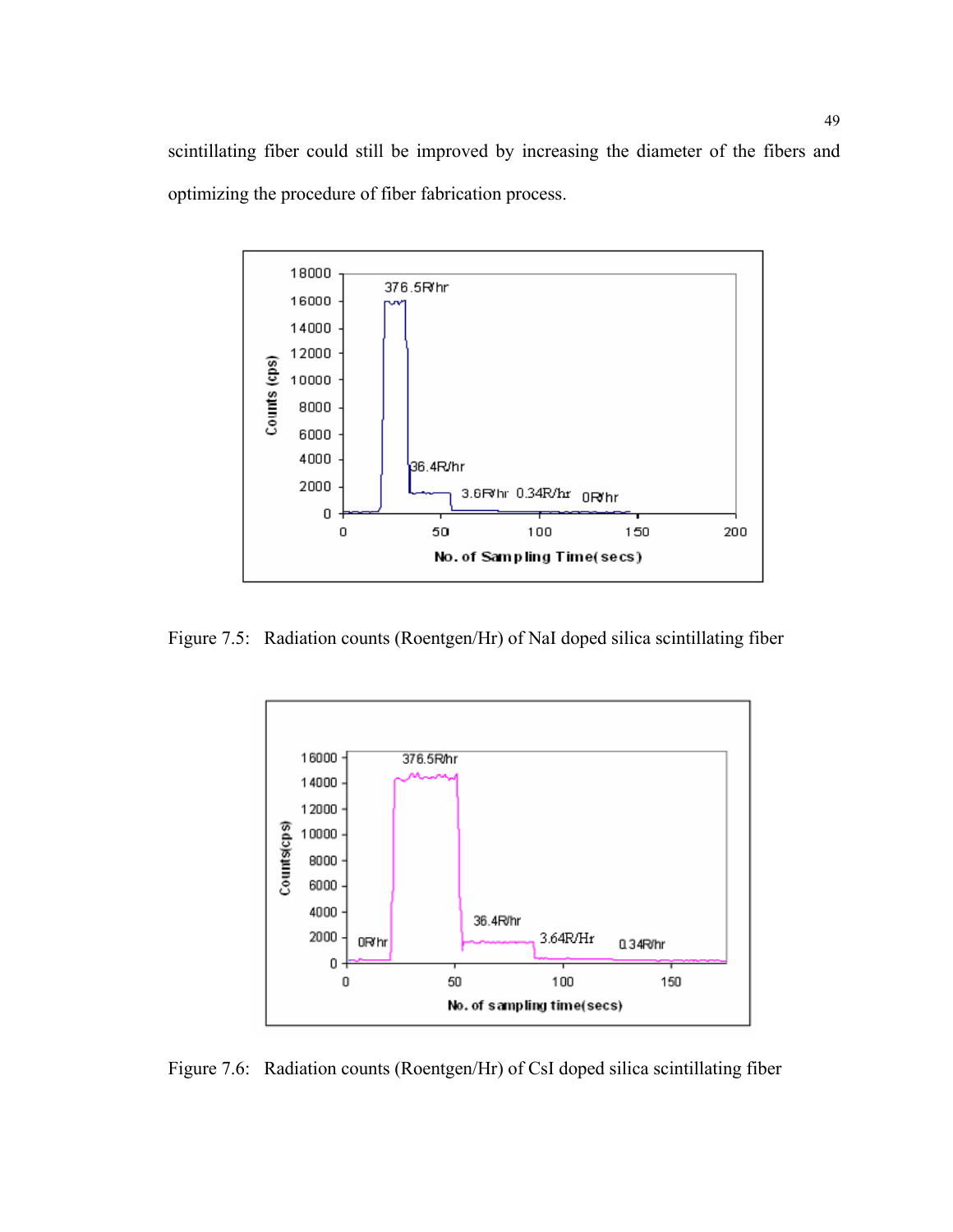

Figure 7.7: Radiation counts (Roentgen/Hr) of CsI(Na) doped silica scintillating fiber



Figure 7.8: Radiation counts (Roentgen/Hr) of CsI doped silica scintillating fiber with different concentrations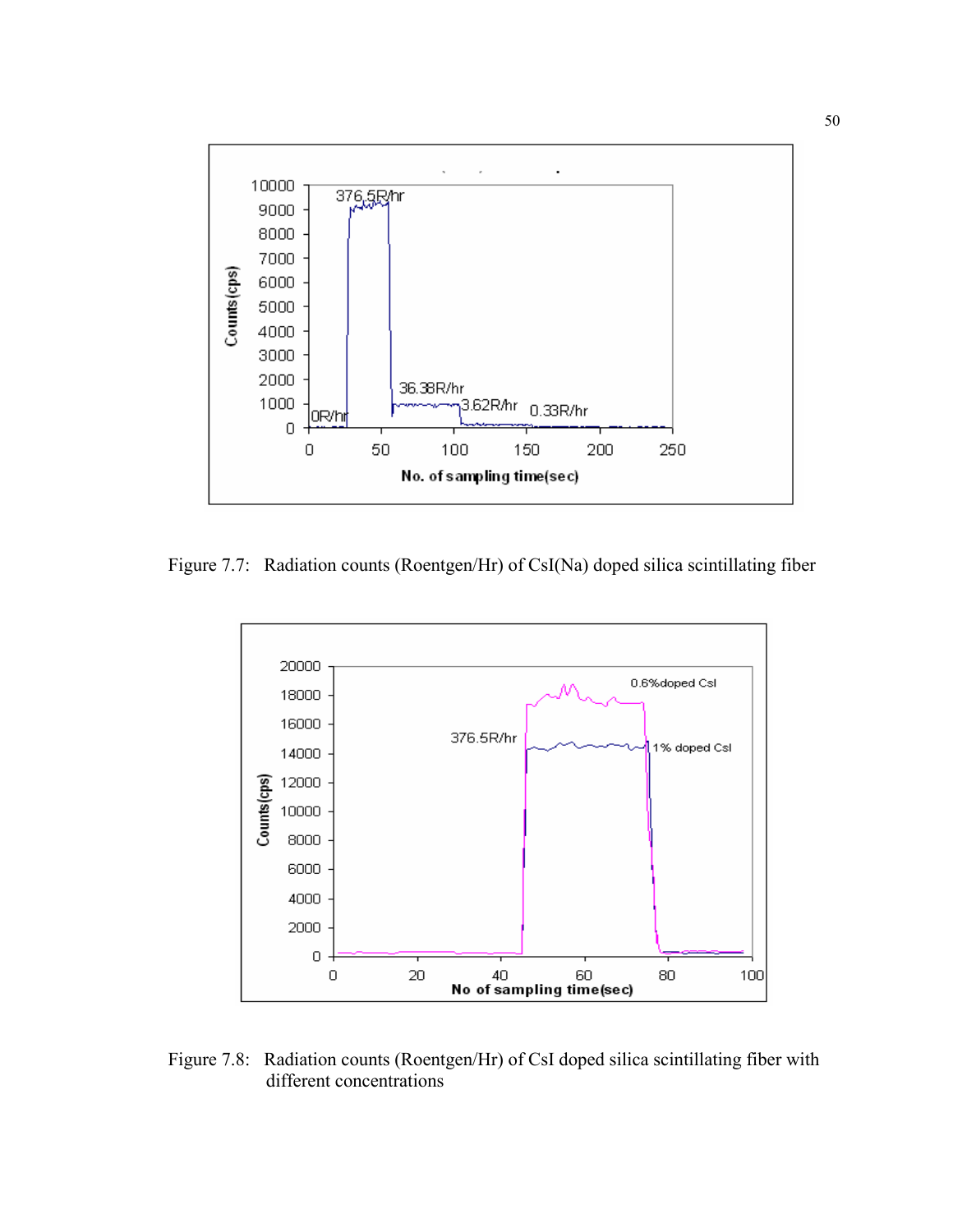# **Calibration**

The calibration curves shown in Figures 7.9 through 7.13 for the scintillating fiber sensors of this work were obtained by using a regression fit. The results shown in figure show a linear relationship between the radiation dose exposure in Roentgen per hour and the photon counts per sec output from the PMT, for all the tested scintillating optical fiber detector probes. The detection limits (D.L) of the scintillating fibers have been calculated using the equation:

$$
D.L = \frac{3\sigma}{\text{slope of the calibration curve}} \tag{7.3}
$$

where  $\sigma$  is the standard deviation of the PMT output without gamma radiation

| <b>Scintillating Fiber</b> | Detection Limit (D.L) |
|----------------------------|-----------------------|
| CsI                        | 2.242428              |
| CsI/Na                     | 1.821646              |
| NaI                        | 2.371688              |
| Quantum Dot                | 4.608341              |

Table 7.2: Detection Limits Obtained for the Tested Scintillating Fibers of this Work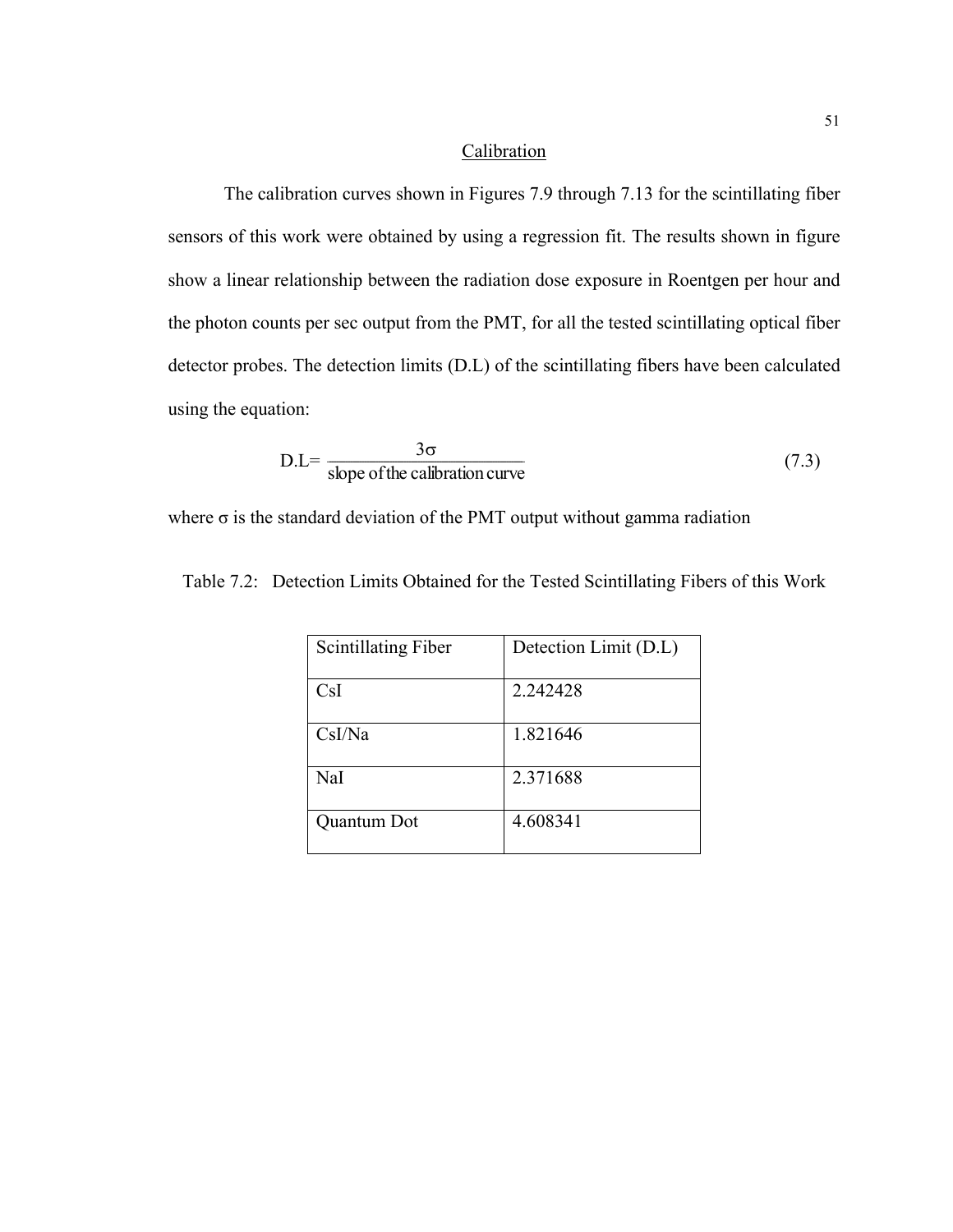

Figure 7.9: A calibration curve of Commercial scintillating fiber for detecting gamma radiation quantitatively



Figure 7.10: A calibration curve of NaI doped silica scintillating fiber for detecting gamma radiation quantitatively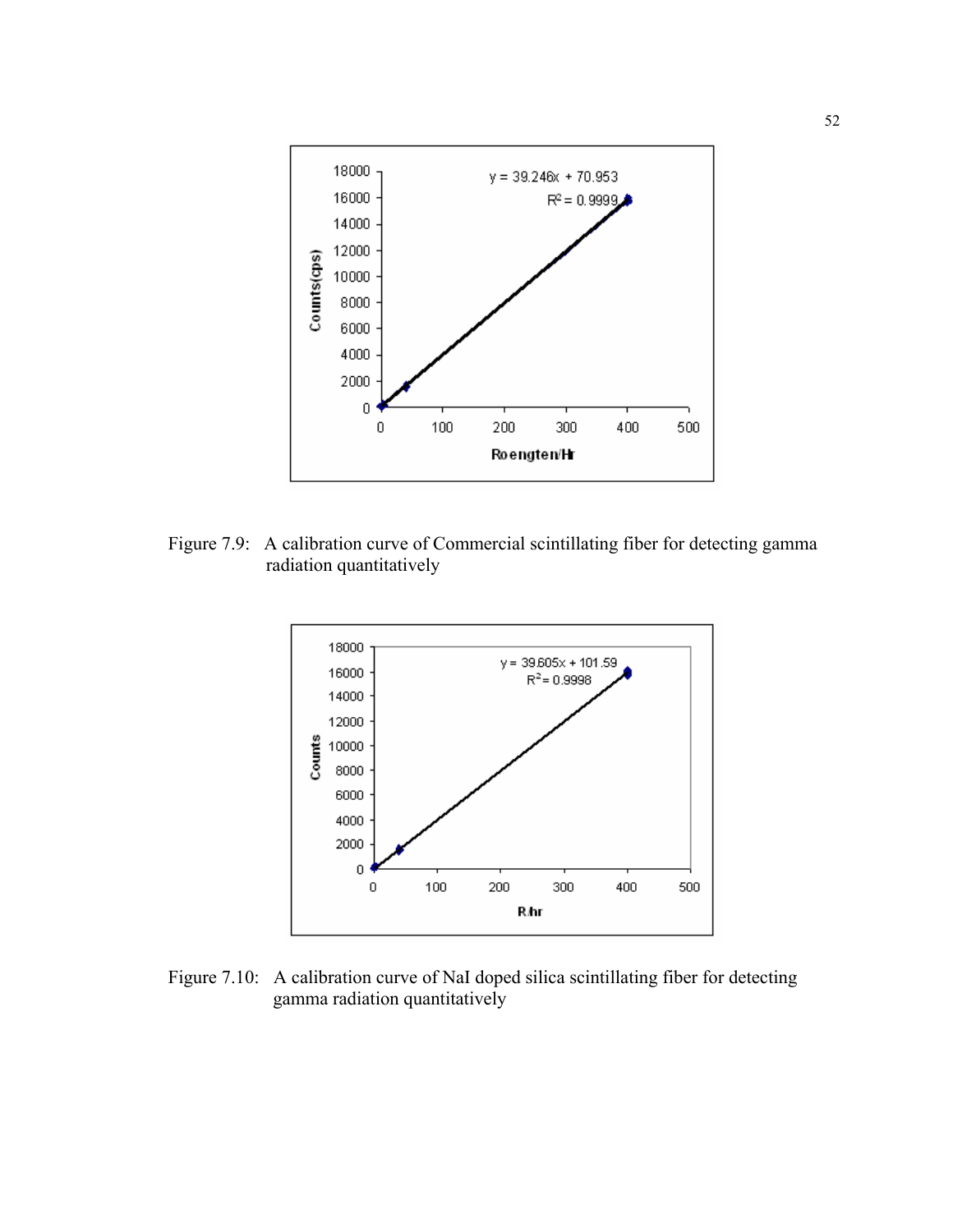

Figure 7.11: A calibration curve of CsI(Na) doped silica scintillating fiber for detecting gamma radiation quantitatively



Figure 7.12: A calibration curve of CsI doped silica scintillating fiber for detecting gamma radiation quantitatively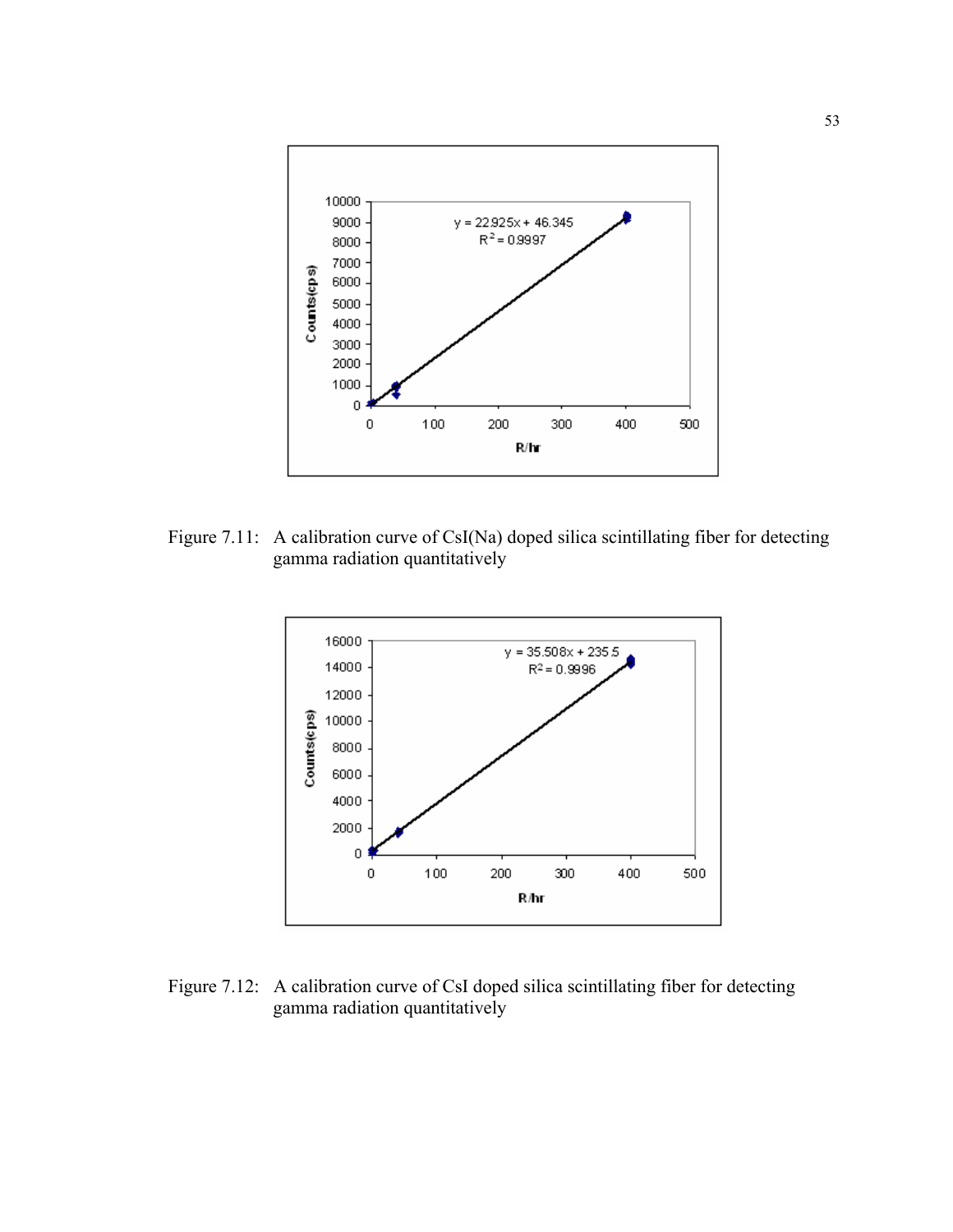

Figure 7.13: A calibration curve of Quantum Dot solution filled scintillating fiber for detecting gamma radiation quantitatively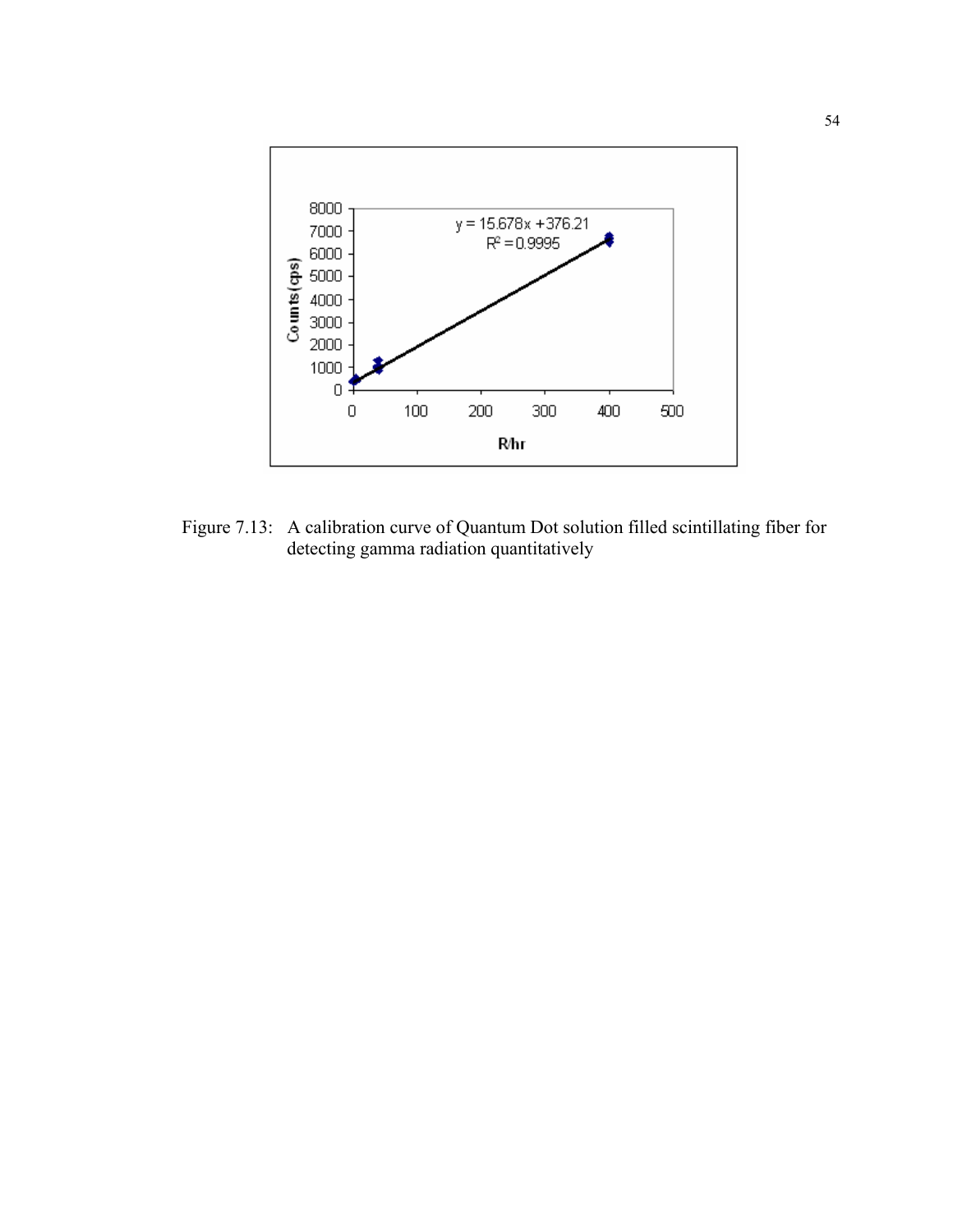# CHAPTER VIII

# POTENTIAL APPLICATIONS OF THE SCINTILLATING FIBER DETECTOR

Scintillating fiber probes can find many potential applications due to their low cost and ease of preparation, high density and efficiency, size and compactness compared to other scintillation counters.

These detectors could be used for a variety of applications which include gammaray spectroscopy, contamination surveys, land surveys and aerial radiological surveys for the presence of gamma- emitting radionuclides.

They can be used for safety detector requirements like in a scanner to rapidly identify a suspect luggage in a few cubic meter large container moving across the inspection device and remote detection of fissile materials [19]. These detectors can be used for DoD's requirements for laboratory applications, such as nuclear material processing, laboratory research activity, to field applications such as nuclear waste processing and management, nuclear explosion monitoring, maritime security and radioactive material transportation monitoring.

Scintillating fibers could find applications in medical imaging techniques, where a radioisotope is injected into the body, which produces ionizing radiation that can be detected by inserting a scintillating fiber sensor into the diseased part. Scintillating fibers can also be used in the form of an array for imaging purposes in order to determine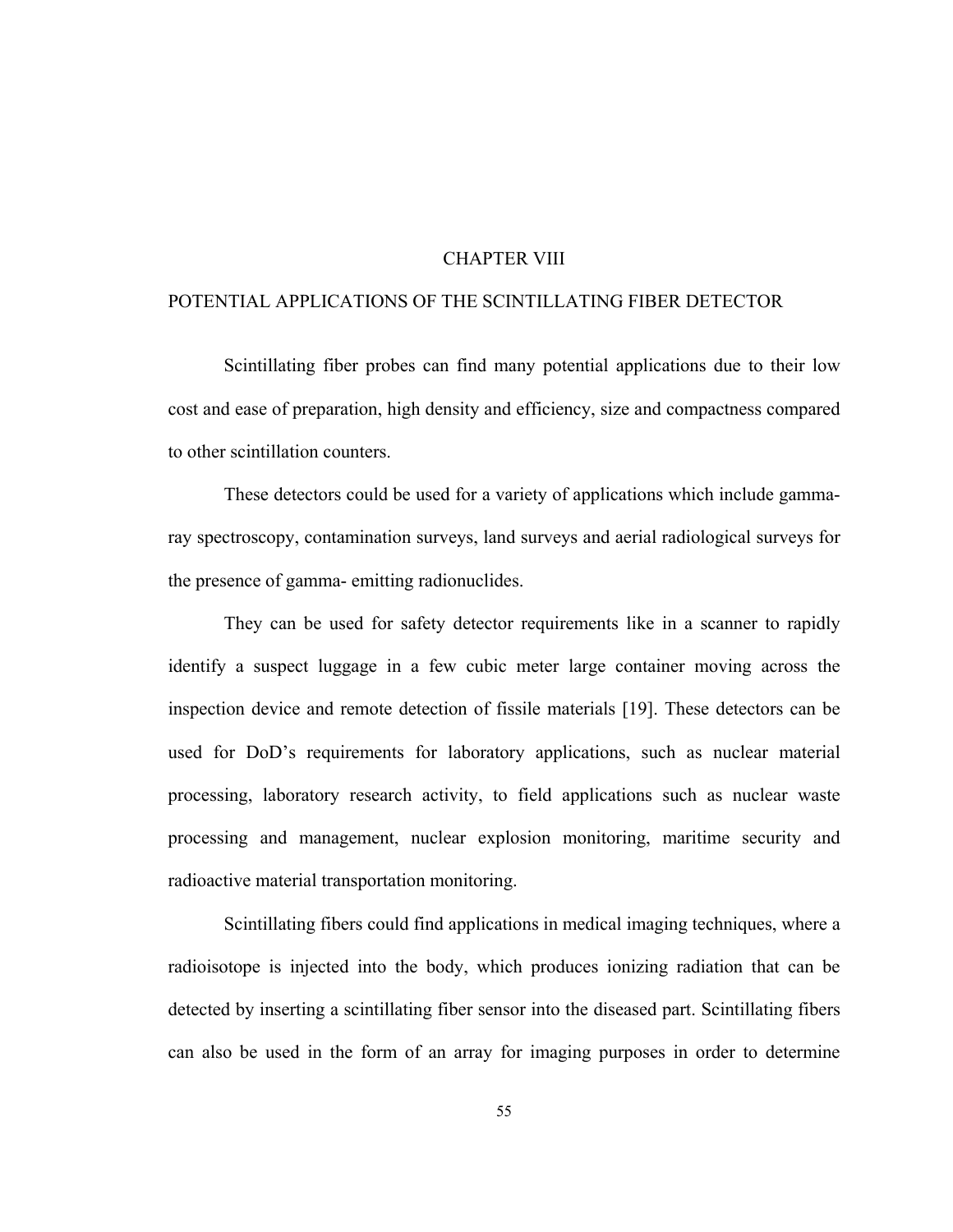something about the physiology or anatomy of the target organ. Thus, it is possible to determine whether the biochemical function of an organ is impaired when compared to other forms of medical imaging like x-ray, ultrasound or magnetic resonance techniques where only the physical structure of an organ can be determined. Finally scintillating fiber probes can be placed in a surgical opening left after all the cancerous cells are removed, to determine if the surrounding cells around the tumor has high radiotracer concentration [17].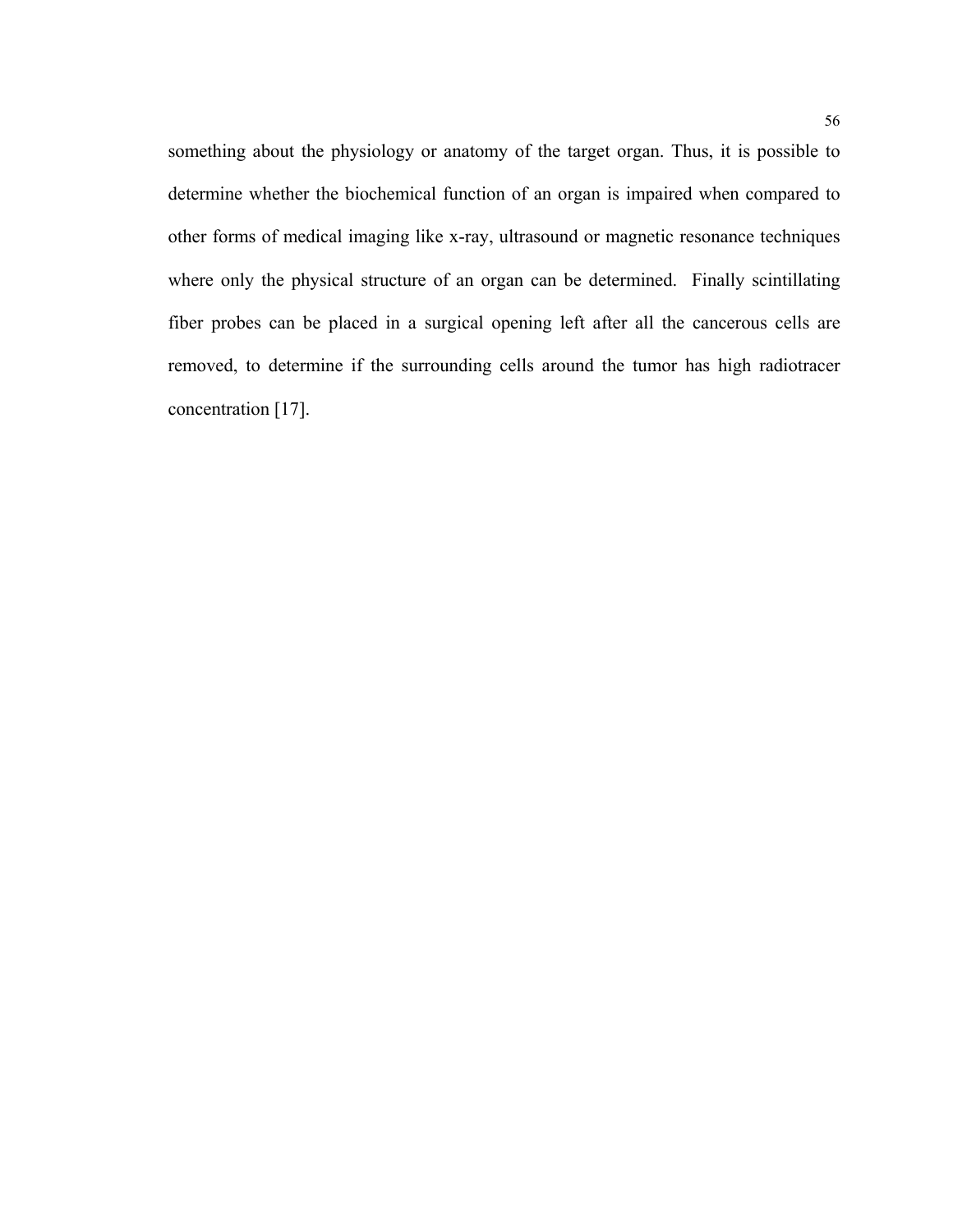#### REFERENCES

- [1] Herman Cember, "Introduction to Health Physics," Pergamon Press, 105, 1969, pp.181-185.
- [2] Hugh F Henry, "Fundamentals of Radiation protection," Wiley Interscience, 1969, pp.206
- [3] Glenn F. Knoll, "Radiation Detection and Measurement," John Wiley & Sons, 1989
- [4] R. Chipaux, M. Geleoc, P. Bellevil, "Sol-gel coating of scintillating crystals," IEEE Transactions Nuclear Science, 47, no.6, 2000
- [5] J.B. Kirks, "Scintillation Counters," McGraw Hill Book Co., Inc, 1953
- [6] H.Borchert and D.V.Talapin, C.McGinley, S.Adam, and A. lobo, A.R.B. de Castro, T.Moller, H.Weller, "High resolution photoemission study of CdSe coreshell nanocrystals," Journal of Chemical Physics, 119, no.3, 2003
- [7] <http://www.evidenttech.com/qdot-definition/quantum-dot-about.php>
- [8] Daniel Gammon, "Electrons in artificial states," Nature, 405, 2000, pp.899 900
- [9] S.E. Letant and T.F.Wang, "Study of porous glass doped with quantum dots or laser dyes under alpha irradiation," Applied Physics Letters, 88, 2006
- [10] Sun, Zhengfei, "Novel sol-gel nanoporous materials, nanocomposites and their applications in bioscience", [Drexel Theses and Dissertations](http://dspace.library.drexel.edu/handle/1860/10), 2005, pp.42-43
- [11] Po-Chun Chang, "Sol-gel based fluorescence sensor for calcium", UMI Microform, 1389391, 1998, pp.32-35
- [12] <http://www.chemat.com/html/solgel.html>
- [13] Lina Xu, "Optical fiber humidity sensor based on evanescent wave scattering," Thesis and Dissertation, Mississippi State University, 2004, pp.16-17